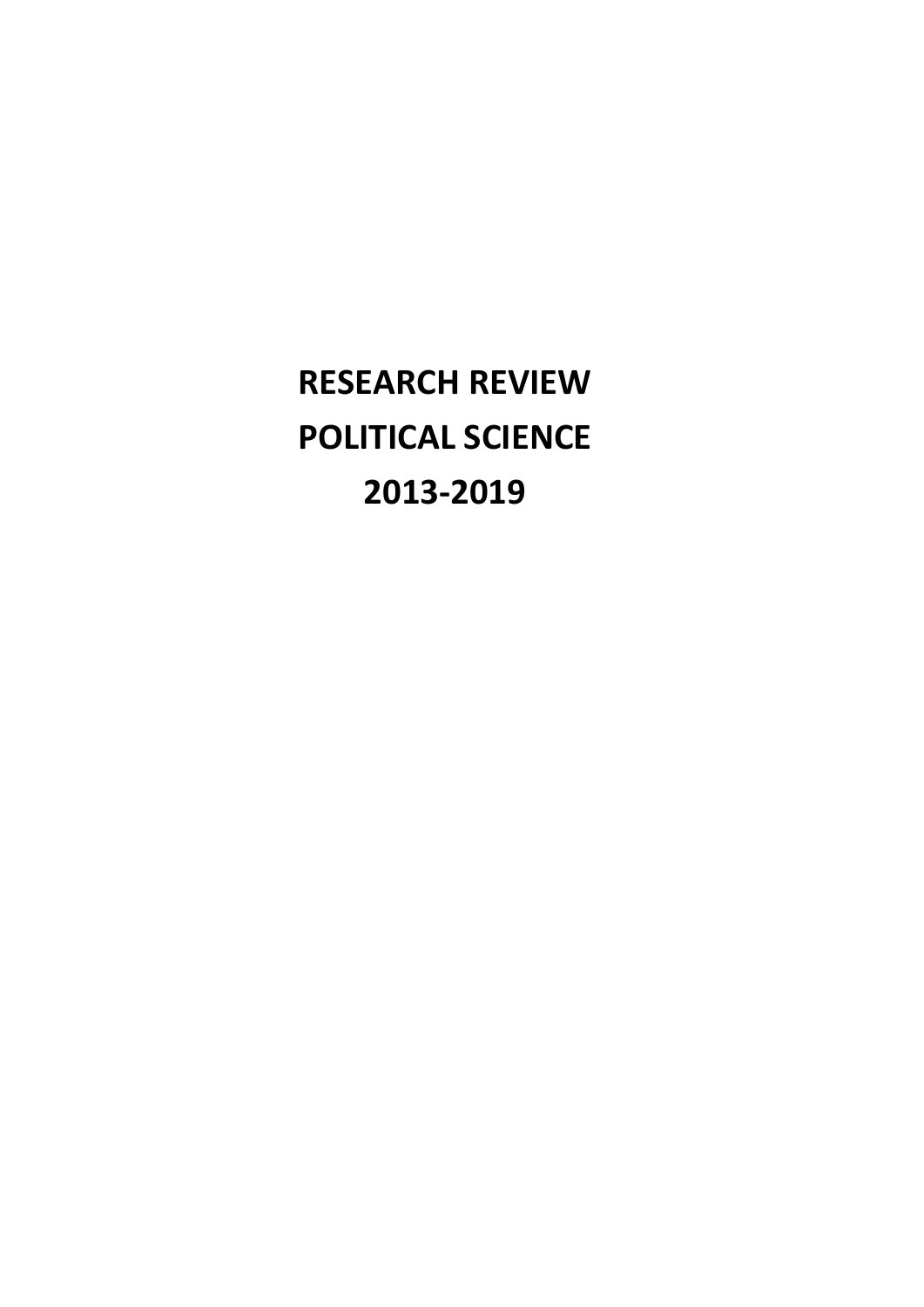

De Onderzoekerij Vondellaan 58 2332 AH Leiden

Phone: +31 6 24812176 Email: info@onderzoekerij.nl Internet: www.onderzoekerij.nl

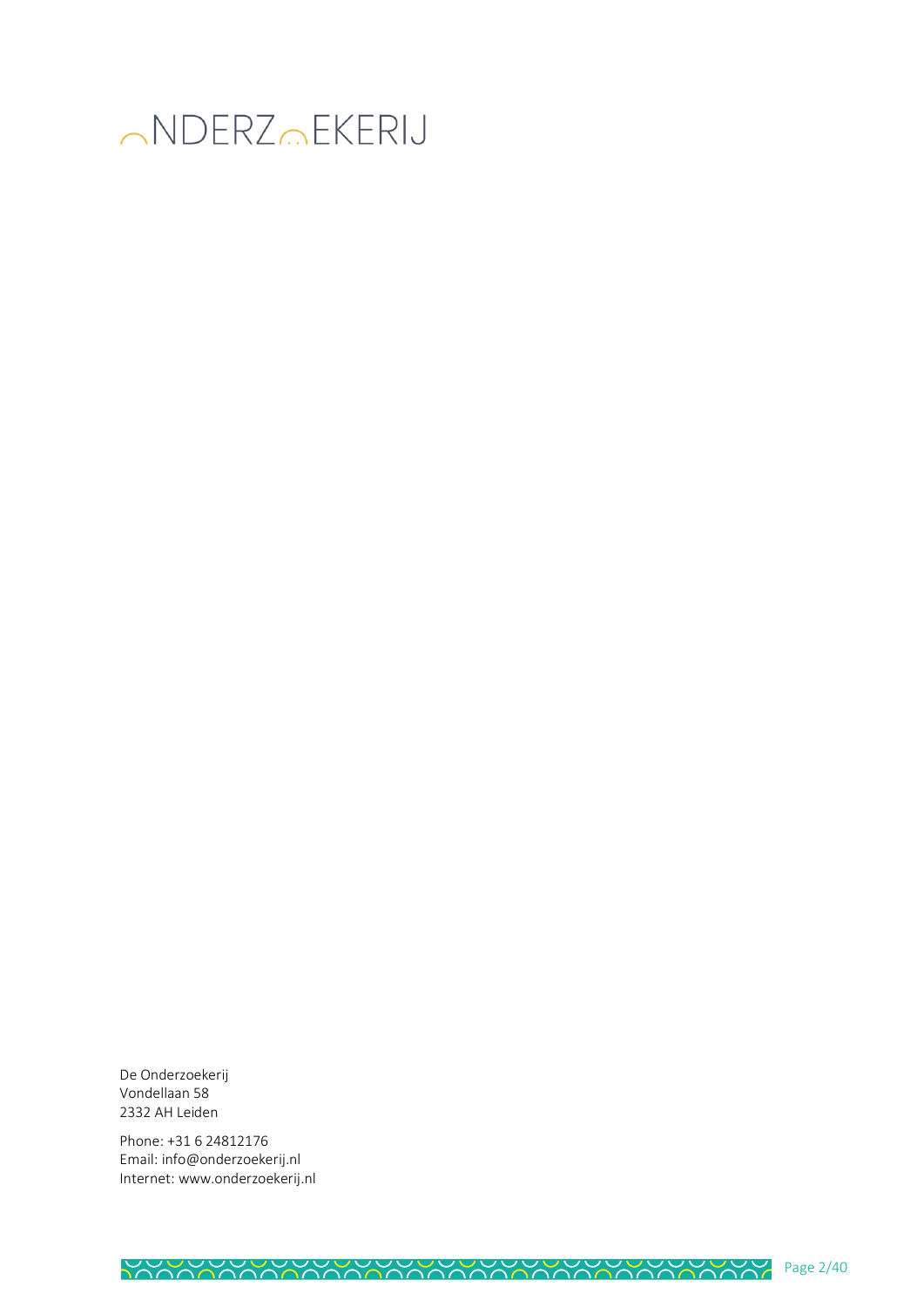# Contents

| 3. Multi-layered Governance in Europe and Beyond, Vrije Universiteit Amsterdam  13        |  |
|-------------------------------------------------------------------------------------------|--|
|                                                                                           |  |
|                                                                                           |  |
|                                                                                           |  |
|                                                                                           |  |
|                                                                                           |  |
|                                                                                           |  |
|                                                                                           |  |
|                                                                                           |  |
|                                                                                           |  |
| 4. The Institutions of Politics: Design, Workings, and Implications, Leiden University 19 |  |
|                                                                                           |  |
|                                                                                           |  |
|                                                                                           |  |
|                                                                                           |  |
|                                                                                           |  |
|                                                                                           |  |
|                                                                                           |  |
|                                                                                           |  |
|                                                                                           |  |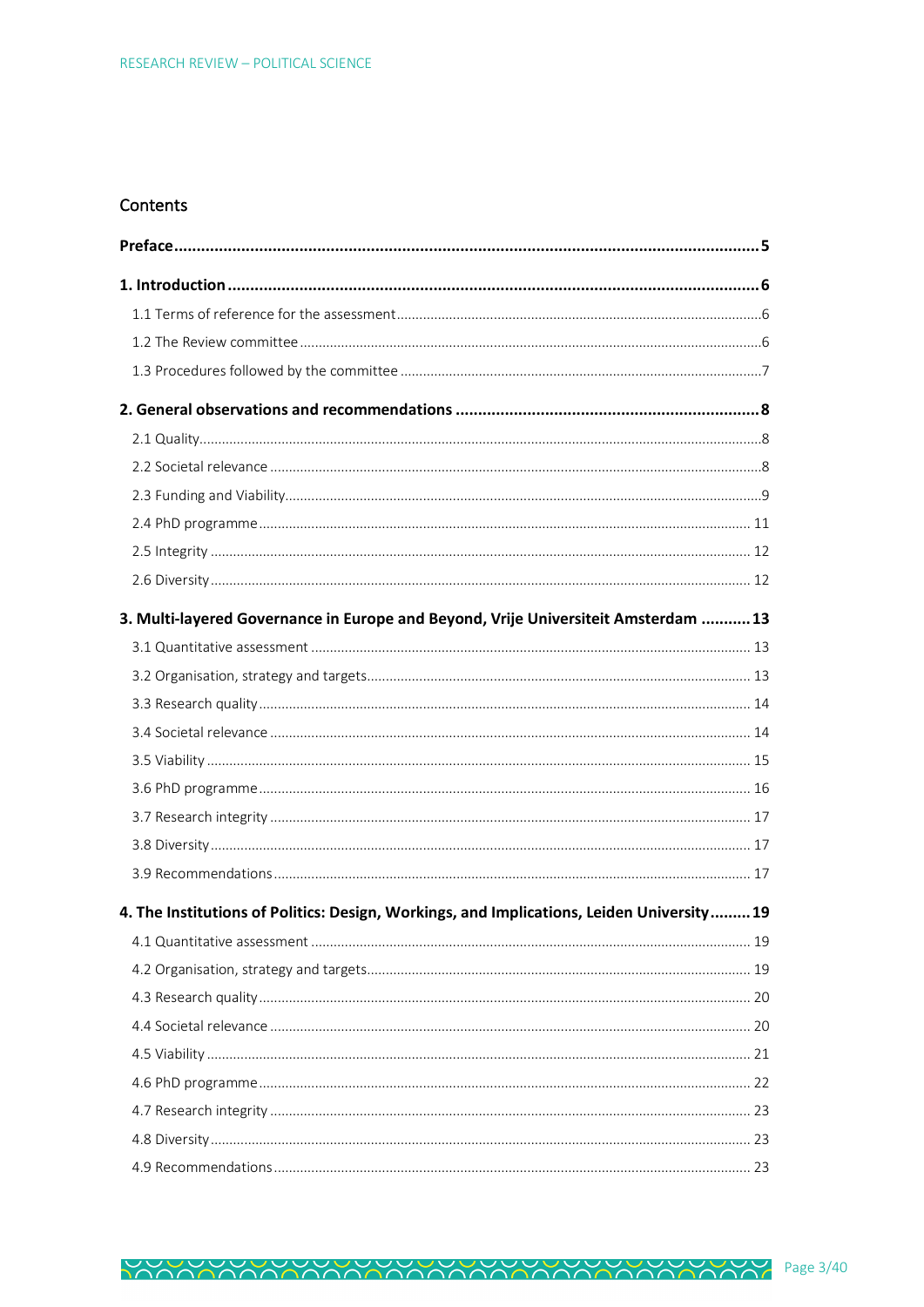| 5. Transnational Governance, Political Economy and Democracy, University of Amsterdam |  |
|---------------------------------------------------------------------------------------|--|
|                                                                                       |  |
|                                                                                       |  |
|                                                                                       |  |
|                                                                                       |  |
|                                                                                       |  |
|                                                                                       |  |
|                                                                                       |  |
|                                                                                       |  |
|                                                                                       |  |
|                                                                                       |  |
|                                                                                       |  |
|                                                                                       |  |
|                                                                                       |  |
|                                                                                       |  |
|                                                                                       |  |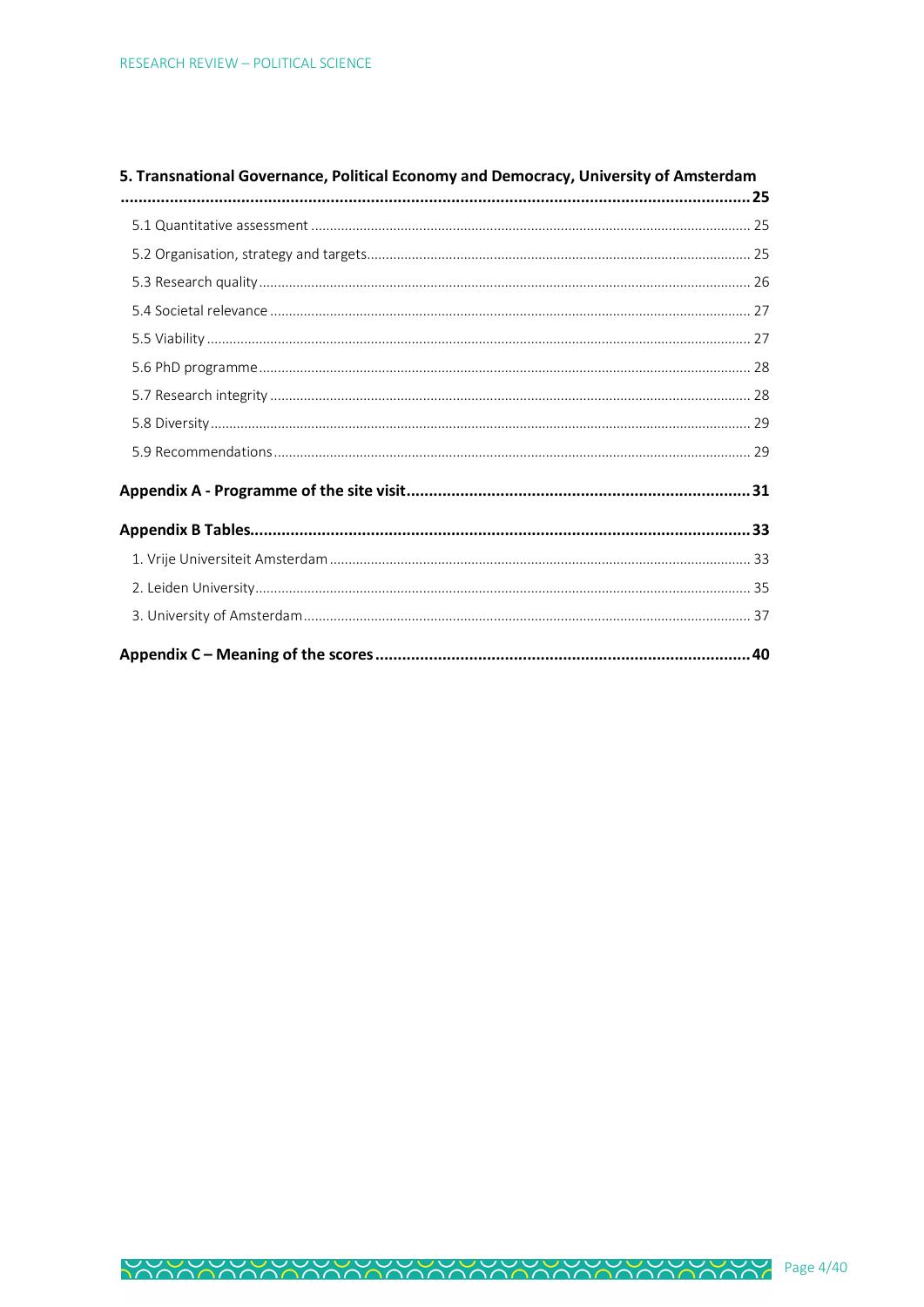# **Preface**

This report provides an evaluation of the Political Science research programmes of the Vrije Universiteit Amsterdam, Leiden University and the University of Amsterdam. It covers the period 2013-2019 and follows the Standard Evaluation Protocol (SEP).

It was a real pleasure to evaluate these research programmes. As the following pages make evident, Political Science in the Netherlands is at a very high level and belongs to the international top. Therefore, its prospects seem to be excellent. However, a major threat for the sustainability of this high level is the poor and decreasing funding of Political Science research from the Eerste Geldstroom. Although all three research groups are increasingly successful in compensating the decrease of base funding by acquiring grants from NWO and the ERC, it is our contention that the universities and faculties involved should make a better financial effort to enable Political Science to maintain its present high level.

As I know from experience, an evaluation like this is a demanding exercise for the departments and institutes involved. We were impressed by the high quality of the self-assessments and the professionalism of the whole process including the contributions to the site visits. Due to the Covid-19 pandemic the planned site visits had to be replaced by virtual 'visits'. This was anything but ideal and asked a lot of endurance and flexibility of all people involved in the process. I very much appreciate how easily they all adapted to these unusual circumstances.

On behalf of the committee I would like to thank all PhD candidates, researchers and officials for their cooperation during the whole process of this evaluation.

I also would like to thank my fellow members of the committee for their professionalism, their dedication and good humour. It was a pleasure to work with them. Last but not least I would like to thank Esther Poort. As secretary of the committee she skilfully coordinated this evaluation, led us through all the successive steps of the process and saved us a lot of work.

Jacques Thomassen Chair of the committee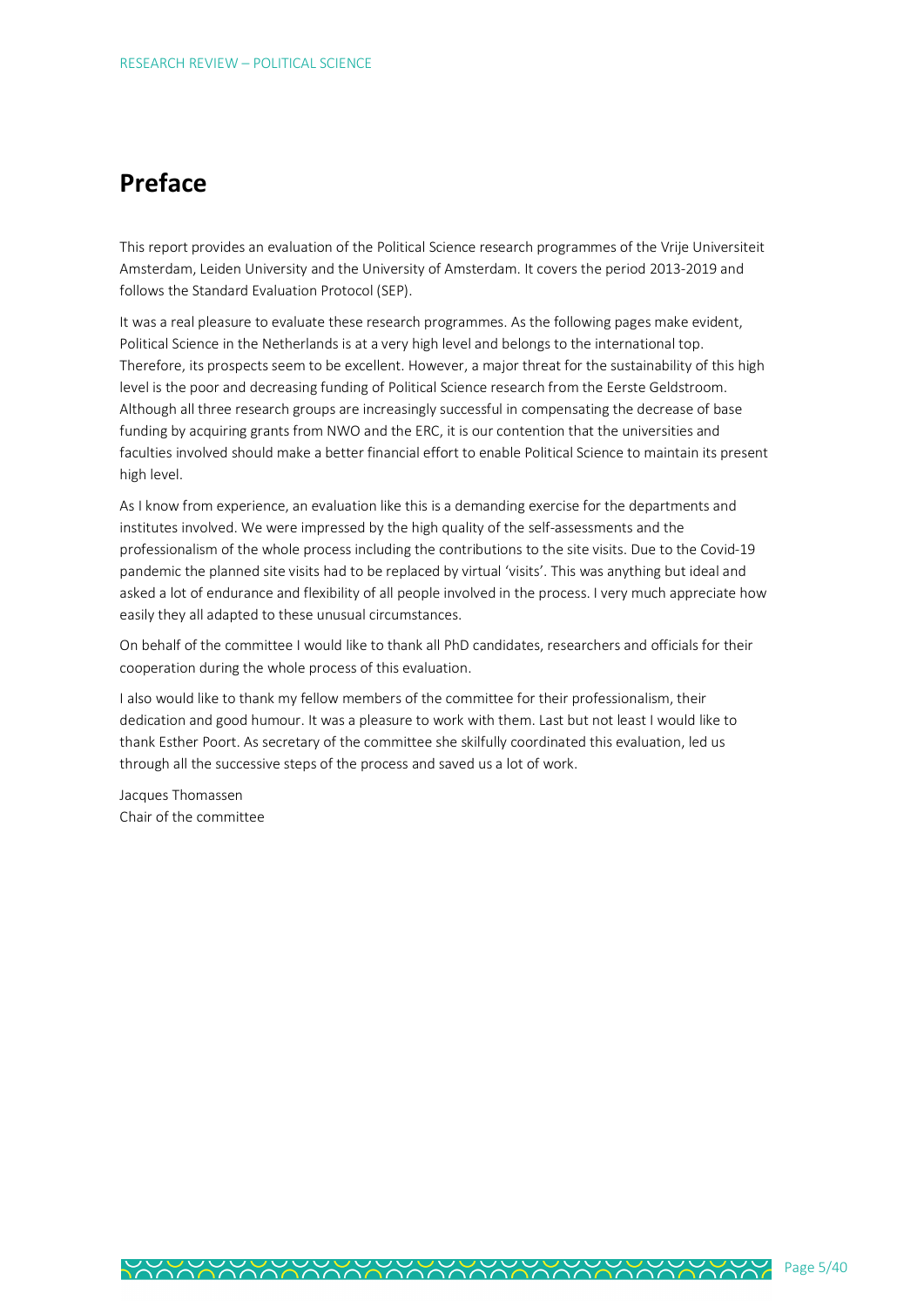# **1. Introduction**

## **1.1 Terms of reference for the assessment**

The quality assessment of research in Political Science is carried out in the context of the Standard Evaluation Protocol (SEP) for Public Research Organisations by the Association of Universities in The Netherlands (VSNU), the Netherlands Organisation for Scientific Research (NWO), and the Royal Netherlands Academy of Arts and Sciences (KNAW). This research review is part of the six-year cycle of evaluation of research in all Dutch universities.

In accordance with the SEP the research in Political Science covering the period of 2013-2019, is being reviewed by an external peer review committee. The research review comprises three research programmes from three different universities:

- Vrije Universiteit Amsterdam: Multi-layered Governance in Europe and Beyond;
- Leiden University: The Institutions of Politics: Design, Workings, and Implications;
- University of Amsterdam: Transnational Governance, Political Economy and Democracy.

In accordance with the SEP, the committee's tasks were to assess the quality of the research conducted by the programmes and their relevance to society as well as their strategic targets and the extent to which they are equipped to achieve them. In addition, the committee provides qualitative feedback on the PhD programmes, research integrity and diversity aspects of the programmes. The committee was furthermore invited to write a review on the performance of Political Science in the Netherlands (to the extent that it is represented by these three groups) from an international perspective, to evaluate its major strengths and weaknesses and to identify possible threats and opportunities. This review is provided in Chapter 2 of this report.

The committee received detailed information consisting of the self-evaluation reports of the programmes under review, including all the information required by SEP (including appendices) and key publications for each research programme.

# **1.2 The Review committee**

The Board of the three participating universities appointed the following members of the committee for the research review:

- Prof. dr. Jacques Thomassen, University of Twente, Emeritus Professor of Political Science in the Faculty of Behavioural, Management & Social Sciences. (chair of the committee)
- Dr. Fiona B. Adamson, University of London, Reader in International Relations Department of Politics and International Studies SOAS
- Prof. dr. Paul Dekker, Netherlands Institute for Social Research | SCP and Honorary Professor Tilburg University, TS Social and Behavioral Sciences
- Prof. dr. Lisa Herzog, University of Groningen, Faculty of Philosophy and Centre for Philosophy, Politics and Economics
- MSc Indra Römgens, PhD candidate at Radboud University and Roskilde University
- Prof. dr. Frank Schimmelfennig, ETH Zürich, Center for Comparative and International Studies

The Board of the participating universities appointed drs. Esther Poort from De Onderzoekerij as the committee secretary. All members of the committee signed a declaration and disclosure form to ensure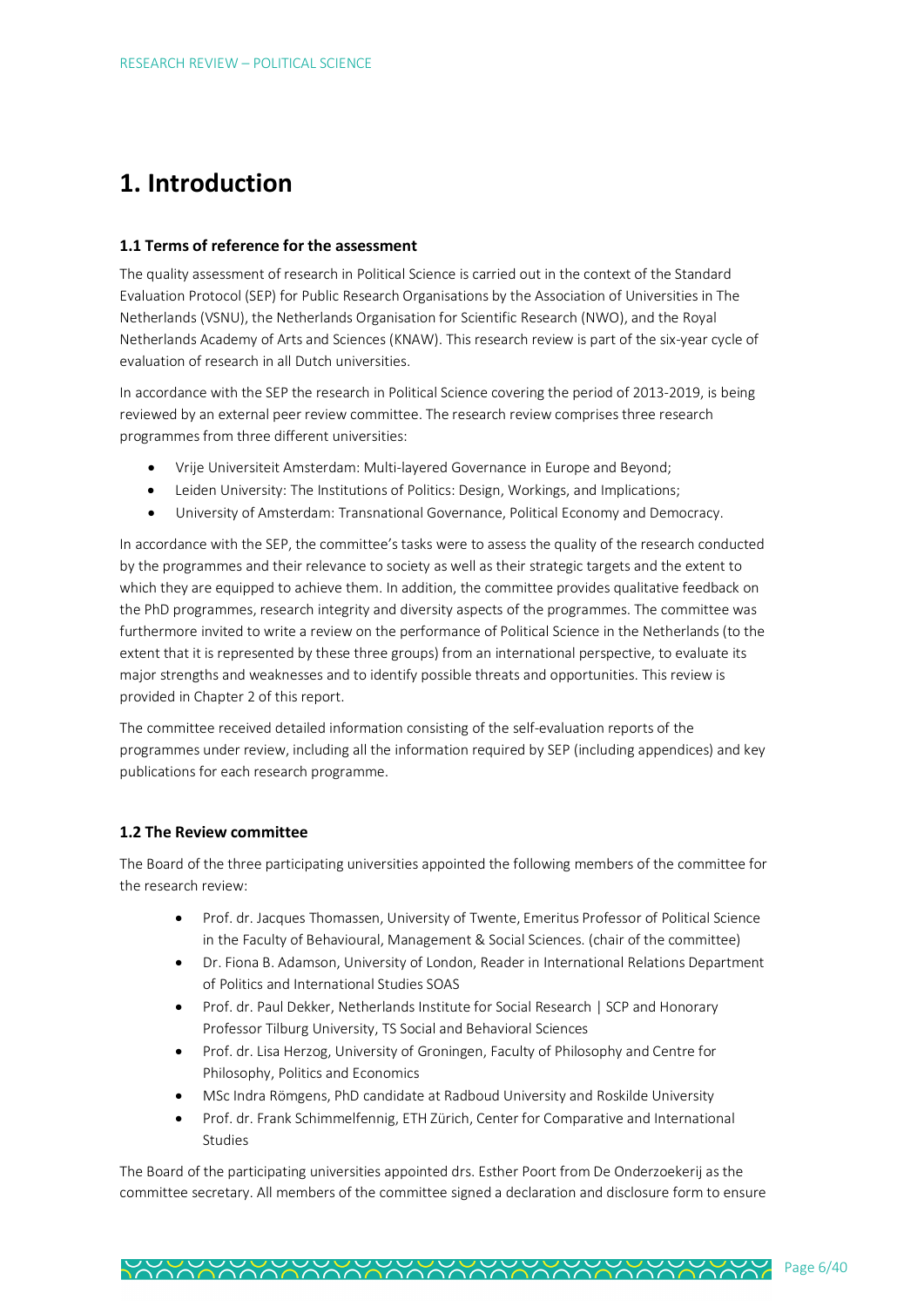that the committee members made their judgements without bias, personal preference or personal interest, and that the judgement was made without undue influence from the programmes or stakeholders.

#### **1.3 Procedures followed by the committee**

Prior to the site visit, the committee reviewed detailed documentation comprising: The Self-assessment report of the institutes including appendices and the Standard Evaluation Protocol (SEP) 2015-2021. In addition, the committee studied the previous assessment report.

The committee was invited by the three participating universities to assess the participating programmes during a site visit. Originally, the plan had been to spend a day at each university, but the coronavirus pandemic precluded travel and meeting up, so instead the panel "met" the various groups through online video conferencing. Prior to the site visit, all committee members were requested to read the self-evaluation reports of all three research programmes. Each committee member was furthermore requested to independently formulate a preliminary assessment concerning two research programmes under review, based on the written information that was provided. This way all research programmes were reviewed in-depth by a first and second reviewer. Nevertheless, all committee members are jointly responsible for the review, scoring and report of all the programmes.

The committee proceeded according to the Standard Evaluation Protocol 2015-2021. The assessment was based on the documentation provided by the programmes and the interviews with the management, a selection of researchers of the programme, and PhD candidates. The interviews took place on 30 November until 2 December 2020 (see Appendix A).

The committee discussed its assessment at its final session during the virtual site visit. Based on the preliminary assessments and notes taken during the interviews, the committee members wrote an assessment of the programme for which they had been appointed as first reviewer. The second reviewer verified and added to this assessment, after which the secretary used it for the report. The chair was requested to write the review on Political Science in the Netherlands. The total draft report was verified and added to by the committee before being presented to the programmes concerned for factual corrections and comments. The comments were reviewed by the secretary and incorporated in the final report in close consultation with the chair and other committee members. The final report was presented to the Boards of the Universities and to the management of the programmes.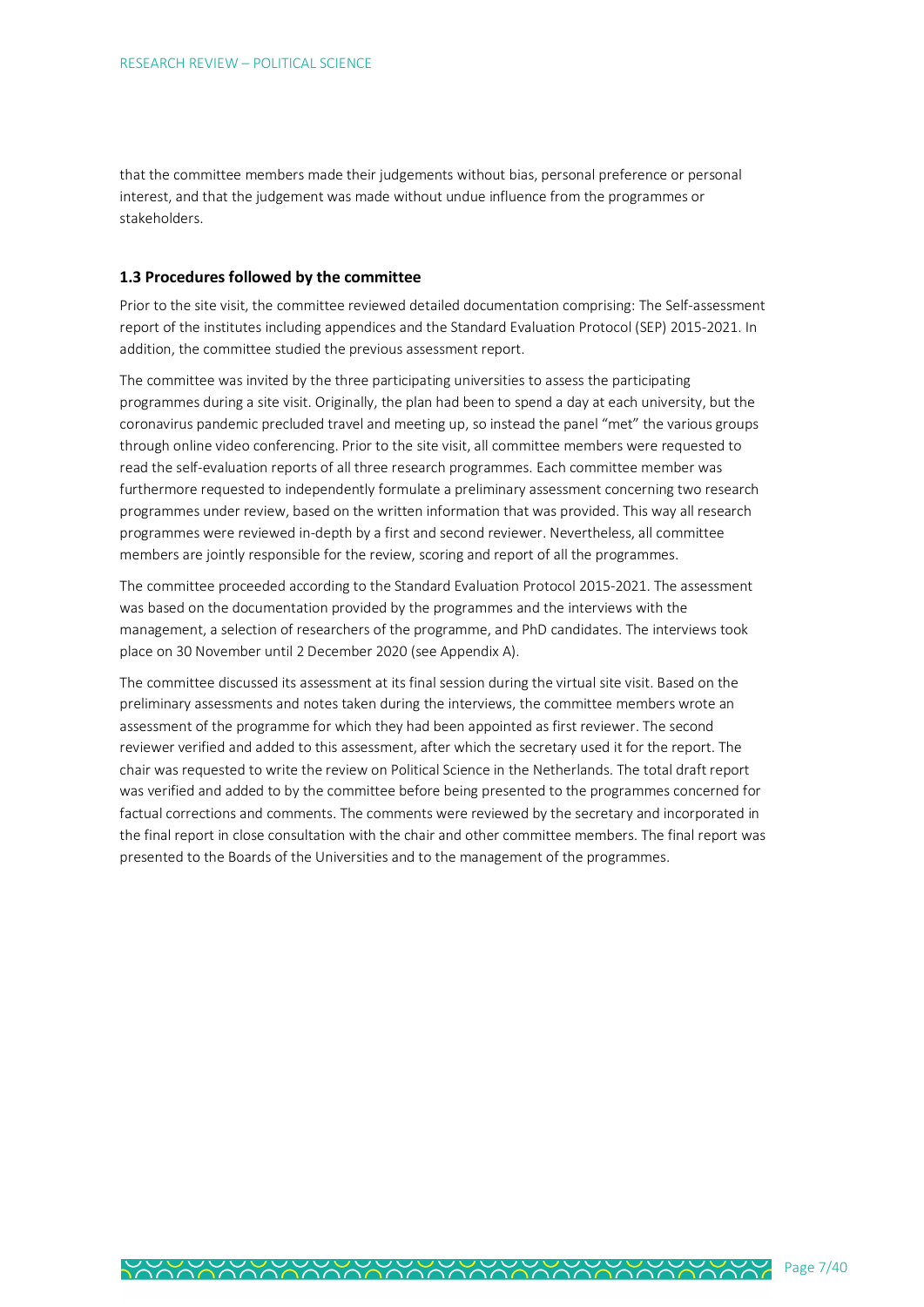# **2. General observations and recommendations**

This research review covers three of the four Dutch universities offering a full programme in Political Science. Radboud University decided not to participate in this review. The three participating universities might still be considered as representative of the state of Political Science research in the Netherlands.

# **2.1 Quality**

Dutch Political Science has a strong international position. The two biggest institutes<sup>1</sup>, those at the Universities of Amsterdam and Leiden, belong to the 30 highest placed Political Science institutes in the world on the QS ranking. The quality of research as measured by qualitative and quantitative standards was considered high in the previous evaluation and continues to be so. There is a gradual shift towards articles in high-ranking international journals as a proportion of all publications and towards more emphasis on the quality rather than the number of publications.

Political Science in the Netherlands is highly internationally oriented, as is evidenced not only by its publication policy but also by the many international research projects Dutch political scientists are involved in and in which they often play a leading role. They also play a leading role in international Political Science organizations like the ECPR. All three institutes have an international academic staff and student body. Also, Dutch Political Science is amazingly successful in acquiring prestigious grants from the NWO-talent programme and ERC grants at all levels, although in this respect not all three institutes are in the same phase of development. The international composition of the academic staff at all three institutes has a self-enforcing effect: a vibrant internationally oriented research community, where the working language is English, is an attractive place for ambitious scholars from all over the world. As a consequence, Dutch Political Science is highly competitive on the international labour market.

Because of the high quality of Political Science in the Netherlands it was a matter of debate within the committee to what extent we should differentiate between the three universities in terms of quality. As a careful reader might conclude from our report there are slight but noticeable differences in quality between the three institutes. However, we were not asked to rank order the institutes but rather to assess where they stand compared to other Political Science research groups in Europe and beyond. We decided that from this perspective, all three belong to the top and deserve the same score for quality of research on a four-point scale.

## **2.2 Societal relevance**

 $\overline{a}$ 

The societal relevance of Dutch Political Science is high. This is evidenced by various activities and positions. Dutch political scientists are engaged with local and national government, foreign governments, international organizations and NGOs. They are members of important and prestigious advisory councils, they do policy-relevant research, they write analytical and opinion pieces in newspapers and their online presence (blogs, twitter) is highly visible. Members of staff are encouraged to get engaged in societally relevant activities and it is a standard subject in annual performance

 $1$  In this chapter 'institute' is used as a common denominator for 'department' (UvA), 'research group' (VU) or 'Institute'(Leiden).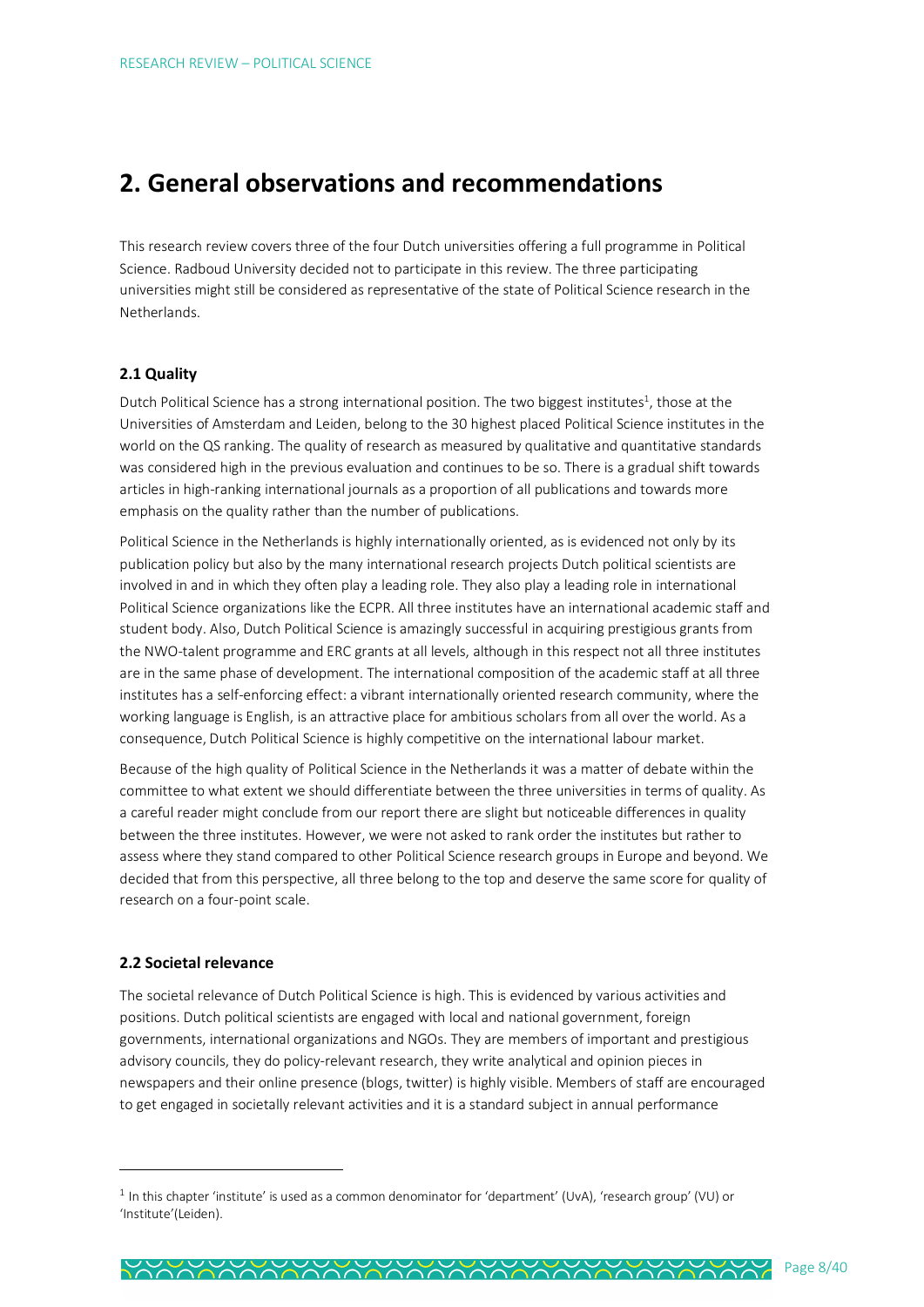reviews. Junior researchers (including PhD candidates) are encouraged and supported in outreach activities, e.g., by writing blog posts for broader audiences.

#### **2.3 Funding and Viability**

 $\overline{a}$ 

In order to do high quality research, one needs the time to do so. Compared to the previous review period, funding of research time continues to be a problem. If anything, the situation got even worse. Traditionally, the most important source of funding is the eerste geldstroom (first money stream). It is composed of several components but is primarily based on the money the university and subsequently the lower levels of administration within the universities receive for each student receiving a diploma. Based on the philosophy that high quality academic education should be based on academic research, part of this money is meant for research.

From this perspective at first sight the financial perspectives for all three departments are pretty good, because student enrolments have increased rapidly or are at least stable. But because for many years the total budget for higher education has not kept pace with the increase of the number of students, the allocation per diploma has gradually decreased. This development is translated in the internal allocation models of the universities, which de facto often means a decrease of research time because it is far more difficult to reduce the costs of and/or time for teaching. How this works out, on average, for the available research time of individual staff members with a double mandate of teaching and research may vary both between and within universities. But obviously the traditional expectation of 40% research time on the basis of first money stream alone is a dream from the past. At Leiden University the nominal research time for research has even declined to 21%. The situation might even further deteriorate if the proposals of the Van Rijn committee<sup>2</sup> to transfer part of the funding of the humanities and social sciences to the technical sciences are implemented.

This development made all three institutes realize that they could no longer rely exclusively on the first money stream to maintain an acceptable level of research time and had to find additional funding in order to maintain their position as a first-rate research institute.

At all three universities several mechanisms are in place to increase the actual average research time per individual researcher. One of them is to reduce the time spent on teaching or to concentrate teaching tasks in specific periods.

But by far the most effective way the three institutes have managed to increase their research budget is the acquisition of external funding, even to the extent - as in the case of Political Science at the UvA that less than half of the budget now comes from the first money stream. This is the result of a very effective strategy where the acquisition of external funding, mostly from NWO and the ERC, is no longer only the result of the individual efforts of ambitious and talented scholars but perhaps even more so of a collective effort in which applying for external funding is facilitated at all stages of the process.

However successful this strategy is, it at the same time raises a few questions about its long-term tenability and consequences. First, the more successful this strategy is, the more it will be copied by other research groups in the social sciences, both at home and abroad and the more competitive the funding programmes concerned will become – a process that is already well on its way. Also, it is still to be seen how the relevant NWO and ERC budgets will develop. Secondly, the expectation to write grant applications only adds to an already high work pressure. More generally speaking, a high work pressure

<sup>&</sup>lt;sup>2</sup> Van Rijn (2019) Wissels om. Naar een transparante en evenwichtige bekostiging, en meer samenwerking in hoger onderwijs en onderzoek. Adviescommissie Bekostiging Hoger Onderwijs en Onderzoek.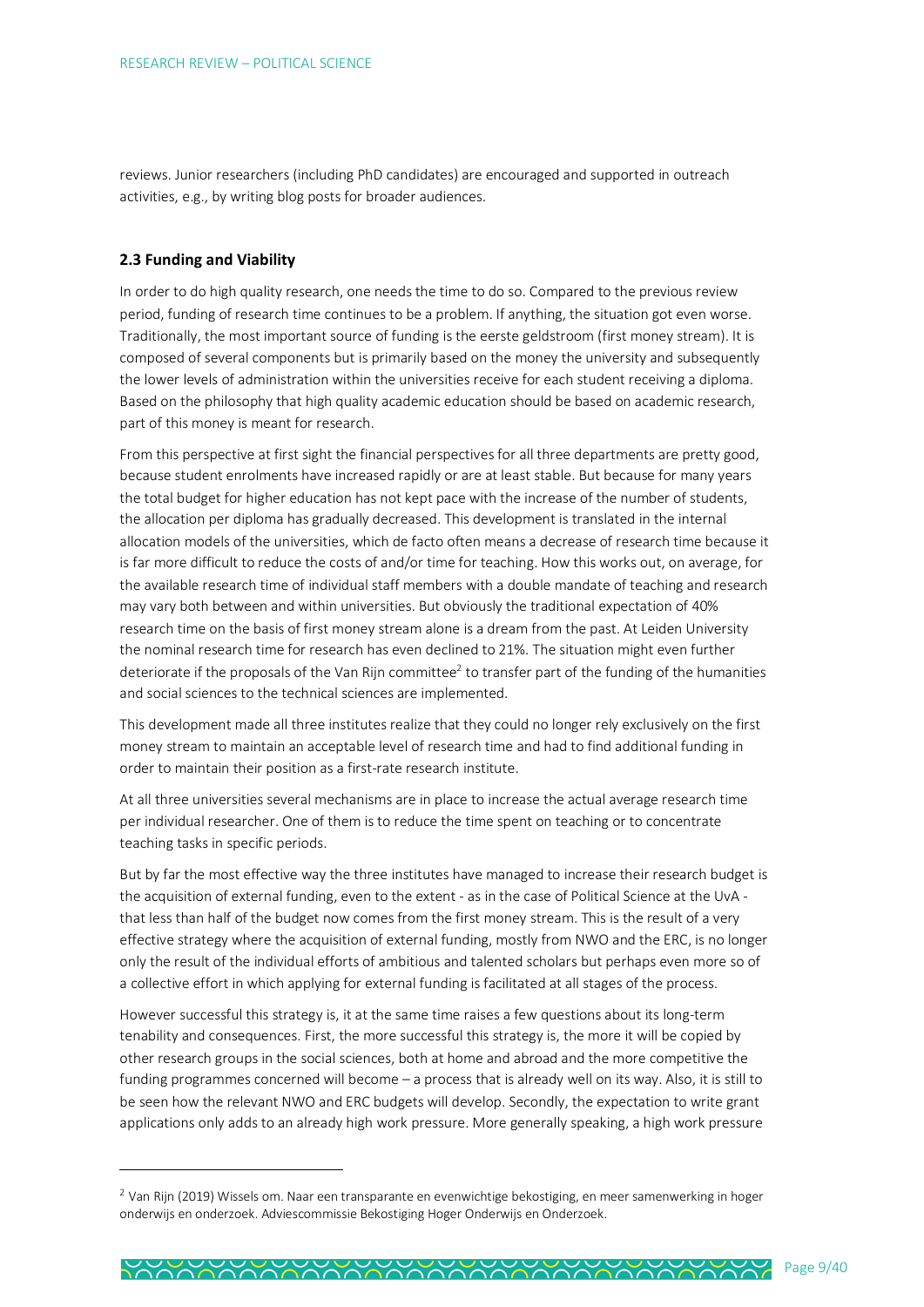seems to be the price to be paid for a high research output. A high work pressure is a matter of concern at all three institutes although all the scholars we met were willing to accept a high work pressure in their personal situation (at least during teaching-intense periods) as a feature of academic life and a price worth paying. Efforts to allocate teaching in efficient ways (e.g. giving one teaching-free block to all staff members wherever possible) were highly appreciated, and there also seems to be a certain degree of self-selection of hard-working individuals into academic jobs (critics would say a kind of survival of the fittest). Fortunately, there is a growing awareness that there is a limit to the 'publish or perish' culture in academia<sup>3</sup>. At the institutes we assessed, work pressure now is a standard element in the annual performance review.

Thirdly, the reliance on external funding leads to issues of tenure and promotion. Because of the uncertain and fluctuating success rate of external funding, it is hard to base tenured positions on it. Of course, it will never be possible to offer every temporary post-doc or junior scholar a tenured position, apart from the fact that a certain degree of mobility might be good, both for individual scholars and for the institutes concerned. But at least career perspectives should be clear and transparent. A second issue is promotion to higher ranks. In the traditional pyramidal shaped building of Dutch academia, the stairway to the top is too narrow to let many young scholars through all the way to the top, even though several of them might be perfectly qualified for associate or even full professor. As far as this is not already the case, we advise the universities not to stick rigidly to this traditional pyramid but – within limits - to widen the possibility for talented and successful scholars to be promoted to the higher ranks as part of an individual career pattern rather than having to wait for the possibility to apply for the next position becoming vacant.

Still, in general the prospects for Dutch Political Science seem to be good. At least two of the institutes are facing serious challenges but these seem to be transition problems, mainly caused by a sudden and unexpected increase of the number of students or the departure of the most productive members of staff. Paradoxically, this increasing number of students is also the lifeline to a more stable future. However low the research time attached to it, increasing numbers of students bring in more money to hire new staff, in general junior scholars. As noticed above, Dutch Political Science is highly competitive on the international labour market and seems to succeed in hiring many ambitious and talented young scholars who need some time to get settled but then will be an asset for a research group with the ambition to belong to the best Political Science departments in Europe and beyond.

But hiring junior scholars can only be part of a successful strategy. Playing permanently and successfully in the champions league does not come cheap. It is impossible to maintain a world class position in Political Science without a competing basic funding of research. Above we referred to the high work pressure. Of course, this is primarily a mental health issue but it is also an academic concern. Cutting edge research is not only a matter of hard working but even more of creativity. One cannot endlessly squeeze academics and still expect them to do cutting edge research. At a certain point they get too tired to come up with fresh ideas. Also, eventually too little research time might have a negative effect on the competitiveness of Dutch Institutes on the international labour market.

Therefore, we advise the universities and faculties involved to increase the basic funding for research to an acceptable level and – as far as this is not the case already – to add an incentive for excellent research in their allocation model.

 $\overline{a}$ 

 $3$  See e.g. the joint publication of VSNU, NFU, KNAW, NWO and ZonMw., Room for everyone's talent.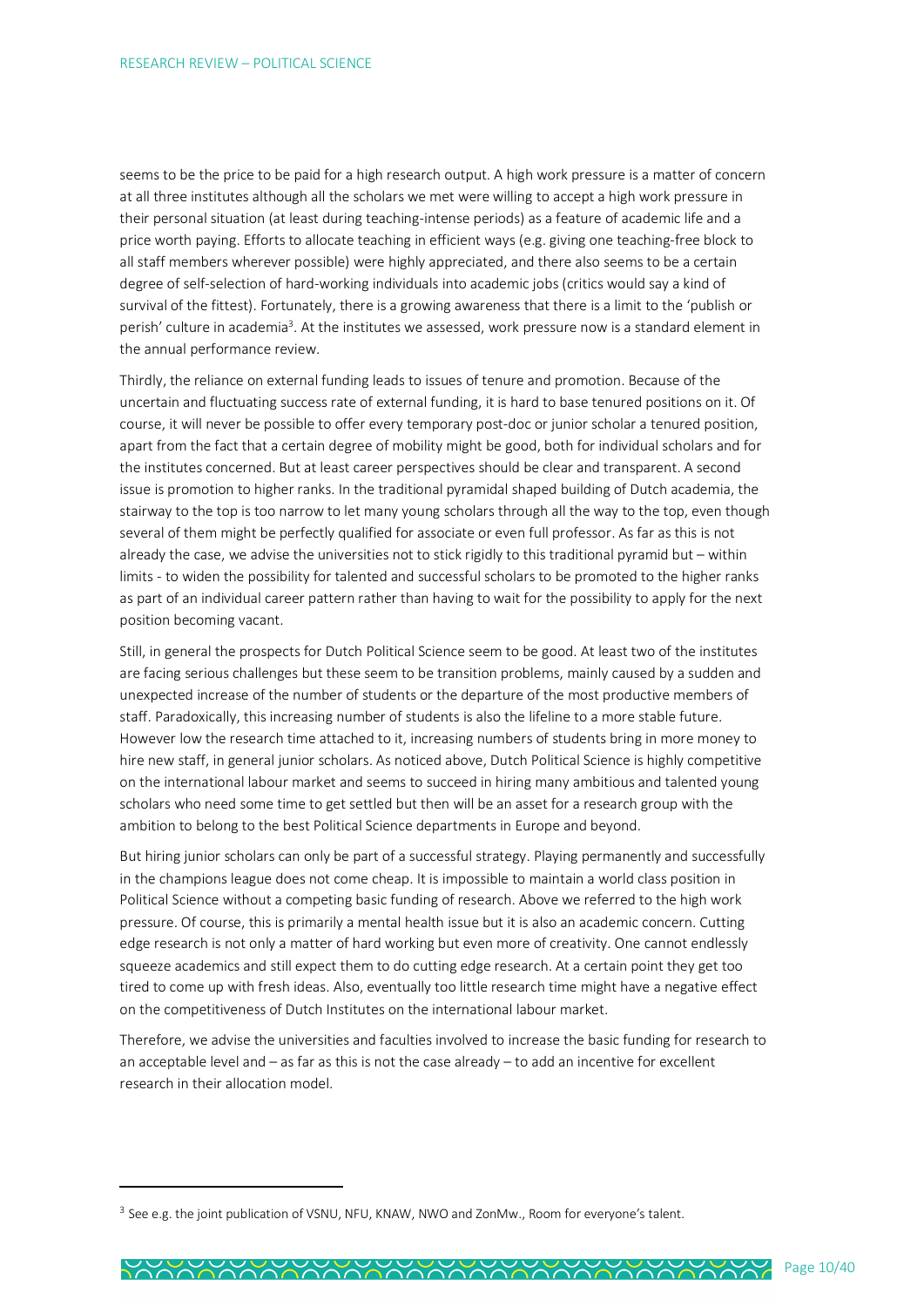### **2.4 PhD programme**

The most important issue with regard to the PhD programmes is once again a matter of funding. In the PhD programmes in Political Science we assessed there is hardly a single PhD position left that would be funded from the first money stream. This is one of the negative effects of the declining funding of the Social Sciences discussed in the previous section. As a consequence, a basic financial infrastructure for a viable PhD programme no longer exists. But without such forms of PhD funding, which do not presuppose an external grant, it can be very difficult for PhD candidates with their own original ideas – rather than the task to make sense of a "work package" a senior PI wrote into a grant application – to find positions. This means that an important source of creativity and new approaches is lost.

Still, as discussed above, Political Science as a whole has been extremely successful in acquiring external research funding from NWO and the ERC. This at least partly compensates the drying up of first money stream resources for PhD positions. However, only one of the programmes, at the UvA, so far manages to acquire sufficient external funding to maintain a full-blown PhD programme. But even then, external grants, won in highly competitive programmes are an uncertain and fluctuating basis for a solid and stable PhD programme of international standing.

Therefore, if they take their Political Science programmes seriously, we advise each of the universities involved, to allocate at least a minimum number of PhD positions to the institutes involved.

Also, where applicable, we advise them to give the institutes more leeway to use part of their own research budget for the funding of PhD positions.

The need to find alternative sources to fund PhD positions has led to all kinds of constructions that might lead to two concerns we advise management to be aware of. In particular when PhD candidates bring in their own funding, there is the danger of a trade-off between external funding and quality. Also, differences in the terms and length of their contracts between PhD candidates might easily lead to issues of equal treatment.

The training of PhD candidates has been strongly professionalized. The traditional situation of a PhD candidate being supervised by, and therefore dependent on, a single supervisor hardly exists anymore. At least two supervisors has become the rule, PhD candidates are welcome at and participate in all kinds of research colloquia and are facilitated to attend (inter)national conferences in their field. Progress is monitored by a number of instruments: at the start supervisors and PhD candidate agree on a training and guidance plan that needs to be approved by the graduate school, there is a go/no go assessment at the end of the first year and there are annual assessment interviews. This system seems to work pretty well. Although we haven't seen any PhD candidate evaluations of local PhD training, the PhDs we spoke to seemed to be quite satisfied.

However, this positive development is not everywhere reflected in a high completion rate or a nominal completion time. Why this is the case is not totally clear. Apart from local factors like a relatively high teaching load, as a cue we might refer to good practices in renowned PhD programmes in the Social Sciences like the European University Institute or the Interuniversity Research School for Sociology (ICS). An important characteristic of these programmes is that PhD candidates are admitted and trained in cohorts and therefore form successive communities of PhD candidates who are more or less at the same stage of their research project and therefore can support each other. However, with the exception of the UvA the programmes we evaluated are too small to form cohorts of a critical size. They also are too small to set up a training programme with a wide choice of substantive courses. The VU therefore wisely participates in the Netherlands Institute of Governance (NIG), the Interuniversity Research School for Public Administration and Political Science.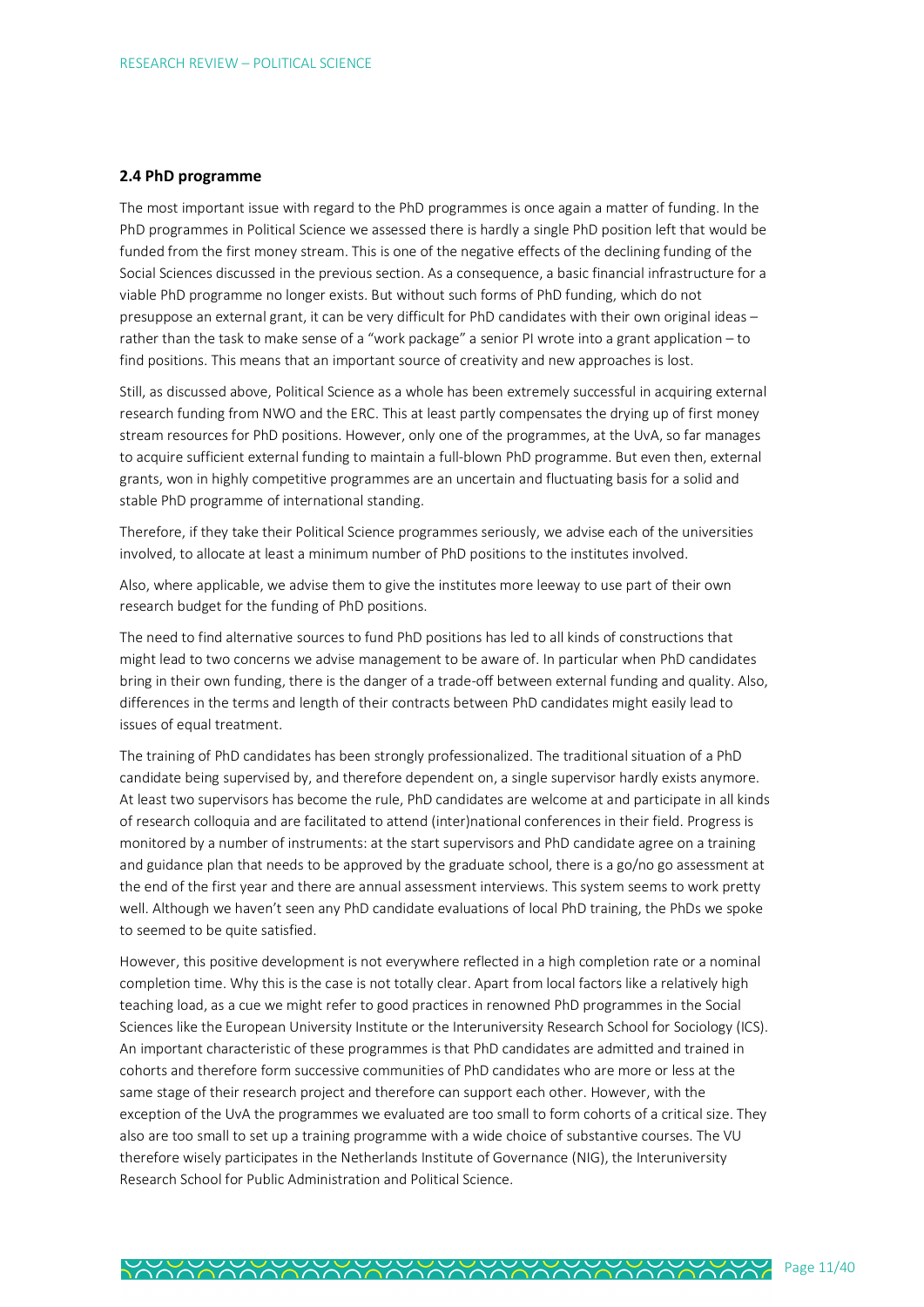The change in publication culture from an emphasis on book publications to articles (in top journals) also had its consequences for the kind of dissertations PhD candidates tend to write. Whereas until shortly most PhD candidates in political science used to write a book-length monograph, now a collection of articles has become common practice. This is a logical consequence of the developments in the discipline: PhD candidates are supposed to be trained in doing academic research. If academic research increasingly implies writing articles in journals, then logically this is what PhDs should learn to do. Also, it still is an effective training for doing high level scientific research outside academia. The new practice inevitably leads to a continuation of the discussion on whether articles included in the dissertation might be co-authored or should be single-authored and if they are co-authored whether they might be co-authored with the supervisor(s). As a general rule we believe the co-authorship of the supervisors of articles included in the dissertation should be discouraged as it brings them in the impossible position that they should evaluate their own work. Also, it might bring the doctorate committee in an awkward position.

# **2.5 Integrity**

Ever since a major case of scientific fraud shocked Dutch academia almost ten years ago, integrity has become an important issue at Dutch universities. It led to The Netherlands Code of Conduct for Scientific Practice that all Dutch universities adhere to. This growing awareness of integrity issues is reflected in all three self-assessments. Several mechanisms are in place to maintain integrity and to make staff members aware of integrity issues. Also, research integrity is an integral part of PhD training. In general integrity policies meet contemporary standards and seem to be adequate.

#### **2.6 Diversity**

Both gender and ethnic diversity are still problematic, in particular in the higher ranks. The awareness of the gender gap – at least at senior level – is high and all three institutes seriously try to come to a better balance. The diversity of the academic staff in terms of ethnicity is still problematic. As with the gender balance we noticed an awareness of the problem and the willingness to address it. However, we also noticed that both the awareness and policies to address the problem are not everywhere as self-evident as in the case of the gender gap. The argument that there is no diverse pool of qualified academics is not really convincing. Also, internationalization of the staff should not be mistaken for ethnic diversity.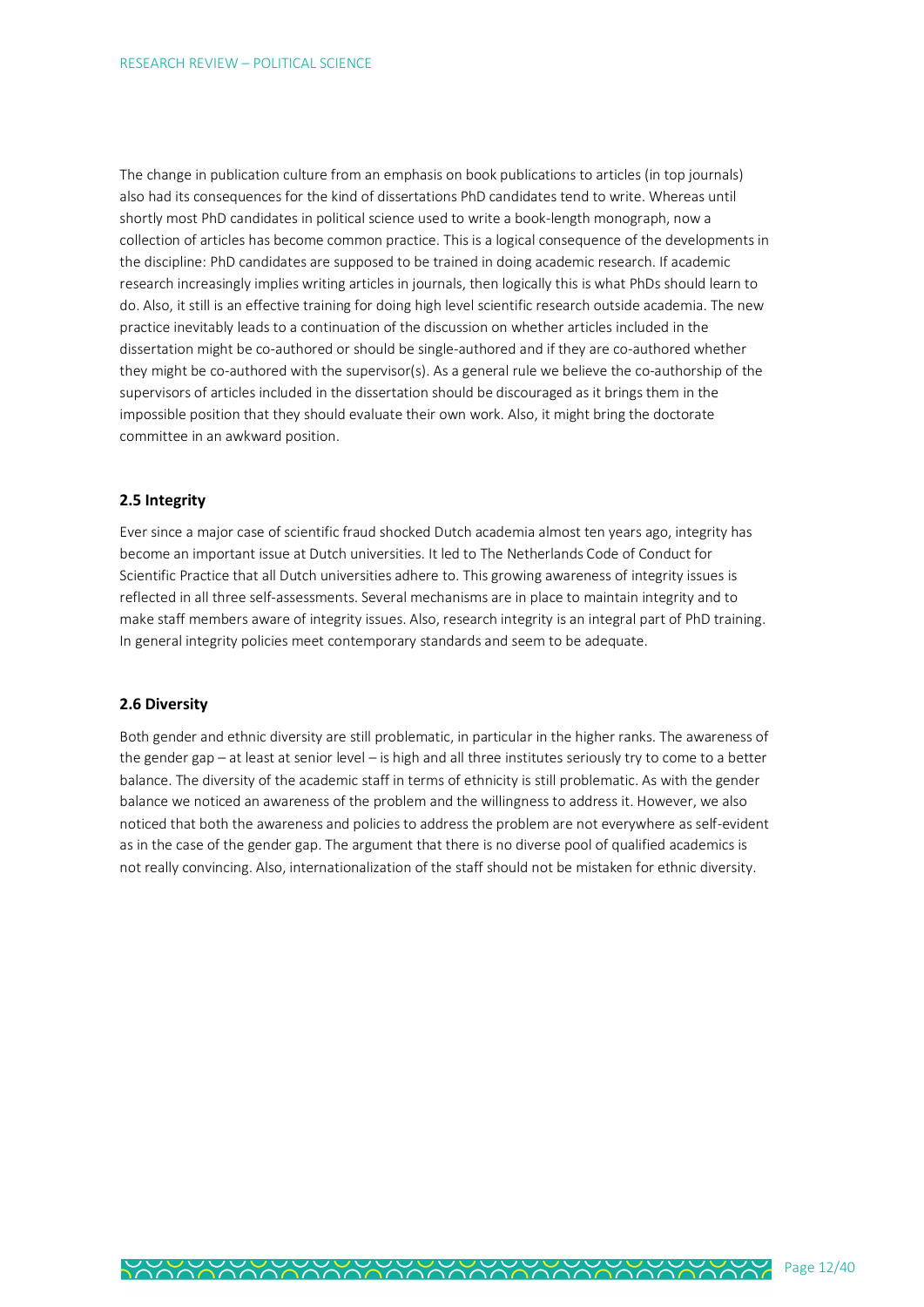# **3. Multi-layered Governance in Europe and Beyond, Vrije Universiteit Amsterdam**

### **3.1 Quantitative assessment**

The committee assessed the research programme 'Multi-layered Governance in Europe and Beyond' both quantitatively and qualitatively. For the quantitative assessment a four-point scale is used, according to the standard evaluation protocol 2015-2021. The explanation of the criteria underlying the scores can be found in appendix C.

According to the SEP scoring system, the committee has awarded the following scores to the research programme Multi-layered Governance in Europe and Beyond.

| Research quality:     |  |
|-----------------------|--|
| Relevance to society: |  |
| Viability:            |  |

The qualitative assessment of the programme can be found in the next sections.

# **3.2 Organisation, strategy and targets**

The research programme of political scientists at the Vrije Universiteit Amsterdam (VU) is 'Multi-layered governance in Europe and beyond' (MLG). Whereas MLG was continued from the previous research review period, its sub-themes were redefined from 'scope, institutions and agency' to 'democracy, inequality, international conflict, and climate change'. In addition, political scientists at the VU are engaged in a large number of interdisciplinary and interdepartmental units such as the Centre for Peace and Conflict Studies, the Network Institute, the Amsterdam Sustainability Unit, the VU Institute for Environmental Studies and the VU Interdisciplinary Centre for European Studies. Finally, the VU Department of Political Science merged with the Department of Public Administration (with its own research programme) during the review period.

The main targets that the MLG programme has set for itself during the review period are: to maintain high quality of research and the PhD programme, attract external research grants, manage the process of generational replacement and change in leadership, increase the diversity of the team and to expand networks and collaborations inside and outside VU.

The committee applauds the continuation and refocusing of the MLG programme. MLG is of considerable scientific significance in the discipline and political relevance in Europe in particular. The MLG programme bridges international relations, comparative politics and political theory and covers the entire scope of policies. The VU has been at the forefront of MLG research internationally – not least because some of the best-known representatives of this research were based at the Department. The committee further commends the programme for redefining the sub-themes along substantive political problems. The new sub-themes (democracy, inequality, international conflict and climate change) take up some of the most pressing contemporary political problems and are more accessible and easier to communicate. In general, the MLG programme aligns well with the broader VU-level theme of 'Governance for Society'.

The sub-themes further indicate clear venues of collaboration with interdisciplinary networks and units beyond the Department working on the same issues. The programme participants at senior and junior staff level that we spoke to value these opportunities in terms of creating additional research networks, gaining visibility beyond the department and attracting resources. They do not consider them to come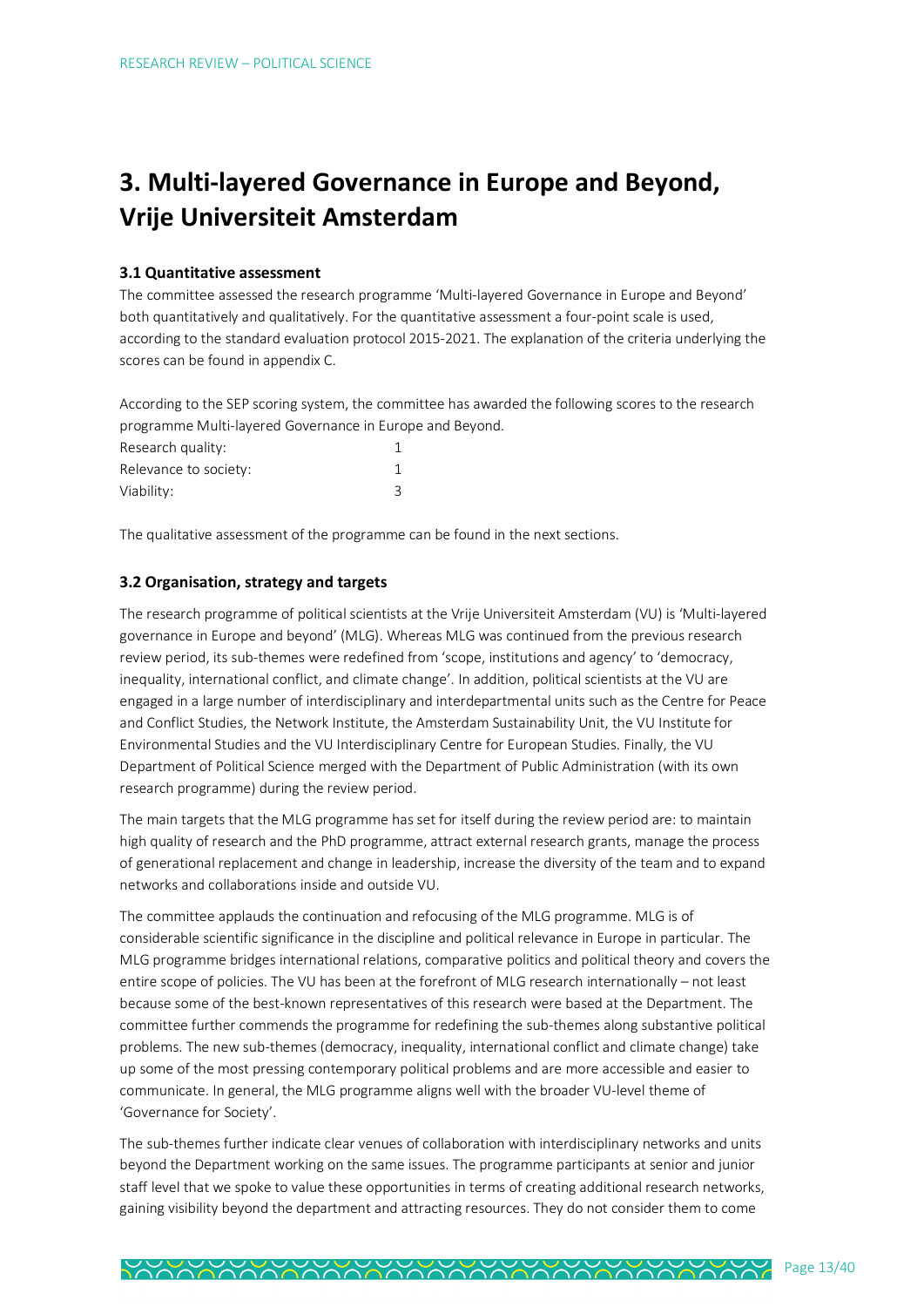at the expense of coherence or cooperation within the MLG programme. Moreover, the sub-themes are taken seriously in hiring junior faculty and structuring collaboration. In sum, the MLG programme appears highly suitable to achieve the objectives of the group.

The 2013 merger with the Department of Public Administration seems to have been arduous. It has been a 'top-down' restructure undertaken largely for financial and administrative reasons rather than a 'bottom-up' merger motivated by shared research and teaching synergies. In the meantime, after a slow and conflictual start, the merger seems to have been completed at the administrative level and accepted by both former departments. It appears to have achieved the expected financial consolidation and reduction of management tasks. Due to diverse research orientations and methodologies, however, substantive collaboration is still rare. Joint research, supervision or publication remains highly exceptional. Given the obvious thematic affinities between multi-layered governance and public administration, more could be done to integrate public administration research with the MLG programme and to create synergies through common hires and projects.

### **3.3 Research quality**

The research programme on MLG speaks to core issues and mainstream agendas of the political science discipline. Indeed, members of the programme have been highly influential in defining the MLG agenda in the discipline. The research programme has continued to produce high-quality contributions to research in the review period. Publications have appeared in some of the most prestigious US-based generalist journals of the discipline (such as APSR, AJPS and JOP), in highly visible International Relations journals (ISQ and RIO) and in some of the most read and cited European politics journals (JEPP, JCMS, WEP), among others. Moreover, members of the programme have published highly acclaimed books. In addition, the programme's contributions to research on democracy – and parliaments, specifically – in multi-level governance and foreign and security policy is highly visible and broadly cited. The same is true for its work on environmental governance.

In addition to the scientific publications, the programme has also produced a range of datasets and indices that are widely used in the discipline. All contributors to the programme are research active, and all of them publish in visible international journals and presses. The programme has continued to benefit from a prestigious ERC Advanced Grant and a NWO Vidi grant in the review period. Other indications of quality – such as awards, invitations to speak and professional service – are strong, too.

At the same time, the programme has experienced downward trends in research capacity and funding in the reviewing period. Research staff has declined at all levels from professors to PhD candidates. Moreover, the programme has lost some of its most senior and internationally renowned and visible members. These scholars contributed disproportionately to the research funding of the group. By the end of the review period, the department had not been able to compensate fully these losses in research capacity either quantitatively or qualitatively.

#### **3.4 Societal relevance**

The research topics of MLG are geared clearly towards key contemporary political challenges. Programme members contribute to important contemporary debates around issues such as climate change, the political impacts of the global financial crisis, US-China relations, parliamentary governance, the future of the European Union and other topical policy issues. In addition, there is a strong emphasis on societal relevance in the programme and its self-assessment. Societal impact is a regular item in discussions of research and in the annual reviews of research staff. All senior staff appear to be engaged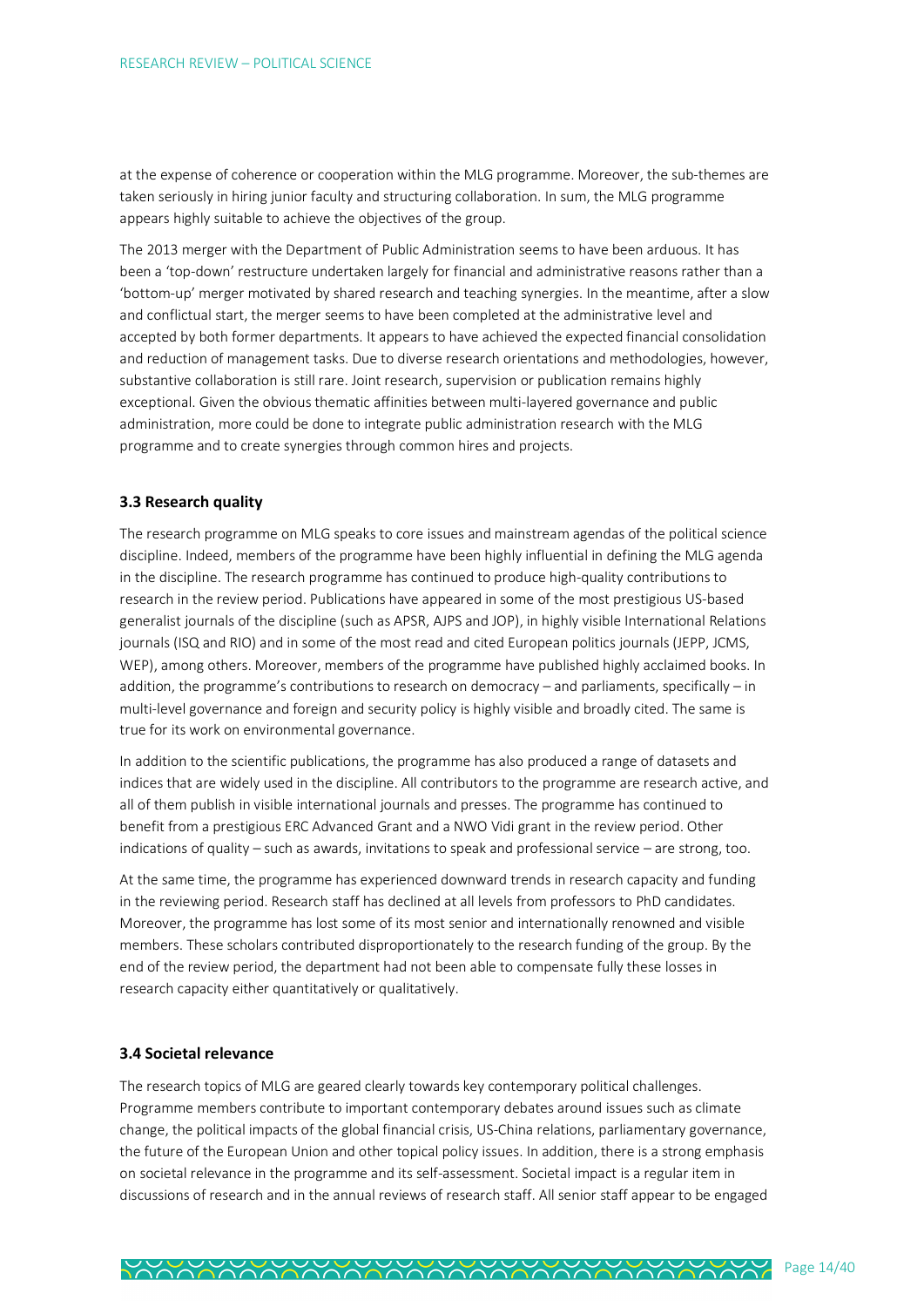regularly in media communication, opinion formation and political consulting. In addition to high-quality scientific publications, the programme members produce policy papers. There seems to be a fair amount of demand from society for the expertise of the staff. The School of Governance provides an additional venue for societal impact. Overall, the programme has achieved an impressive balance of output of primarily scientific and primarily societal relevance.

### **3.5 Viability**

Thematically, and with regard to its societal impact, the MLG research programme seems well positioned for the future. Multi-level governance and the thematic foci chosen by the group are undoubtedly of high relevance both in the discipline and in society and politics. Moreover, the thematic reorientation of the programme provides for alignment with the university research priorities and for interdisciplinary and cross-departmental networking and collaboration opportunities.

At the same time, the MLG research programme has been and is still going through a turbulent transition. The programme has experienced the loss of senior and world-class staff, the concomitant loss of research capacity and visibility and need for generational change, a significant rise in the number of students, an equally significant reduction in the number of internal PhD researchers, and the merger of the political science and public administration departments. Topicality and relevance notwithstanding, these developments could have a lasting negative impact on the standing and quality of the research programme. In particular, the situation requires sustained efforts of the remaining and new members of staff to maintain the programme's research funding and publication standards.

Whereas the transition is still ongoing, and it is too early to evaluate its outcome and success, we observe many positive and encouraging developments. First, the management and staff are well aware of and open about the challenges ahead – both in the self-evaluation report and in the discussions with the committee. Second, the programme management and its senior staff have a clear and plausible strategy for overcoming the challenges. So far, the leadership seems to have done a good job of navigating the programme through some rocky waters. It has managed to address some of the primary challenges in ways that has also allowed the programme to rebuild, recruit new staff, secure additional grants and maintain its emphasis on world-leading research.

Despite the loss of prominent senior staff, the programme benefits from a core group of nextgeneration senior members who have been associated with it for a long time and have assumed leadership positions during the review period. This development indicates a successful generational change and high institutional stability. The committee gained the impression that the loss of prominent staff had individual and personal reasons and did not stem from systematic and structural weaknesses.

Moreover, the current management has used the departure of these senior members as an opportunity to change the recruitment strategy from hiring 'big names' from outside the VU to cultivating homegrown talent. This shift is expected to make the group less top heavy and increase its financial leeway. The department has hired several promising junior staff in recent years and introduced measures to award those on a tenure track with additional research time. Junior staff feel supported and mentored well and value the collegial and informal atmosphere in the research group. This strategy appears to be bearing fruit: in 2018 and 2020, two junior staff members were successful in winning Veni grants.

These successes need to be mirrored at the senior staff level, however, to compensate for the loss in research funding and the shrinking number of (standard) PhD candidates in the review period. Junior staff indicated that they highly appreciate informal collegiality and support. However, they miss formal support structures such as competitive seed money or funding of small-scale research, and a clearer policy for promotion beyond the assistant professor level.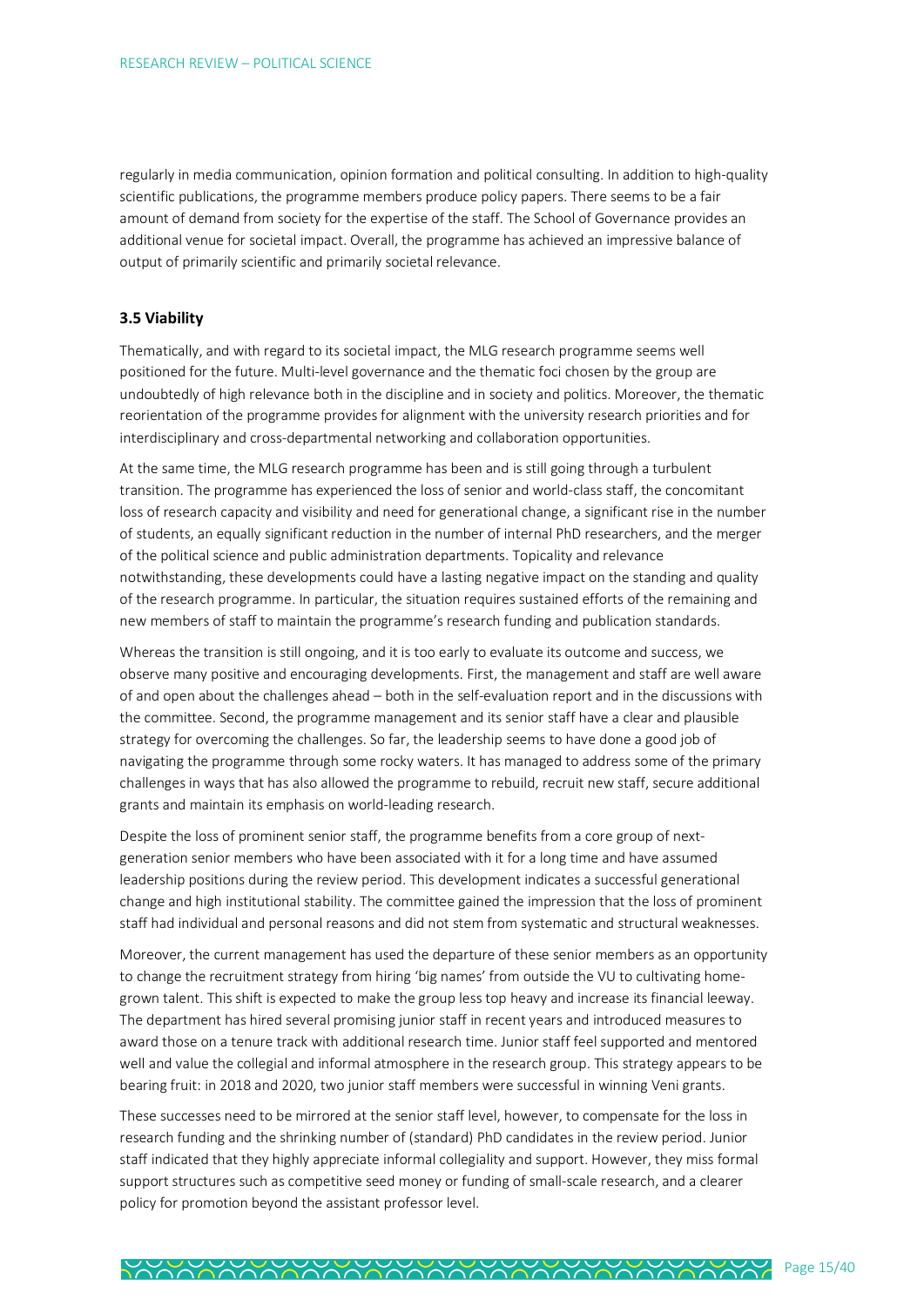In conclusion, the overall judgement of the committee on the viability of the research programme is positive because 'the research unit makes responsible strategic decisions and is therefore well equipped for the future'. And this is literally the explanatory text in the SEP of the viability score we allocated to the programme.

#### **3.6 PhD programme**

The PhD programme is in transition, having moved from a fully funded research-driven programme, to a more mixed programme that includes different PhD pathways and funding arrangements. Overall, the programme is small and decreasing in size but of a high quality, with a good completion and placement record. PhD candidates benefit from the small size of the unit, and close supervisory relations. Each PhD candidate has a supervision team of at least two staff members and receives a training and guidance plan, with a go/no go assessment after eight months based on a detailed research proposal. Progress is monitored via an annual PhD progress report and appraisal.

All PhD candidates are enrolled in the Graduate School, which provides training and professional development opportunities, and facilitates networking across the PhDs via workshops and social events. PhD candidates must take a 30 ECTS educational programme, including a mandatory course on research integrity. The committee learned that, according to the PhD candidates, some courses provided by the faculty are deemed to be below PhD standard ('master-level'). PhD graduate council is also in place. Adequate support is available for external networking and conference attendance, and there are possibilities to participate in PhD exchanges abroad. Opportunities for career advice and social support systems are in place, including buddy systems, PhD counsellors and a "Bridging programme" for international PhD candidates to facilitate integration into the Dutch academic system. There are opportunities for research exchange at the Graduate School and through recent initiatives to develop research seminars in the MLG, which have been led by junior faculty. PhD candidates appreciate the freedom and availability of financial resources to set up their own initiatives, such as organising a graduate conference on political theory.

In response to funding cuts, the programme has innovated and moved from a fully funded researchdriven programme to a more mixed programme that includes different PhD pathways and funding arrangements. The three main pathways introduced over the period have been the development of a junior lectureship pathway linked to the new PPE teaching programme; an increase in externally-funded PhD candidates; and a cohort of PhD candidates funded by the Chinese Scholarship Council. The junior lectureship pathway in a 5-year contract includes a 50% teaching position in the new PPE degree. PhD Candidates in this pathway must navigate their relationship between the PPE programme and their home Department. The committee noted that, while there were some challenges in balancing workload and the demands of being located across two different units, PhD candidates overall were satisfied with the arrangement and felt that they received adequate support. Nevertheless, there were some concerns about the impact of the new pathways on completion rates and quality. High teaching loads for junior lecturers, financial pressures to accept externally-funded candidates, and additional adjustment times for those on foreign government scholarships, were all cited as issues that require close monitoring.

The small size of the PhD programme and funding pressures are clearly a concern, but there are strategies in place to grow the PhD programme by bringing in more research council grants, by nurturing talent within the existing MSc programmes, and by investing in international PhD candidates with government scholarships.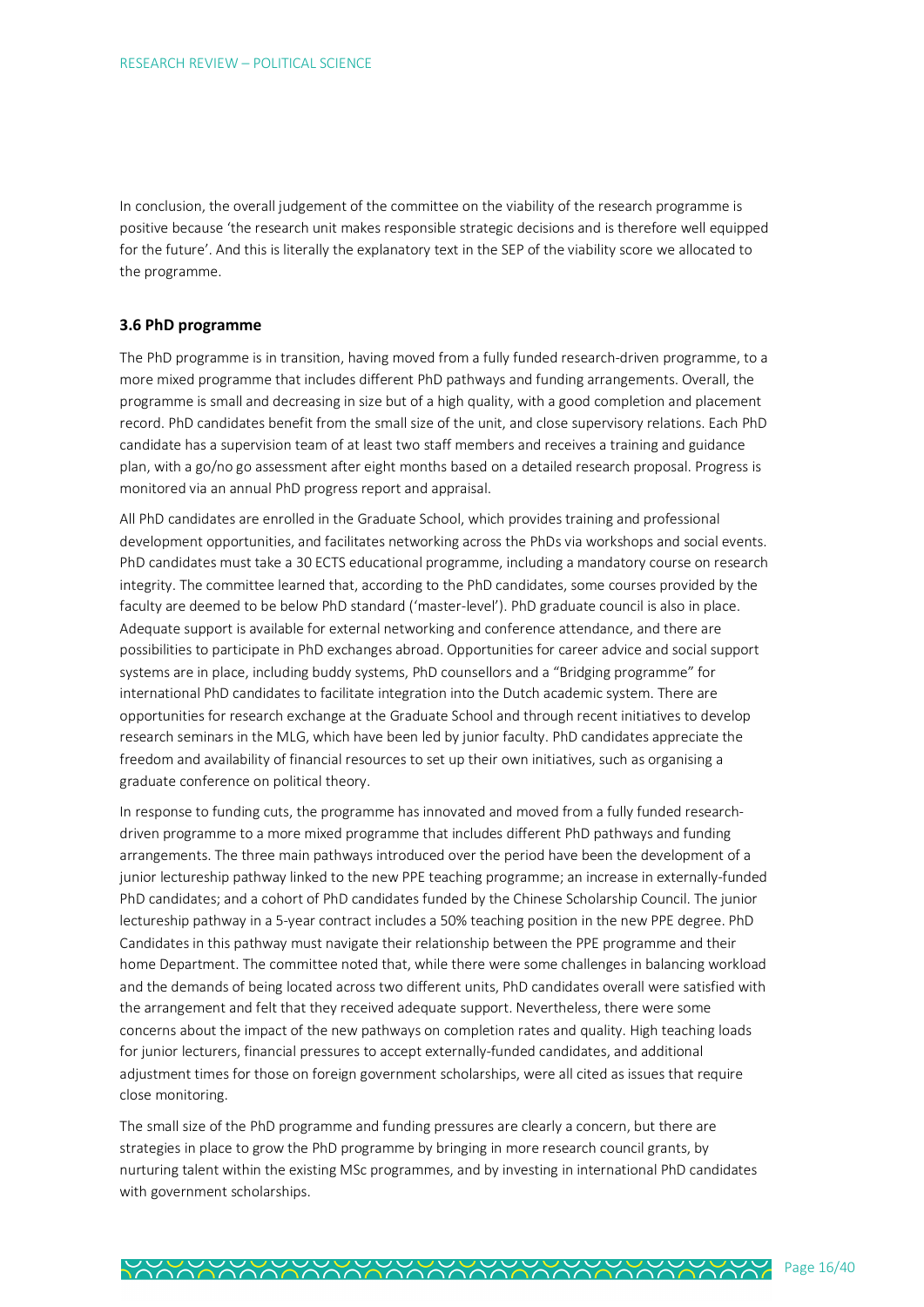There are questions as to whether the current arrangements for PhD candidates would be sustainable with an increase in the number of PhD candidates. The current mix of informal interaction in the context of the small MLG unit, and a structured training and support programme at the Faculty Level and the NIG seems to work well for the current size of the programme. Yet, some aspects of the PhD programme may need to be more institutionalized at the Department level, especially strengthening opportunities for sharing and exchanging research beyond the immediate supervisory relationship.

#### **3.7 Research integrity**

The MLG adheres to the core principles of the Netherlands Code of Conduct of Research Integrity (2018), including honesty, scrupulousness, transparency, independence and responsibility. Ethical considerations are applied to a range of research activities, including the collection, analysis and management of data. A number of formal and informal mechanisms are in place at the Faculty level to ensure research integrity, including a Faculty Data Management Policy, a Faculty Research Ethics Review Committee, and a network of counsellors. In addition to the formal mechanisms, there was evidence of a unit-level culture that placed a strong emphasis on open discussions about research integrity. Overall, the committee was satisfied with the policies in place to ensure research integrity.

#### **3.8 Diversity**

The programme has made improvements in obtaining a greater gender balance amongst faculty, moving from 21% female in 2013 to 45% female in 2020. This has occurred largely through the advancement and hiring of new faculty. Nevertheless, there is still a gender imbalance at the senior level. The programme has policies in place to support and invest in junior faculty, which bodes well for maintaining and increasing the gender balance in the unit. There are also diversity initiatives in place, including a faculty-level network designed to support female staff, and awareness of the need to rectify gender imbalances at the senior level, including plans to hire at the full professor level.

The programme also aims to be an international research group: it advertises and recruits internationally, and its working language is English. There is a notable absence, however, of ethnic and racial diversity amongst MLG staff, which stands in contrast to the diversity of the student body. The self-assessment notes the small size of the programme as a possible factor. Yet, the committee was unconvinced that programme size should necessarily pose an obstacle to obtaining greater diversity, and recommended that the research programme take a closer look at its hiring and promotion strategies, to ensure that they are in line with Faculty and University level targets, with the aim of hiring, promoting and retaining staff that will reflect the growing levels of diversity in the student body, and in Dutch society as a whole.

#### **3.9 Recommendations**

The committee appreciates the strategic choices of the MLG group to complete the current transition period and to maintain or regain its research capacity and research quality. The strategy is bearing fruit and the committee generally recommends continuing on the current path. At the same time, the committee would like to emphasize points that require additional or particular emphasis.

First, the merged Departments of Political Science and Public Administration are advised to do more to integrate their research and develop substantive collaboration so that scale benefits are not limited to financial consolidation and the alleviation of managerial burdens but extend to a common research program.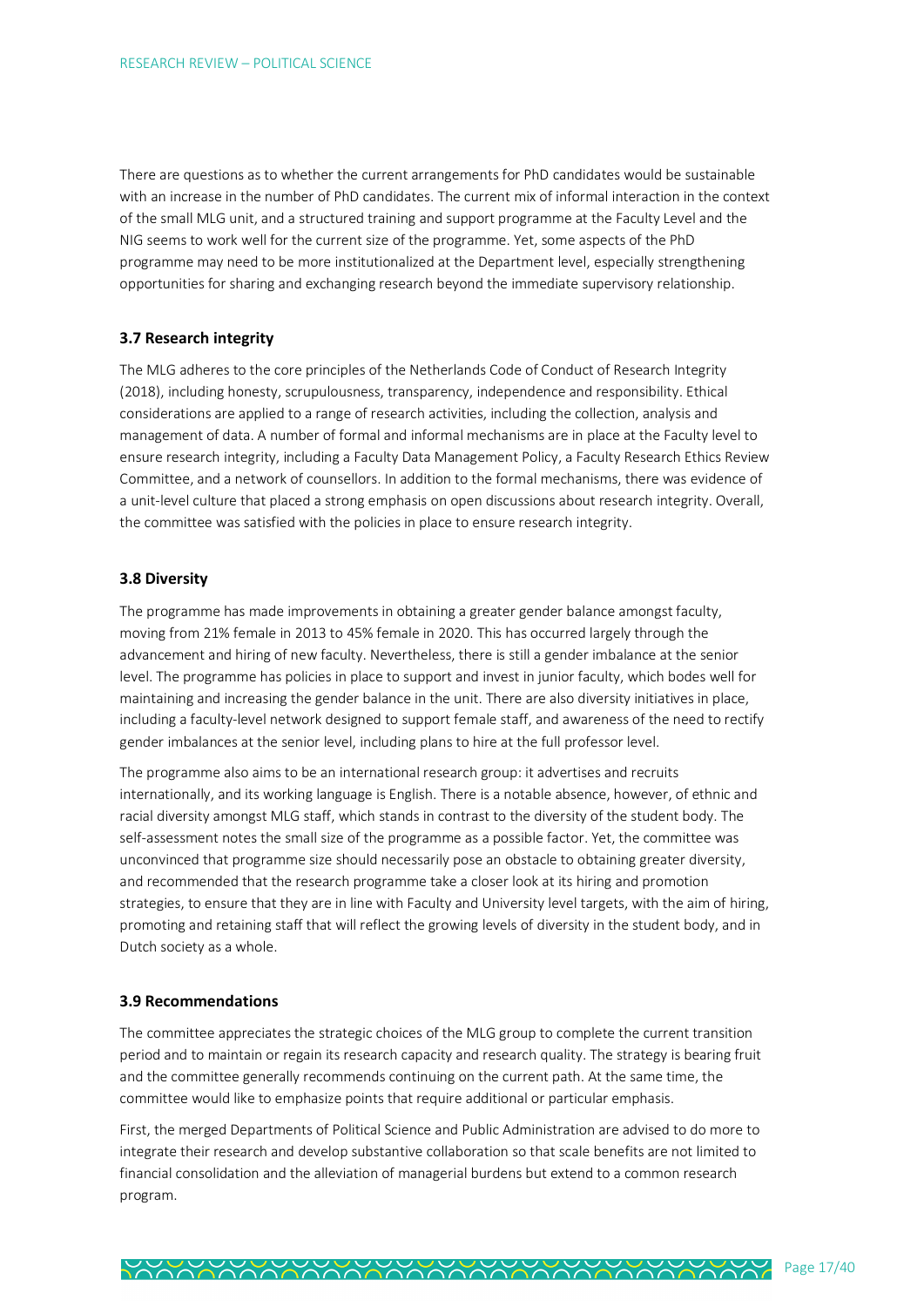Second, and in addition to the ongoing overhaul of tenure-track regulations and requirements, the committee recommends developing a career track policy beyond the level of assistant professor to provide junior staff with clearer prospects for their further advancement within the VU. Moreover, the MLG programme should consider additional formal support structures such as low-level seed and research funding.

Third, the MLG programme should expand the number of internal PhD candidates in order to create a larger and more coherent PhD community. Given the decline in base funding, and that grants for junior staff do not fund (many) PhD candidates, this objective requires senior staff to increase their efforts to win research grants. If the MLG group achieves the aim of larger PhD cohort, it should also take measures to institutionalize the PhD programme further.

Finally, the committee recommends that the MLG programme intensify its efforts to increase the diversity of its staff beyond gender and national diversity.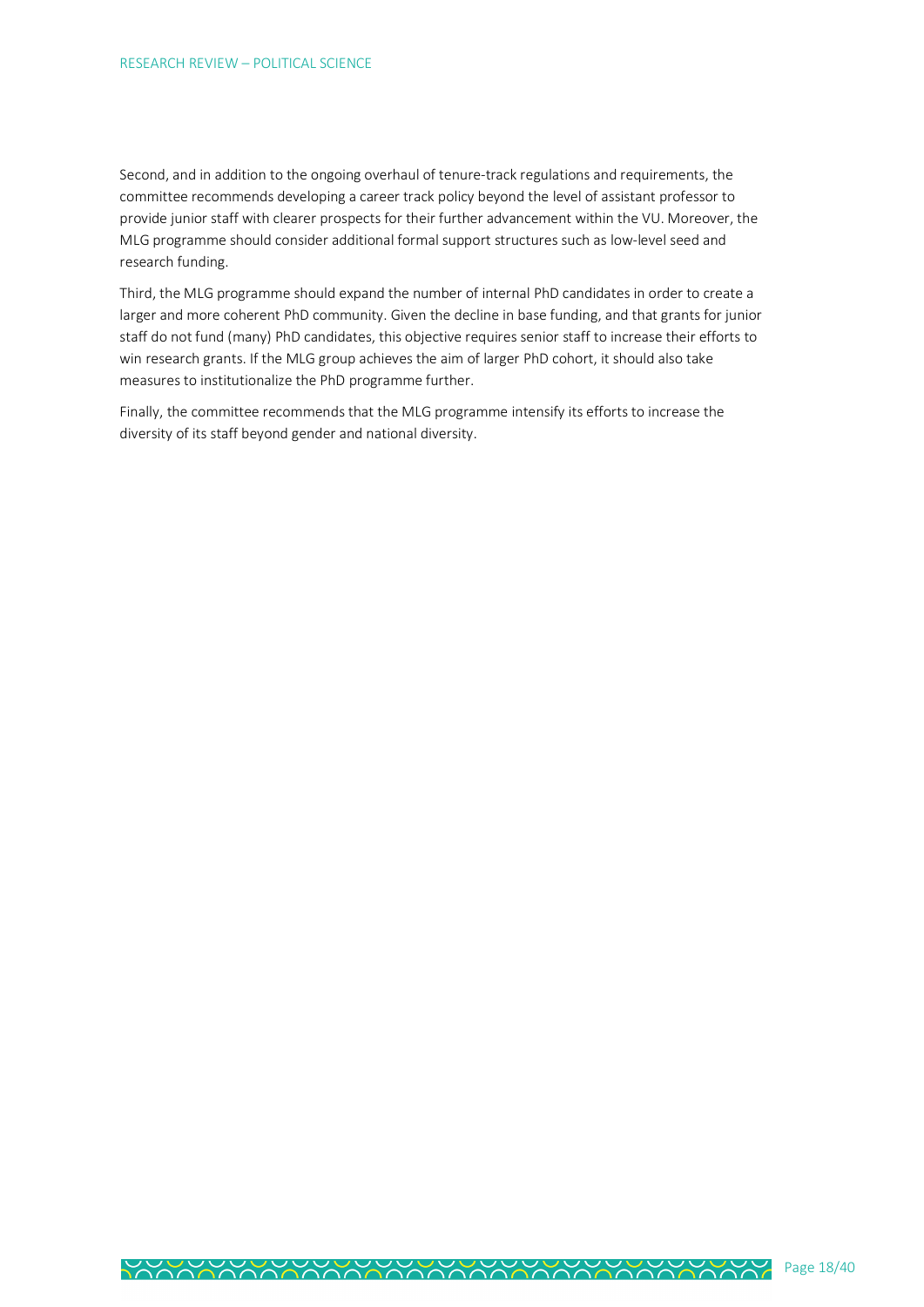# **4. The Institutions of Politics: Design, Workings, and Implications, Leiden University**

## **4.1 Quantitative assessment**

The committee assessed the research programme 'The Institutions of Politics: Design, Workings, and Implications' both quantitatively and qualitatively. For the quantitative assessment a four-point scale is used, according to the standard evaluation protocol 2015-2021. The explanation of the criteria underlying the scores can be found in appendix C.

According to the SEP scoring system, the committee has awarded the following scores to the research programme The Institutions of Politics: Design, Workings, and Implications.

| Research quality:     |   |
|-----------------------|---|
| Relevance to society: |   |
| Viability:            | 3 |

The qualitative assessment of the programme can be found in the next sections.

# **4.2 Organisation, strategy and targets**

The years 2013-2019 were a turbulent period for the Leiden Institute of Political Science. The yearly intake of new students almost doubled, with many students in the new International Relations and Organizations (IRO) bachelor and the new second locality of the Institute in The Hague. Substantial new staff was hired, in particular at the end of the period of evaluation. Research staff increased from 26 (nominally 6.9 fte research) to 39 (9.4) in 2018, up to 49 (10.9) in 2019. Also as a follow-up of recommendations in the 2014 Political Science Research Review 2007-2012 to reconsider its unified allencompassing research programme on 'institutions', the Institute moved in 2017 to a new, more diversified programme on 'Institutions, decisions and collective behaviour' with six thematic research clusters (Politics in the Netherlands; Representation, Public opinion and communication; Identity, ethnicity and political community; Globalization and the state; International organization and European integration; and Conflict, conflict resolution and crisis management). In addition, interdisciplinary research centres were developed and are still in the process of implementation. In the meantime, the official 'nominal' time available for research went down to 21% (from 35% before 2007 and 27.5% in the previous assessment period 2007-2012).

The committee appreciates the transparent self-assessment and SWOT analysis of the Institute and the open way it faces the challenges due to the changes. The committee welcomes the move from the unified programme about institutions to a broader set of topics, and acknowledges the steps undertaken to implement the new structure. However, as it is formulated as a weakness in the SWOTanalysis: "Research cluster structure is not yet fully integrated into institute routines and expectations and internalized by academic staff." Positive experiences with developments of the clusters so far raise confidence that this will improve in the coming years, but given the limited time for research and competing requests from the interdisciplinary research centres, there is a danger of fragmentation and overcommitment of individual researchers.

Overall, the committee trusts that political science in Leiden(/The Hague) will consolidate after the fast growth and programmatic and organizational changes led by its constant aim "to conduct research of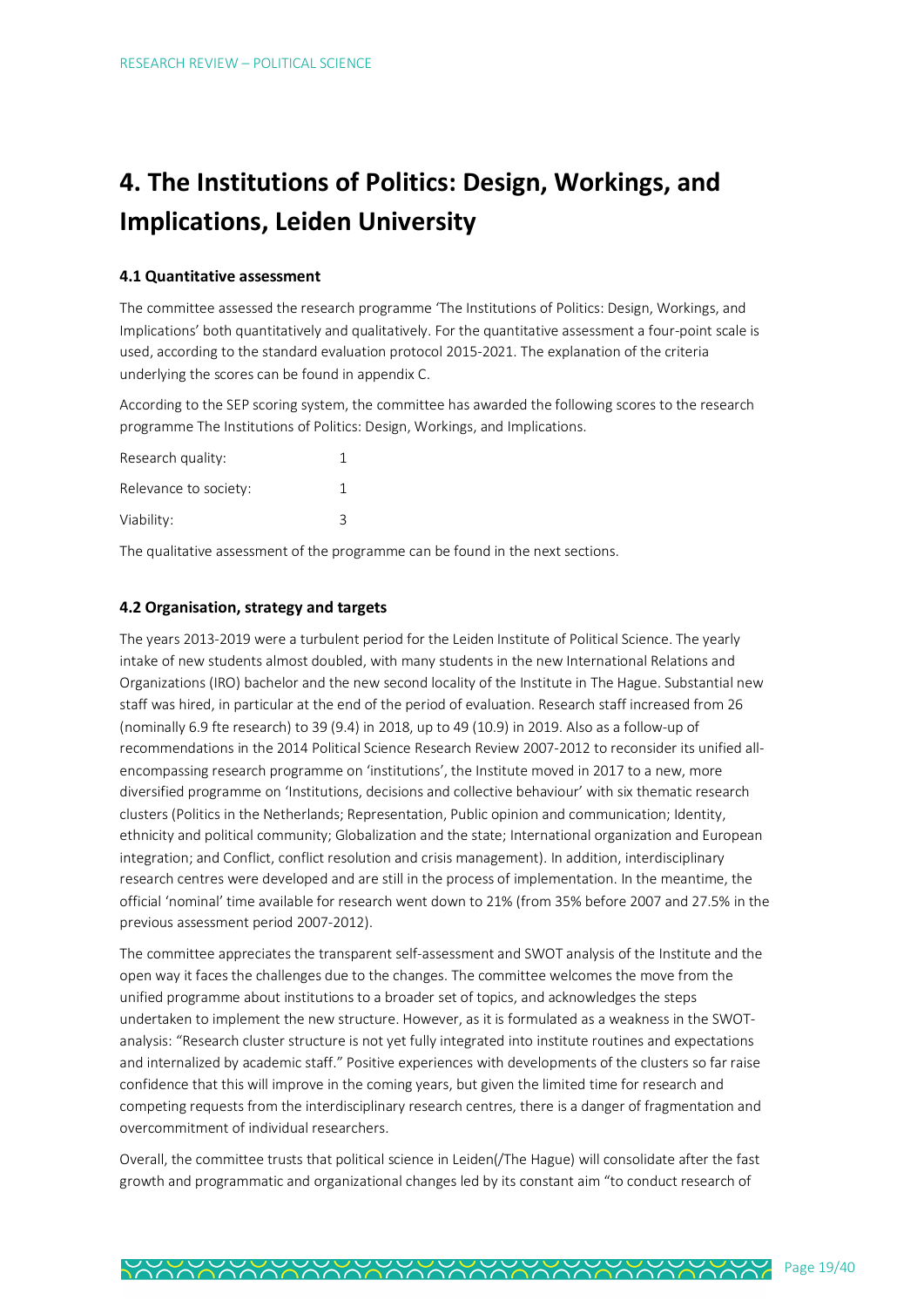high scholarly quality and societal relevance" and its still strong tradition of academic informality and joining around research interests instead of managing and monitoring formal targets and structures.

#### **4.3 Research quality**

The institute had an impressive scientific output, both in qualitative terms as in quantitative terms, in particular given the limited time for research<sup>4</sup> and distracting changes of the Institute. Members of the Institute continuously publish in highly recognized and visible international journals. There is a strong focus on European journals, publications in top-ranked general political science journals are rare. In addition, members of the Institute have published monographs in the most renowned European university presses (Oxford and Cambridge). Whereas the quantitative output has stagnated despite the increase of research staff, this can be explained by the fact that mainly junior faculty were hired at the end of the review period, who were busy to set up teaching and starting new research projects. Citation scores of most senior staff members are good but not particularly high.

It is difficult to say what, if anything, the programme, clusters and centres have contributed to developing research and publications. Staff members indicate, however, that presentations and discussions in formal and informal meetings have been fruitful for them. Yet it is less clear if there have been initiatives, changes in focus, co-authorships and other forms of cooperation that would not have developed without the new programme.

The Institute has experienced a stagnation in national and international research funding during the reviewing period. Yet the record of 2019 is excellent again featuring two ERC grants (Starting and Consolidator) and two NWO grants (Veni and Vidi). Moreover, this successful development appears to have continued into 2020. Recovery at the end of the period appears to have been facilitated by a more pro-active policy and a better support structure.

It is noteworthy that the Institute appears not to have participated in any FP7 or H2020 networks. Otherwise, however, engagement in national and international research networks, editorships and institutions is strong. The Institute is not only a founding member of ECPR, but has also organized its joint sessions more than once (the 2021 sessions were cancelled because of Covid, and the institute has offered to organise the 2023 sessions in Leiden). Moreover, a member of the Institute has served as the Chair of ECPR.

#### **4.4 Societal relevance**

 $\overline{a}$ 

Most members are committed to engagement with and service for society. The self-assessment report lists an impressive number of faculty engaged with local and national government, foreign governments, international organizations, NGOs and media. Members of the Institute play a prominent role in discussions about Dutch politics, contribute significantly to the quality of public debates by making research relevant and understandable (e.g., the Peilingwijzer) and are active in advisory bodies for policy makers as well as for the broader public. The self-assessment documents a large number of 'professional' and 'public' publications in English and Dutch. Societal contributions are a theme in the annual performance and developments talks with staff members.

<sup>&</sup>lt;sup>4</sup> It is difficult to judge the quality of research in terms of productivity. The nominal time available for research (21%) is just a day per week, but this is 'just an administrative norm' according to various staff members during the site visit. According to them 30% of the official work time might be a better guess.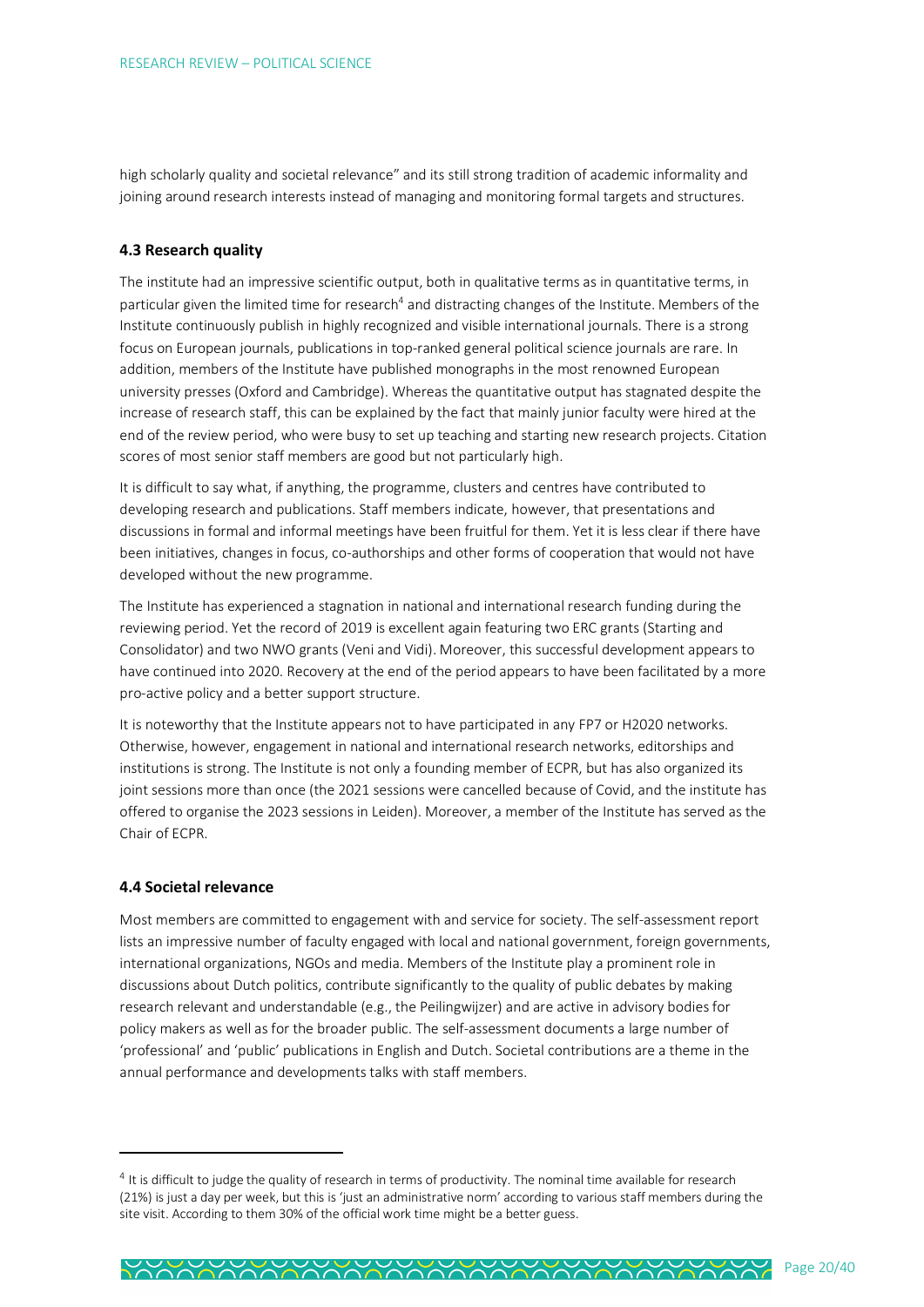It is very evident that the Institute puts a strong emphasis on societal relevance. It is less clear how contract research is seen as a contribution in this respect. The self-assessment presents it as a rather marginal source of income (fluctuating between 0 and 14% per year in the assessment years) but does not discuss it as a way to valorise research.

### **4.5 Viability**

Several points of concern raised in the previous research assessment have not been resolved but rather appear to have deteriorated further: lack of research time, teaching overload, lack of PhD funding and excessive duration of PhD completion. In spite of continuing strong performance and visibility of many faculty members, the failure to redress these structural shortcomings raise concerns about the viability of the Institute as one of the top European political science departments.

The reduction of research time is the most worrying issue for an institute that has the ambition to remain one of the strongest institutes of its kind in Europe. Official research time of just one day a week (21% research time in the allocation model of the University) not only makes it almost impossible to maintain research output at a high level, both quantitatively and qualitatively, it also might make Leiden a less attractive place for the best qualified scholars in the field and therefore less competitive on the job market. The Institute benefits from a large pool of young faculty. The decision to hire new faculty, is based mainly on teaching needs. However, the actual process of selecting candidates is based on their research and teaching performance, as well as their prospect for good Institute's citizenship. Whether the Institute will be able to keep the best young researchers and develop their potential will depend on providing them sufficient research time and opportunities to write grants and to publish. The Institute is aware of these challenges and recent developments (extra-funding for PhD candidates, prestigious research grants, increasing number of publications) appear promising, but structural adjustment is necessary to ensure success in the longer term.

Fortunately, by increasing the actual research time significantly above 21%, the Institute managed to make the situation less dramatic than the nominal research time suggests. The currently practiced course relief (one free teaching bloc per year for all staff members, four instead of five teaching tasks) is helpful and much appreciated by the staff, but it is still to be seen whether these relief measures can be sustained. The committee considers this situation to be highly problematic for a leading research university and hopes the University management will be able to create more structural research room for the Institute.

The extensive hiring of junior staff in recent years will inevitably produce a promotion bottleneck in the near future. Therefore, as far as this is not already the case, we advise the faculty and university to not stick rigidly to this traditional pyramid but to widen the possibility for talented and successful scholars to be promoted to the higher ranks as part of an individual career pattern rather than having to wait for the possibility to apply for the next position becoming vacant.

The extremely low number of PhD candidates (5 at the end of the assessment period) is another worrying issue for a research university. As a consequence of winning research grants, the situation appears to be improving somewhat after 2019, but again a more structural solution is necessary and cannot be realized by the Institute without additional means from the Faculty/University – or the Ministry at the end of the day. (See more about the PhD programme in the next section).

Lack of financial resources is the core issue here and uncertainty about external funds and political priorities are serious threats to viability, as described in the SWOT analysis. The only thing the Institute can do about it is trying to get more grants. According to the self-assessment, everybody is now stimulated to write grant proposals, and this is facilitated by more administrative support (e.g. through a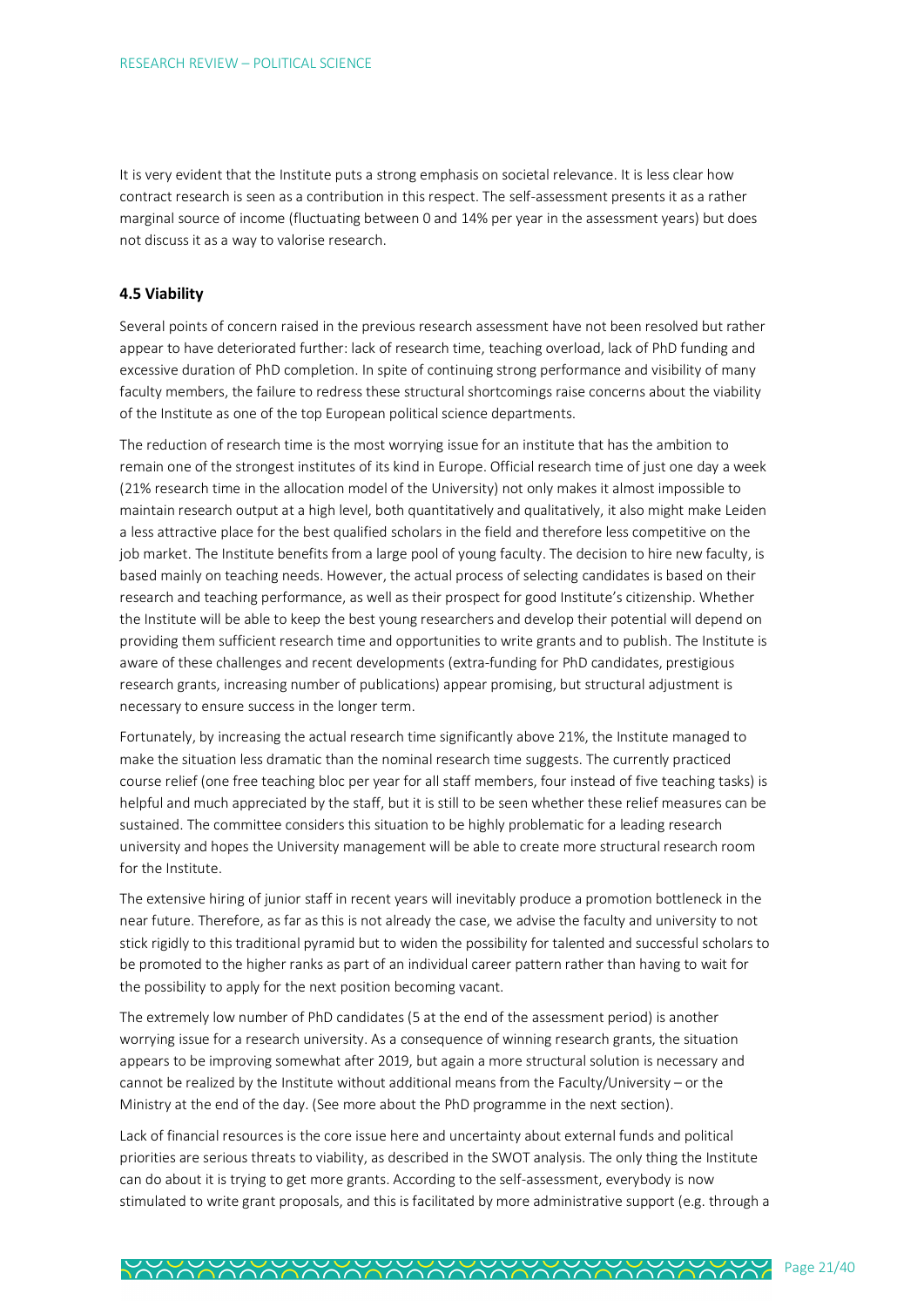research grant officer) and eventually teaching relief. This strategy has come rather late compared to other universities and it is still to be seen how successful it will be. The first signs are positive, however.

Another viability issue is the bi-locality of the Institute. So far, it seems to function reasonably well with people having teaching obligations and staff meetings in both places and possibilities for flex work in both localities. In the long run, however, bi-locality might threaten the coherence of the Institute (and is mentioned as a threat in the SWOT analysis). The choice and development of the localities is probably only for a very small part in the hands of the Institute. Apart from University decisions, it mainly depends on choices of students (specialization and Dutch or English tracks). Without conscious countermeasures, this development might even lead to two different institutes, each with its own subfields and competing for the best students.

The overall judgement of the committee on the viability of the programme is positive because 'the research unit makes responsible strategic decisions and is therefore well equipped for the future'. This is literally the explanatory text in the SEP for the viability score the committee allocated to this research programme. The resilience of the programme and the institute could be strengthened by equally responsible decisions of the faculty and university.

#### **4.6 PhD programme**

The Institute has had a small PhD cohort over the years under review – nine (with 5.2 fte research time) in 2013, up to 15 (8.0) in 2015 and down to 5 (3.0-3.5) in 2018 and 2019. This is not in line with the size and ambitions of a research institute of this size and is also deemed as 'problematic' by the Institute itself. However, the number of PhDs is currently growing as a result of successful grant applications in 2019-2020. The Institute's PhD programme therefore seems to be in a period of transition as well.

Generally, the PhD candidates expressed content with their PhD trajectories at the Institute. All of them emphasized their appreciation for the freedom they have to design their own project. They have easy access to their supervisors and are satisfied with the regularity and quality of supervision. A supervisory team consists of 2-3 people. In case of issues with supervision, the PhD candidates know who/where to turn to – but none of the PhD candidates the committee talked to has experienced any such issues. One year after the start of the PhD, an evaluation takes place including a go/no-go decision for the project. Admirably, in spite of the small PhD programme, several PhD dissertations were awarded with national and European prizes in the years 2014-2019.

All PhD candidates interviewed feel being part of the Institute's staff: they have easy access not only to their own supervisors, but also to other academic staff. There are lunch seminars organized within the Institute where PhDs can also participate. Both article-based and monograph-based PhDs are possible; the decision is taken on an individual basis. Co-authorship with supervisors of articles that are part of the dissertation is discouraged. Although this is not a formal policy, currently there seem to be no issues regarding the practice of co-authorship.

Due to the small number of PhDs in the years 2013-2019, the Institute relies on the Faculty's Graduate School for a large part of PhD infrastructure, including PhD courses and social events. The only mandatory course is on research integrity. The PhD candidates indicated that, for substantive courses, they mostly seek opportunities outside of the Faculty and/or university. Within the Institute, there is no environment organized especially for PhDs with the aim to give feedback on each other's work, discuss others' research and exchange PhD experiences. PhD candidates are stimulated to participate in research seminars. Currently, the institute is considering to assign PhD candidates to a research cluster. As the number of PhD candidates at the Institute is now growing, this opens up opportunities to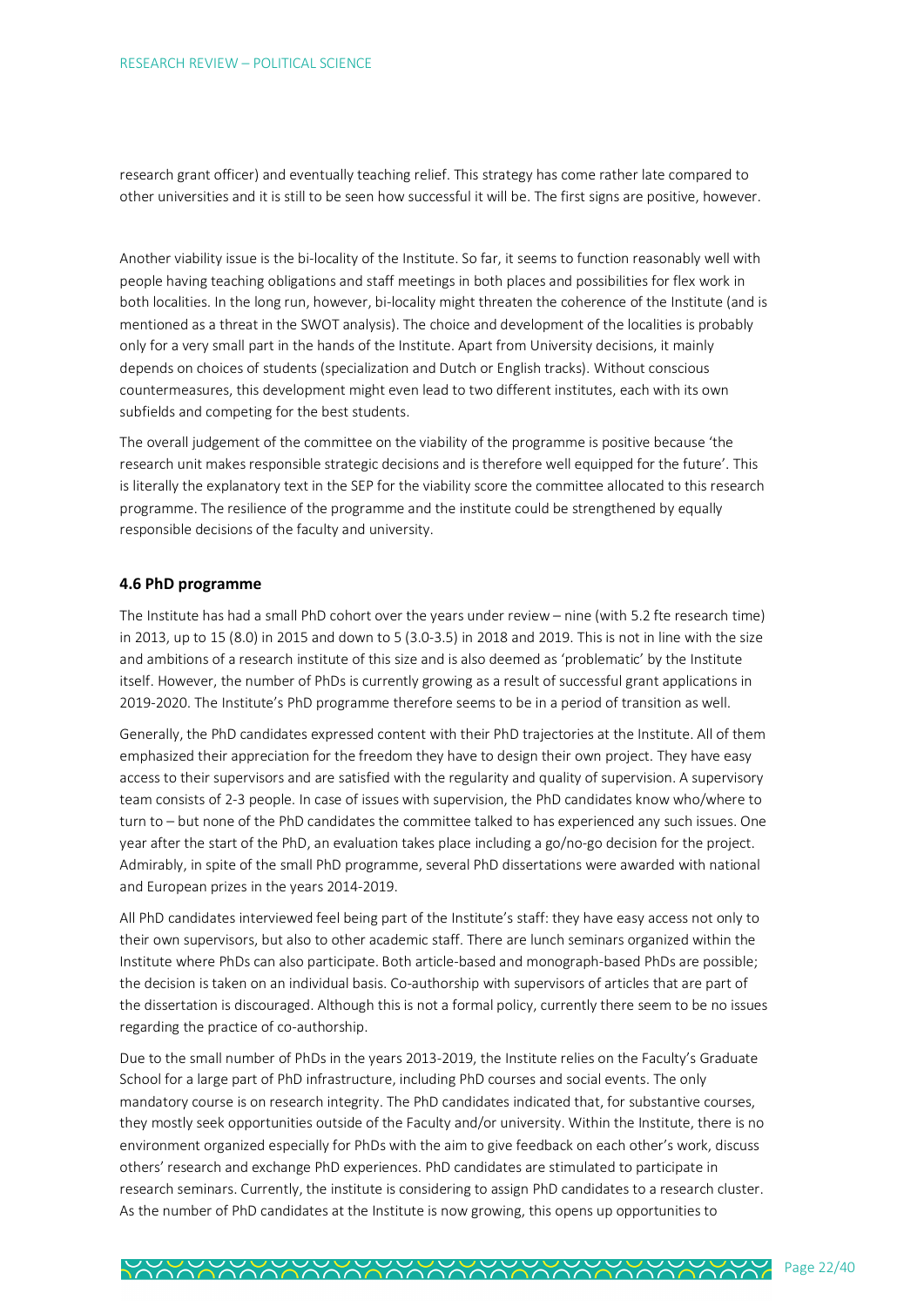develop a viable political science PhD community. The committee recommends the Institute to use these opportunities to pro-actively nurture and organize such a community.

A large concern is the low number of PhD candidates that manage to graduate within four to five years. There are various factors associated with this. Firstly, it seems that a number of current PhD candidates are on a three-year contract, which they regard as insufficient time to finalize their project. The Institute often offers in these cases a contract extension that includes a heavy teaching load (up to 80%). This hampers PhD candidates in graduating on time. Another factor is teaching obligations in general, during the entirety of the PhD period. There is a difference between PhD candidates funded within research projects and those with other types of funding; the latter seem to have a higher teaching burden (up to 25%) than the former (up to 10%).

It was indicated that the Institute is moving away from three-year contracts (which were introduced at some point for those candidates who graduated from the Institute's former research master's programme) and offering recent and new PhD candidates four-year contracts. This is an improvement. Yet the Institute needs to do more to balance research time and teaching obligations in the case of contract extensions in consultation with the PhD candidates.

## **4.7 Research integrity**

The self-assessment pays appropriate attention to scientific integrity. It underscores the importance of the topic and describes several activities to stimulate awareness and to guarantee procedures are followed. Attention for integrity is an explicit and mandatory component of the PhD programme and it is planned to make ethical approval part of all research projects. The Institute has not yet developed a universal, integrated policy with respect to data management but consults with the faculty on data management issues and politics and conforms to faculty regulations. Therefore, the committee is confident that all research, "quantitative-positivist" and other approaches, is AVG-proof and well consolidated.

#### **4.8 Diversity**

Systematic efforts to promote diversity are underway and successful. A task force on diversity and inclusion is in place. The gender balance has improved markedly, especially at the junior faculty levels. In addition, the staff was internationalized and rejuvenated. However, internationalization of research staff as such should not be considered a proxy of ethnic diversity. An international staff can still be very white and western.

#### **4.9 Recommendations**

- Assuming there are no big changes ahead concerning new educational programmes, number of students, inflow of large numbers of new staff, we recommend the Institute to put an emphasis on further consolidation. This includes turning the clusters into salient working environments for all researchers and making sure that there is substantial time to do research.
- The rise of the number of PhD candidates should nevertheless become a priority target. Thanks to successful grant proposals, the number is rising currently, but still remains clearly below the level of what can be expected of an Institute of this reputation and size. We recommend the Faculty and University to fund a structurally higher number of PhD positions.
- As the number of PhD candidates is growing, we recommend the Institute to further invest in building and organizing a vibrant PhD candidate community without sacrificing the present benefits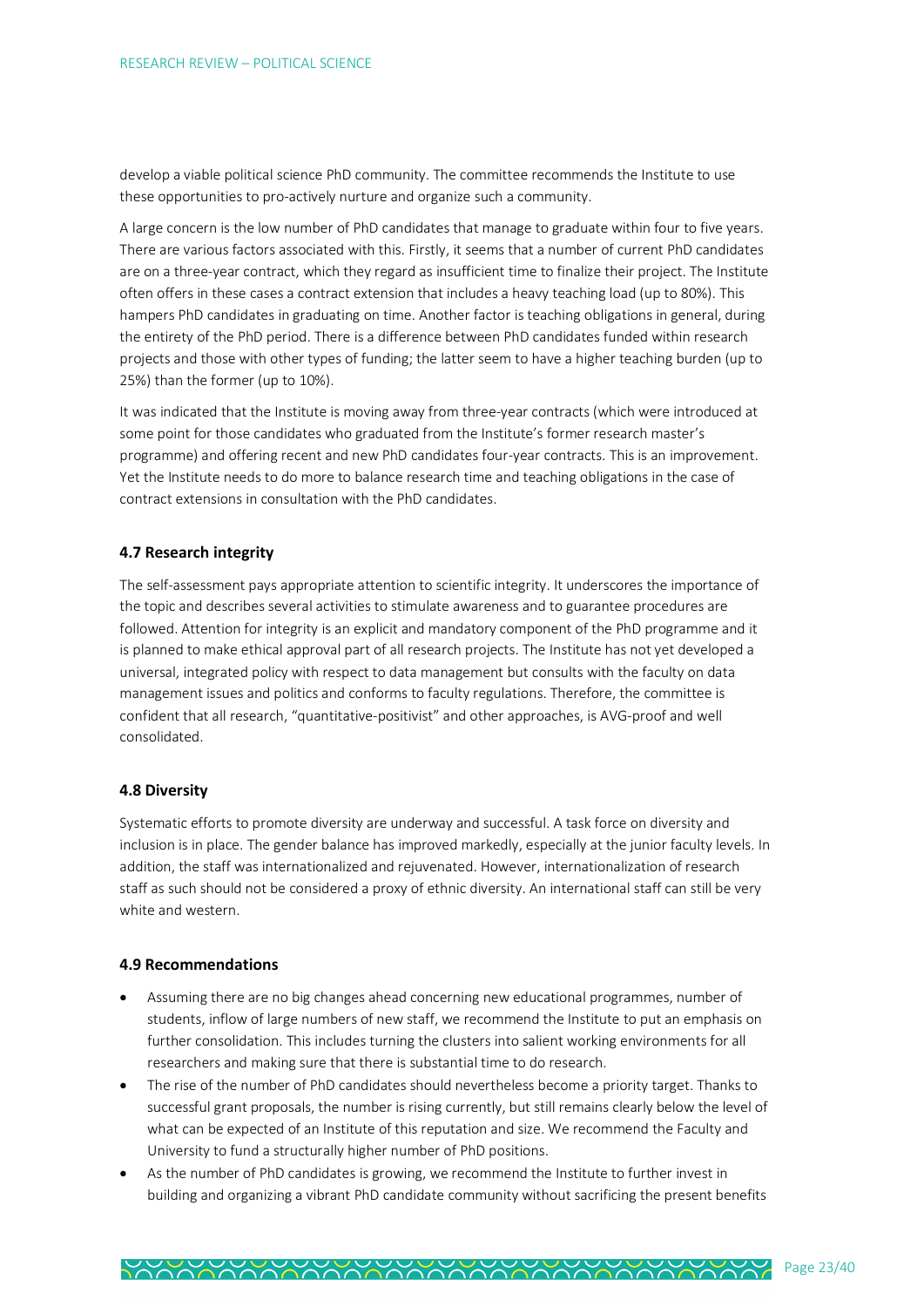of integrating PhD candidates in staff meetings and work processes. Whether the PhD programme is best developed with the present combination of graduate school and (ECPR) summer and winter courses, or by a return to NIG is an open question for the committee. It recommends, however, to do a systematic analysis of the pros and cons of both possibilities (see also the recommendations of the previous assessment report).

- Excessive workload has been a main threat to the research culture of the Institute for a long time.<sup>5</sup> At the level of the Institute, the consolidation of current measures to free up time for research (teaching-free periods, reduction of teaching load especially for grant writing) would be important. However, the university and faculty management need to do their part, too. For the Institute to play in the 'premier league' of political science, the current norm of 21% research time must be raised considerably.
- To keep talented junior staff, we advise the Institute and the university to widen the possibility for talented and successful scholars to be promoted to the higher ranks as part of an individual career pattern rather than having to wait for the possibility to apply for the next position becoming vacant.
- Finally, the cohesion of the Institute deserves continuous attention, in particular because of the bilocation and the unbalanced and unpredictable popularity of study programmes at both localities. The committee advises the faculty and university management to look for possibilities to relocate the Institute in a single place.

 $\overline{a}$ 

<sup>&</sup>lt;sup>5</sup> See also The mid-term research review (2013-2016) of Monique Leyenaar (August 2017), expressing satisfaction with the measures the Institute took to meet the recommendations of the previous Research Assessment committee, but describing the too heavy workload as a threat to the research culture and recommending to put more effort in monitoring this problem and finding 'smart solutions both at a personal as well as an institutional level'.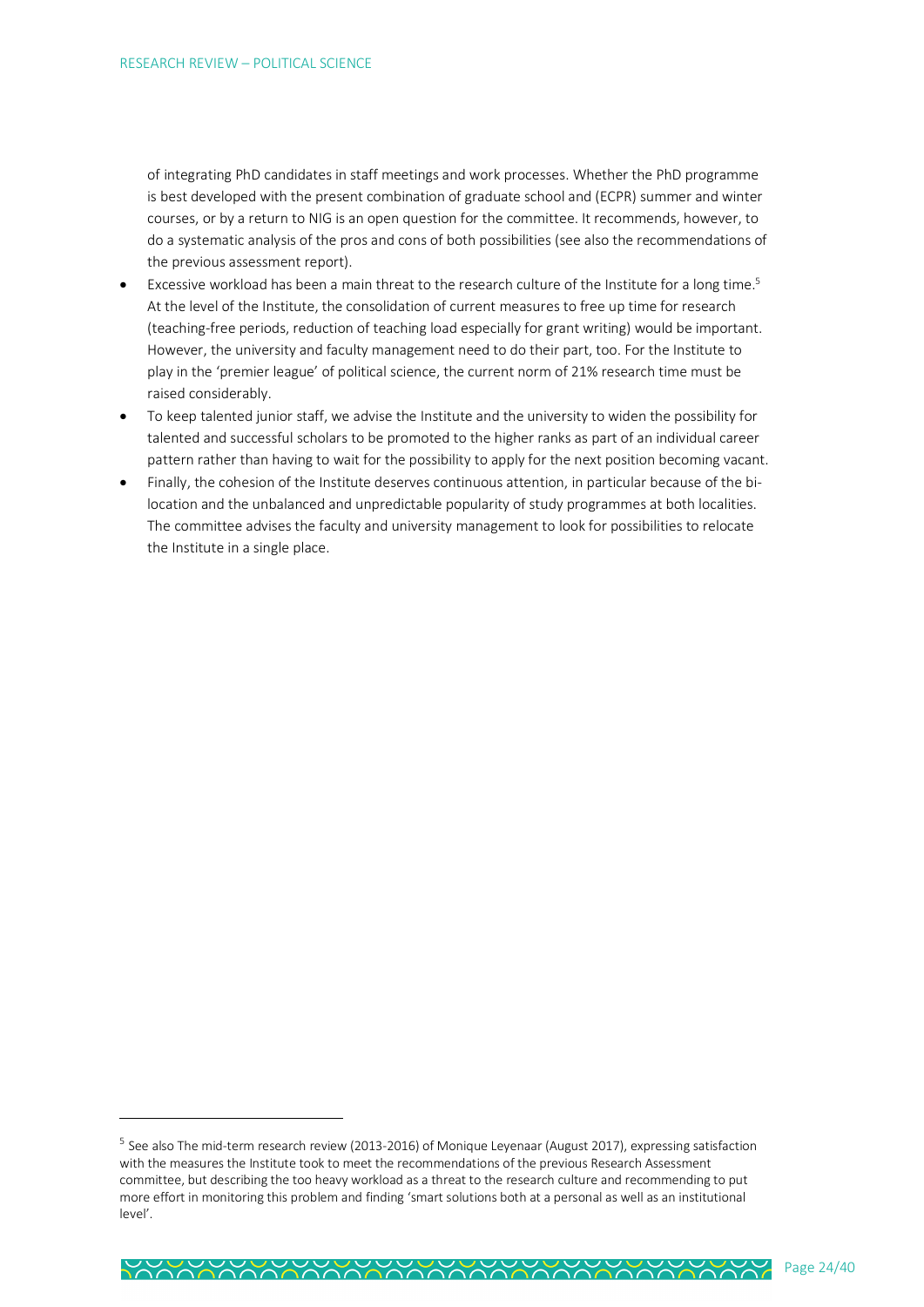# **5. Transnational Governance, Political Economy and Democracy, University of Amsterdam**

#### **5.1 Quantitative assessment**

The committee assessed the research programme 'Transnational Governance, Political Economy and Democracy.' both quantitatively and qualitatively. For the quantitative assessment a four-point scale is used, according to the standard evaluation protocol 2015-2021. The explanation of the criteria underlying the scores can be found in appendix C.

According to the SEP scoring system, the committee has awarded the following scores to the research programme Transnational Governance, Political Economy and Democracy.

| Research quality:     |  |
|-----------------------|--|
| Relevance to society: |  |
| Viability:            |  |

The qualitative assessment of the programme can be found in the next sections.

## **5.2 Organisation, strategy and targets**

The programme is very large (62 fte) and very broad in its thematic coverage. It successfully cultivates its goals of excellence, pluralism and societal engagement. It is organized into three programme groups: Challenges to Democratic Representation, Political Economy and Transnational Governance, and Transnational Configurations, Conflict and Governance. These serve as core structures (e.g., they hold monthly research seminars, have responsibilities in HR terms, and organize various flows of money), but they are supplemented by a number of cross-cutting themes and involvement in other research groups and centres (e.g., the Amsterdam Center for European Studies) and certain events series at the level of the faculty. Staff members also encounter each other in their teaching capacities, which are organized at a different level, not along the lines of the programme groups. Total staff numbers have almost doubled from 2013 to 2019 (from 34.26 fte to 62.16 fte) – mostly thanks to external grants. The complex network of programme groups, research centres, and contacts via teaching and other organizational levels nonetheless seems to ensure sufficient cohesion and numerous points of mutual contacts.

The conversations with the committee conveyed a sense of collegiality and mutual inspiration, also across different methodologies, approaches and research traditions. The staff convinced the committee that pluralism is seen as a value to be cherished and not as a threat to be avoided. The department seems highly successful in creating a vibrant research community, in which junior and senior scholars all feel that they can work independently, but also rely on the support of their colleagues and collaborate where desired. The management contributes to this research-oriented culture by making sure that the formal structures work well, that excellent support structures (e.g., for grant writing and administration) are in place, and that research time is protected. Based on university allocation alone, the programme would be able to offer 0.28 fte research time per person, but through external funding that is in part shared across the department, an allocation of 0.4 fte is possible (an indication that collegiality is really taken seriously). Moreover, each staff member is given a teaching-free period where possible, and efficiency is a criterion in teaching allocation (e.g., allowing combinations of research and teaching interests). The department thus clearly seems more than the mere sum of a number of (undoubtedly!) excellent individual researchers.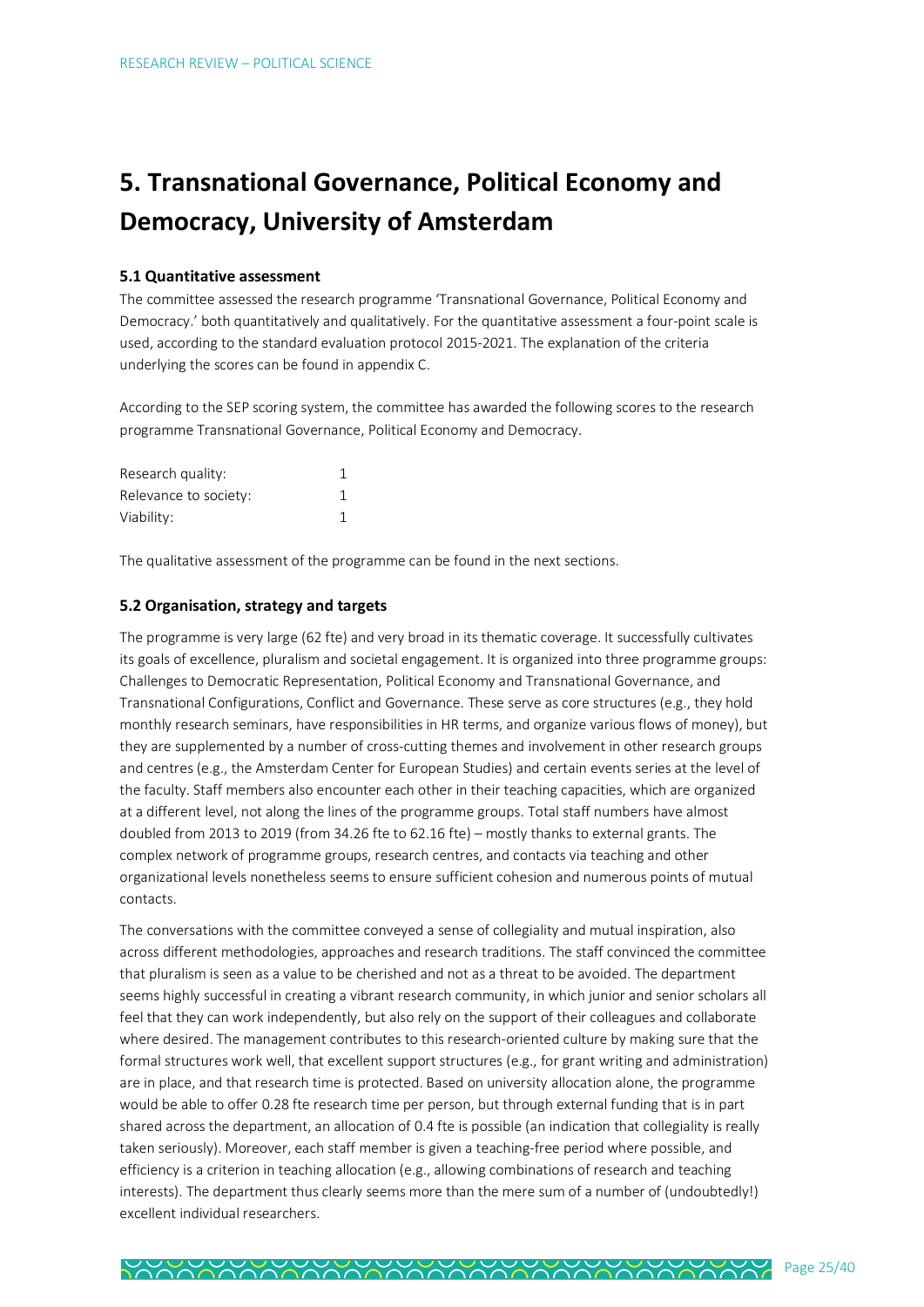The department sets very reasonable targets in terms of publication expectations, focussing on quality over quantity. Although staff members have confirmed that the workload is high – partly due to external pressures – the overall work satisfaction seems very high, not least because expectations and promotion criteria (especially from assistant to associate) are clear and transparent.

#### **5.3 Research quality**

 $\overline{a}$ 

The research quality is very high, both in qualitative and in quantitative terms. The self-assessment offers a convincing picture of a high level of scientific production in accordance with the goals and criteria of the strategy (e.g., focusing on quality/impact and being clear about minimal quantities). The selection of the top five publications with a brief substantial explanation of their relevance demonstrates willingness and capacity to explain research to non-specialists. The pluralism of methods, fields and topics, which is one of the hallmarks of the department, is also visible in the outputs – it would be an impossible task to summarize the topics and approaches, which range from the history of ideas to questions of international humanitarian collaboration, from party politics to problems of international comparative measurement, and from transnational governance questions to the implications of ethnic diversity.

The numbers are impressive; for example, in the period under evaluation (2013-2019) the members of the department produced a total of 525 refereed articles, of which 391 were in ISI ranked journals, and of these 210 in the top 25% journals – in addition to books, chapters, and non-peer-reviewed outputs. The writing of peer-reviewed monographs with renowned university presses is encouraged, to allow for forms of research that could not easily be pressed into the form of articles. This strategy has certainly worked out. Many of the outputs have received best book / best article awards. Of the steady stream of PhD theses (between 5 and 10 per year in the period under consideration), almost every year at least one PhD thesis received some kind of prize. The many opportunities for feedback in the programme groups or other formats hosted at the department seems one of the key factors for these successes.

In terms of competitive research grants (from the NWO and the ERC) the department has also been outstandingly successful. Between 2013 and 2019, almost 30 million Euros of external funding have been raised, many grants coming from highly competitive and prestigious sources. This was one of the factors that allowed maintaining a 40% research time allocation for all staff members and has paid for positions of numerous PhD candidates and postdoctoral researchers, who have done their part to contribute to the research output. The research support structures for grant writing, but also the collegial support (brainstorming ideas, jointly writing of grant application, provision of feedback) seem to be excellent and have done their part to enable this huge success, in addition to the excellence of the individual grant recipients. The members of the department (especially the senior staff) also contribute to service to the scholarly community in their respective fields. For example, in addition to numerous editorial activities at various journals by individual staff members, one journal – the European Journal of International Relations – is hosted from within the department.<sup>6</sup>

All in all, the department can certainly be considered one of the leading political science departments in Europe, if not the world. Its reputation is also reflected in leading places in international rankings (although the methodologies of these raise their own issues). The focus on research excellence and the

 $6$  The strategy notes that staff members are encouraged to participate in, but not coordinate, larger grant proposals for research networks (e.g. from Horizon2020) – while this is understandably in terms of saving time, it seems not quite appropriate, nor necessary, as part of the strategy of such a large and successful department – it would mean free-riding on the efforts of others, who might in fact be less able to do so. In fact, the department has served as coordinator for two Horizon2020 cooperative projects.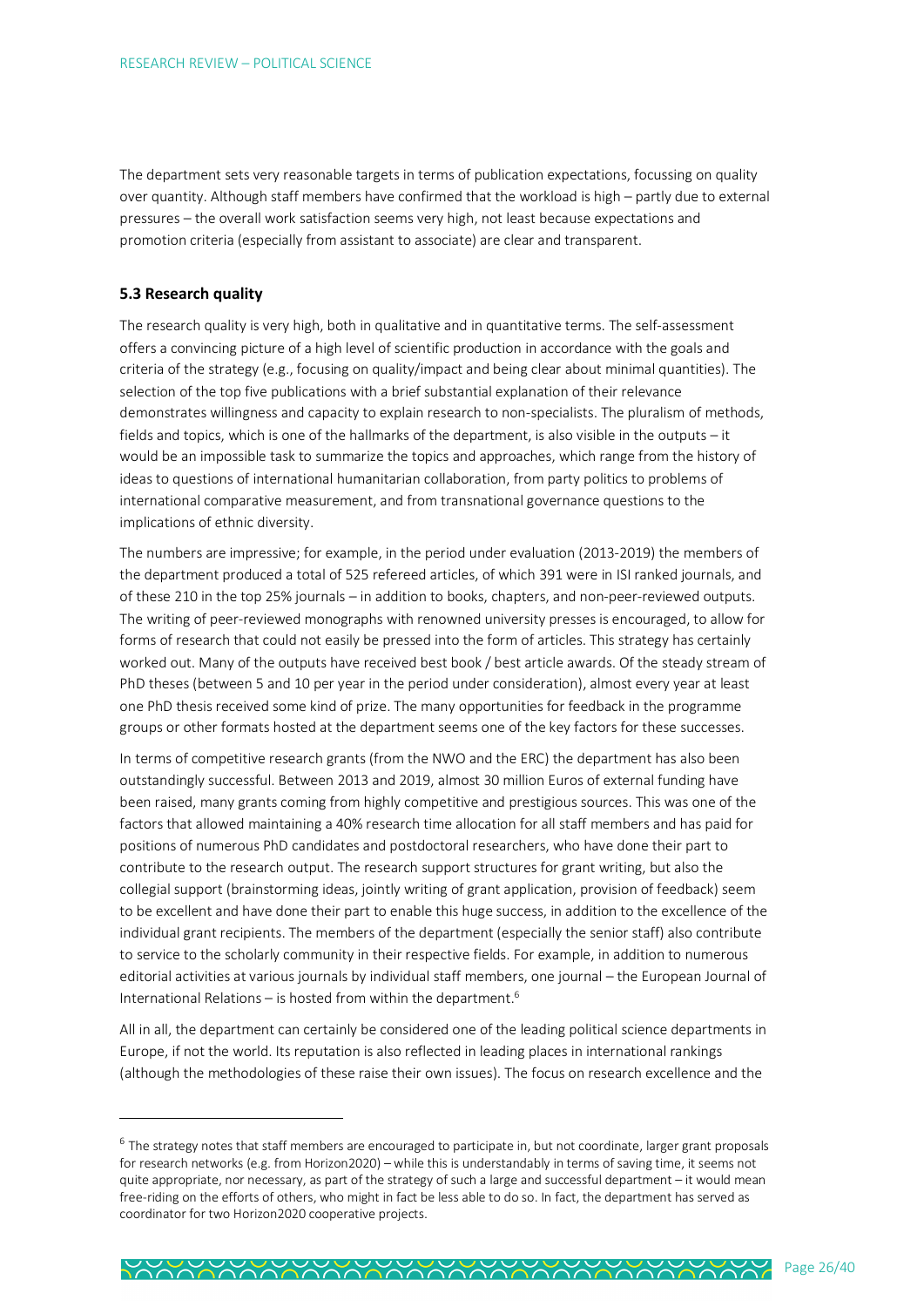collegial culture that supports it has been mentioned as a key factor for why staff members with outside offers chose to remain at the University of Amsterdam.

#### **5.4 Societal relevance**

The department distinguishes three kinds of engagement under the category of "societal relevance": policy and stakeholder engagement, dissemination of research to a broad audience, and research-based societal and stakeholder engagement. The examples provided in the report are very convincing: the pluralism of research topics, methods and approaches is also reflected in the various connections to the broader society. In addition to various memberships (especially of senior staff) in advisory boards and panels, one example that is particularly noteworthy is the blog StukRoodVlees, in which department members present their research findings to a broader audience (including journalists) in an accessible language. Although social scientists from outside the department and UvA contribute as well, staff members of the department play a key role to keep the blog alive. Feeding a blog on such a regular basis (including podcasts) is no small feat. As staff members have explained in the conversations with the committee, they also involve younger scholars, e.g., by encouraging PhD candidates to submit pieces. This is an excellent way not only of distributing the burden on more shoulders, but also of making outreach activities part of the academic socialization and training of PhD candidates.

It was made clear in the conversations that there is encouragement, but not pressure, for everyone to engage in societal relevance activities. It is taken into consideration in the annual review talks but does not seem to constitute a burden on staff members. In practice, almost everyone seems to find approaches that are interesting for him or her – again, the pluralism of the department shows itself.

### **5.5 Viability**

Overall, the department seems to have a high degree of viability – it has excellent staff members and the internal structures seem to be set up very well to support them in fulfilling their tasks. The greatest risk is the heavy reliance on external funding (especially for PhD candidates and postdoc positions). Currently, about 2/3 of the research budget come from external sources, many of which are highly competitive (and increasingly so when researchers move from the junior to the mid-level and seniorlevel categories of grants). Even though some trust can be put into the capacity of staff members and support structures to acquire such grants also in the future (not least thanks to the Matthew effect), there might be some degree of vulnerability here (e.g., because of external developments such as the lowering of the EU budgets for research).

What is very positive – and speaks to the collegiality of the department – is the fact that external money is used partly for the group, in the sense that staff members buy out not only part of their teaching time but also part of their research time and cover it by external grant money. This helps to ensure that all staff members can have 40% research time (while the university only allocates 28%), instead of risking a bifurcation in "research stars" and other staff members who hardly have a chance to get their research going because they are too busy with teaching and administrative tasks (which would threaten the pluralism (if some staff members ended up not doing research any longer or certain lines of research found it easier to get external funding) and the collegial collaboration that seem to be one of the success factors of the department).

A strategy that has recently been adopted to ensure the financial viability of the department, apart and beyond the acquisition of external research funding, is to increase student numbers by offering a new dual-language bachelor. This seems a useful strategy for ensuring stable finances.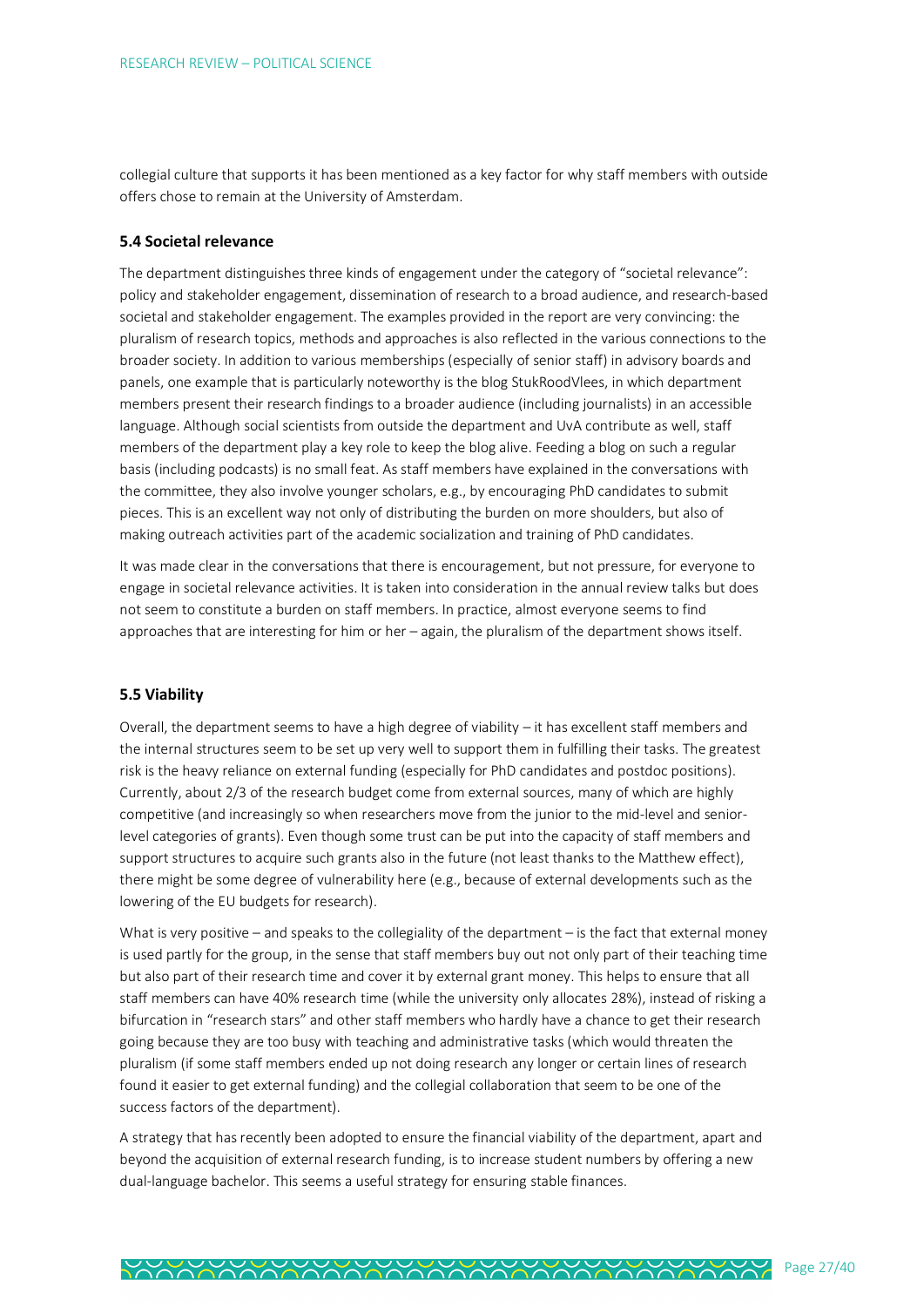Involving junior staff and PhD candidates more into the management of the programme groups (a recent move) seems a good idea in order to make sure that bottom-up suggestions and ideas can be taken up. A good feedback culture and an open ear by senior staff and management should help to draw attention to problems early on and to understand what junior staff need to flourish in the department.

Workload and work-life-balance remain a challenge and need to be carefully monitored, especially for junior staff. It must be admitted, however, that many factors that influence workload are not in the hands of the department, but rather the university and/or the national science policy (e.g. length of the academic year; structural lack of funding for research time; availability of external funding). What is in the hands of the department is to carefully monitor the workload on administrative tasks and to make sure that it does not eat into the 60% teaching-40% research time division.

#### **5.6 PhD programme**

The PhD community is large, international, diverse and has a vibrant culture of mutual support and learning not only from more senior staff, but also from peers (e.g., through a PhD candidate club for mutual feedback). Both article-based and monograph-based based PhDs are possible; the decision is taken on an individual basis. There are many opportunities for PhD candidates to get involved in organizing events and to network (not least because of money for events from various projects, which senior staff members seem to generously share with junior colleagues and PhD candidates). Each PhD candidate has at least two supervisors, which can come from one or several programme groups (or, in the case of interdisciplinary projects, from other departments of the university).

PhD candidates expressed great satisfaction with the accessibility of their supervisors and the quality and rhythm of feedback. They felt well supported with regard to networking and career planning and seemed happy with the quality of the additional courses they can take. They knew where to turn in case of issues with their supervising team (e.g., PhD representatives or programme group leaders), but such problems seemed infrequent. A considerable part of the PhDs continued an academic career, which speaks to the quality of the programme.

PhDs are funded through different kinds of contracts, coming from different sources of funding. This had apparently led to some lack of clarity with regard to teaching obligations and to PhD candidates not being sure whether everyone was treated equally. However, no PhD candidate seemed to see the percentage of teaching time as a major obstacle to completing their PhD; there are plans for implementing a clearer rule in the future. The management is aware that the different sources of funding can sometimes lead to impressions of unequal treatment and takes steps to ensure fairness. One issue on which PhD candidates claimed improvements could be made is to support PhD candidates who come from abroad to find their way around the (formal and informal) structures and expectations of Dutch academia, but it was not perceived as a major issue. Another suggestion was to consider offering courses for skills that would be useful for the job market outside academia, which seems reasonable given the scarcity of permanent jobs in academia (but also the many job opportunities for PhDs with a solid political science training outside academia).

#### **5.7 Research integrity**

The research culture is focussed on excellence, with a clear priority given to quality over quantity – this is an important aspect of reducing incentives for fraudulent behaviour of any kind. There are clear structures in place for addressing all issues such as data management or ethical issues such as privacy, or best practices on issues such as open data storage etc. These structures are obviously also needed because many external funders (e.g., the European Research Council) request them.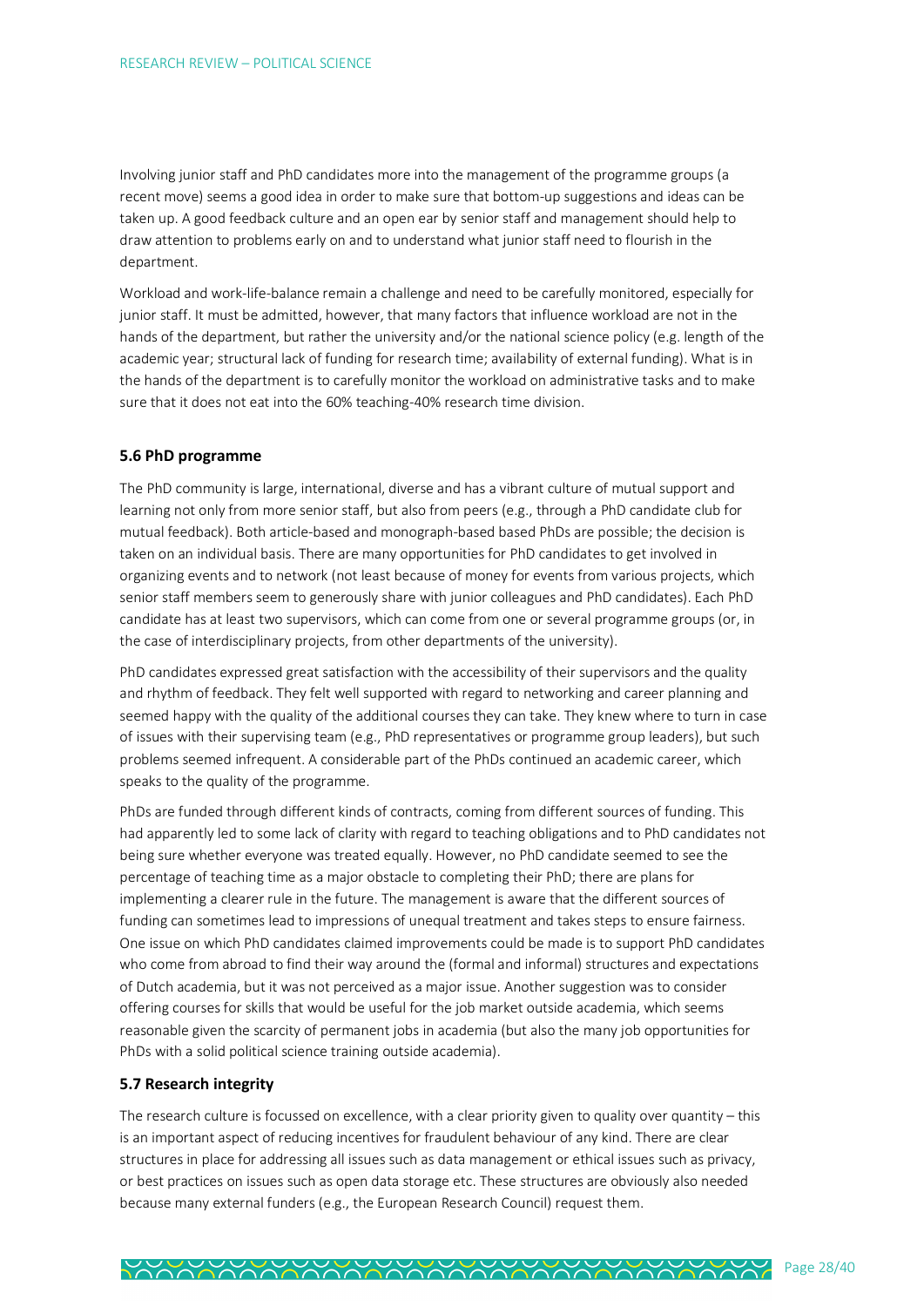There is an Ethics Advisory Board at the level of AISSR. As has been emphasized in conversations with the committee, its attitude is to let people reflect on ethical dilemmas, not just to tick boxes. A Research Integrity and Data Management Protocol is in place, in line with recent updates on the national level. It is noteworthy that all PhD projects also go to the Ethics Advisory Board; it is laudable that awareness for possible ethical issues is thus raised also in the next cohort of researchers. These support structures help researchers to stay up to date with the latest developments, e.g. in terms of open data policies, which are in constant flux and therefore difficult to monitor for individual researchers.

### **5.8 Diversity**

Diversity has many dimensions, and the staff members and management are well aware of this. Gender diversity is very good at junior level; at the level of full professor there is room for improvement (73% male, 27% female). The strategy for working on this that has been proposed is to use internal promotions to improve the balance, which seems realistic. Plans to have clear criteria for the promotion to full professor and to make sure that enough positions are occupied by women in the future seem credible. Also, staff members pointed out that their family situation (e.g., lack of childcare during the Covid lockdown) is taken into account in their annual review talks and their overall evaluation. This should make sure that there are no hurdles for parents in making their way in the department (which is in practice often a problem especially for mothers).

Ethnic diversity is something to work on, but there is an awareness of this as well. The recent blacklives-matter-movement also led to discussions within the department and the formulation of clear strategies, for example the request, in hiring procedures, that candidates integrate their strategies for diversity in their teaching statement. Two recent hires at the level of assistant professor have been persons of colour. These concrete improvements are a signal that the department's commitment to diversity is genuine.

### **5.9 Recommendations**

- In many ways, the key recommendation for the department seems to be: continue doing what you have been doing, it seems to work very well! What is particularly noteworthy is the collegial and egalitarian atmosphere and the genuine commitment to pluralism; moreover, the involvement of PhD candidates and junior staff in management tasks seems an excellent approach for generating bottom-up ideas and initiatives
- Although (or: precisely because!) the staff all seem highly committed and intrinsically motivated researchers, it seems vital to keep an eye on work-life-balance and to make sure that stress is reduced wherever possible. One aspect of this topic is to make sure that administrative tasks are carefully calculated in terms of hours and sufficiently taken into account when tasks are distributed within the department.
- Management and senior staff might want to see what more could be done to help PhD candidates and junior staff members who come from abroad to understand the ins and outs of Dutch academia.
- The department should continue to work on diversity at the level of full professor. Clear criteria for internal promotion seem an important step here.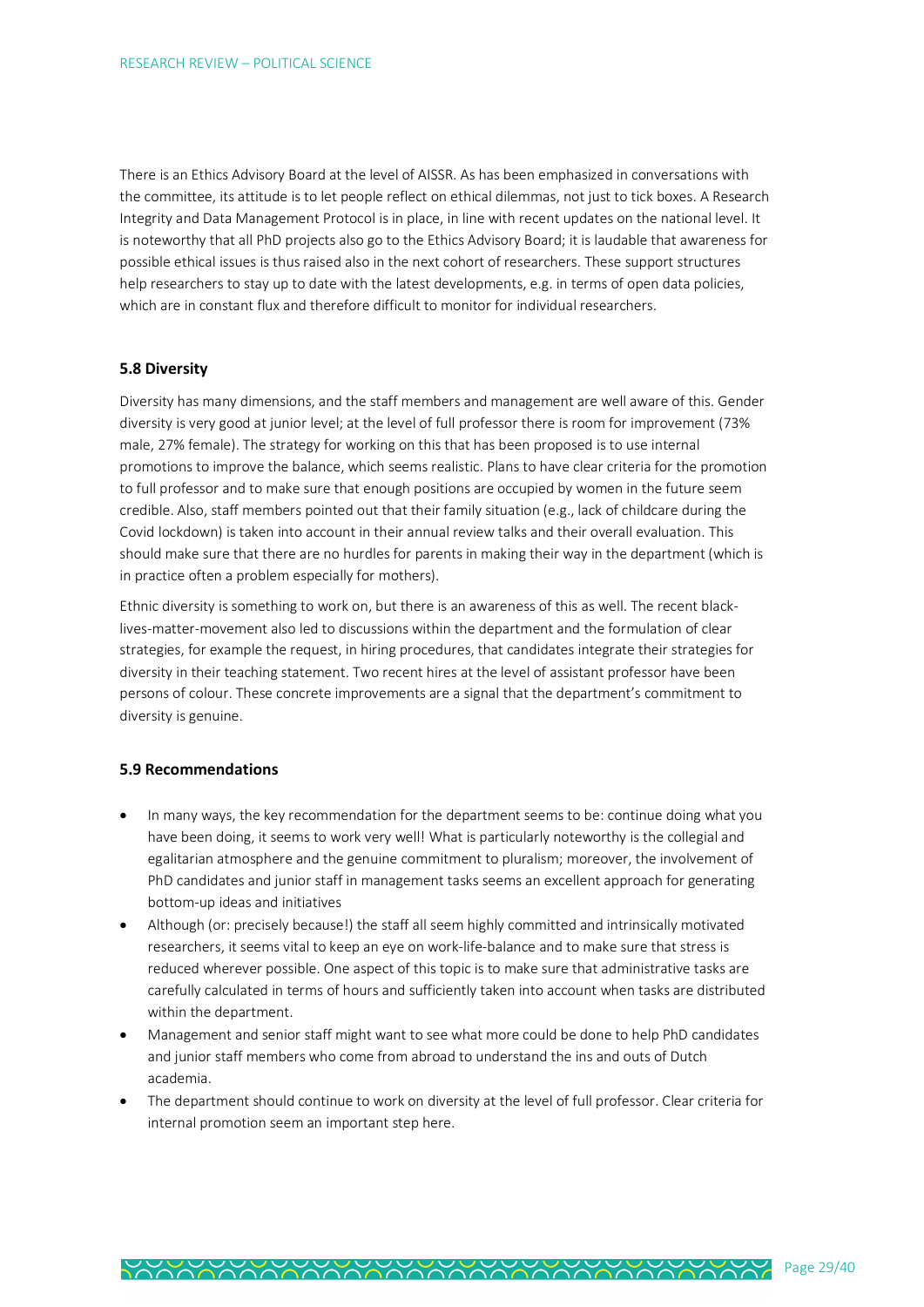$\overline{a}$ 

Given that many department members have emphasized structural problems in Dutch academia as a whole (e.g., length of the academic year, insufficient core funding), it seems advisable to participate, where possible, in activities that bring this issue to the attention of the broader public and politicians.<sup>7</sup>

 $^7$  The self-assessment mentions "advocacy for social sciences" already as one of the three additional objectives for coming years, and to "better understand and influence" politics of funding as one of the opportunities in the SWOT analysis. However, the department might give this combination of research and advocacy some further thoughts – combining research and advocacy here might lead to a problematic constellation that might raise questions about the objectivity of the research.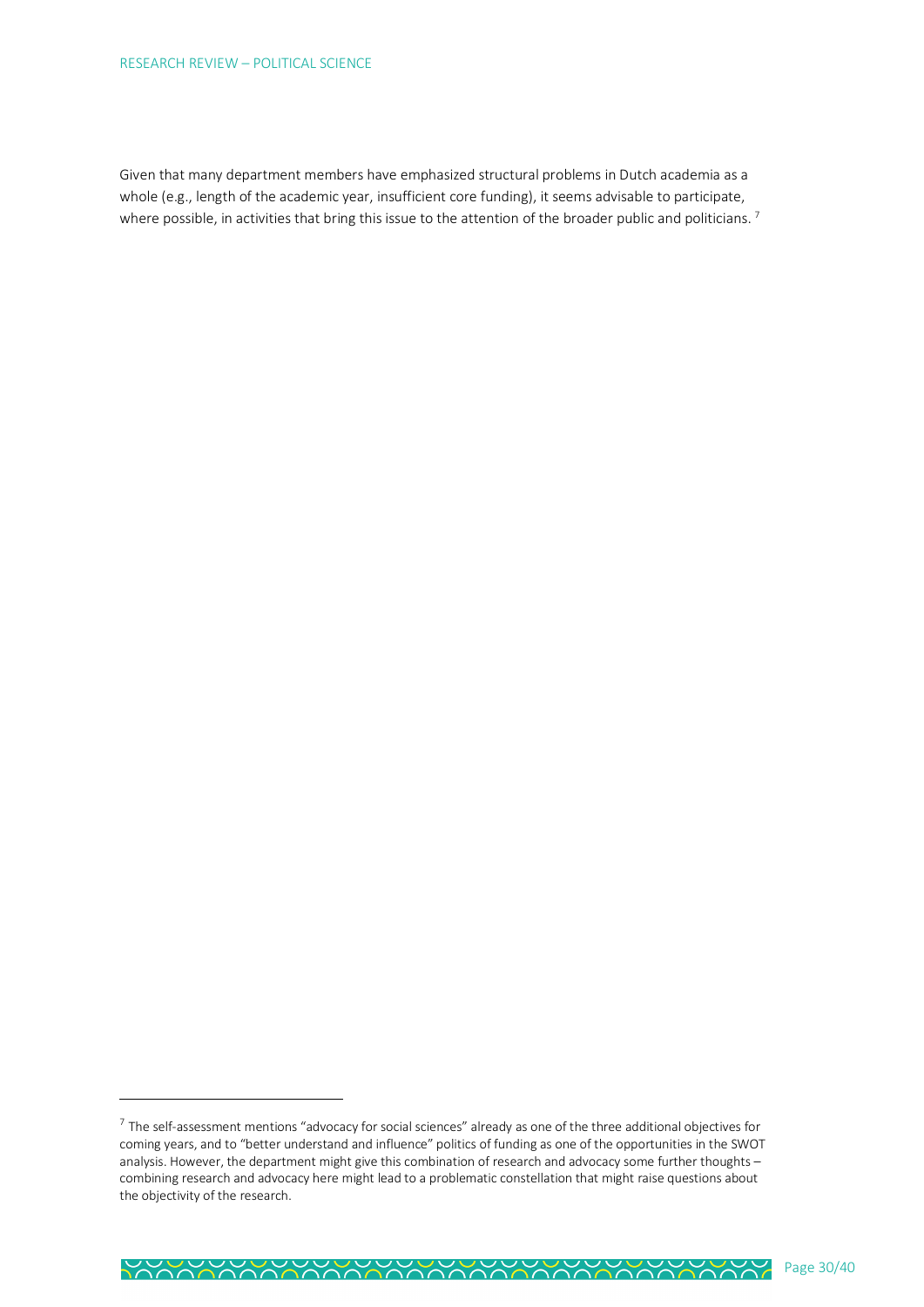# **Appendix A - Programme of the site visit**

**Sunday 29 November 2020**

| Time          |                               |
|---------------|-------------------------------|
| 16:00 - 19:00 | Preparatory committee meeting |

# Monday 30 November 2020

University of Amsterdam (UvA)

| $9:00 - 10.00$  | Internal preparatory meeting, preparation (UvA)                         |
|-----------------|-------------------------------------------------------------------------|
| 10.00 - 10.45   | Management                                                              |
| 10.45 - 10.55   | <b>Break</b>                                                            |
| $10.55 - 11.25$ | PhD candidates                                                          |
| $11.25 - 11.35$ | <b>Break</b>                                                            |
| $11.35 - 12.20$ | Junior Staff                                                            |
| $12.20 - 13.15$ | Lunch                                                                   |
| $13.15 - 14.00$ | Senior staff                                                            |
| $14.00 - 14.10$ | <b>Break</b>                                                            |
| $14:10 - 14.40$ | preparing questions management                                          |
| $14.40 - 15.10$ | Management                                                              |
| $15.10 - 15.20$ | <b>Break</b>                                                            |
| $15:20 - 16.50$ | internal deliberation of the committee on assessment UvA                |
| $16.50 - 17.05$ | Informal presentation of the committee's first impressions and findings |

# Tuesday 1 December 2020

Vrije Universiteit van Amsterdam VUA

| $9:00 - 10.00$  | Internal preparatory meeting, preparation (VUA)                         |
|-----------------|-------------------------------------------------------------------------|
| $10.00 - 10.45$ | Management                                                              |
| 10.45 - 10.55   | Break                                                                   |
| $10.55 - 11.25$ | PhD candidates                                                          |
| $11.25 - 11.35$ | <b>Break</b>                                                            |
| $11.35 - 12.20$ | Junior Staff                                                            |
| $12.20 - 13.15$ | Lunch                                                                   |
| $13.15 - 14.00$ | Senior staff                                                            |
| $14.00 - 14.10$ | <b>Break</b>                                                            |
| $14:10 - 14.40$ | preparing questions management                                          |
| $14.40 - 15.10$ | Management                                                              |
| $15.10 - 15.20$ | <b>Break</b>                                                            |
| $15:20 - 16.50$ | internal deliberation of the committee on assessment VUA                |
| $16.50 - 17.05$ | Informal presentation of the committee's first impressions and findings |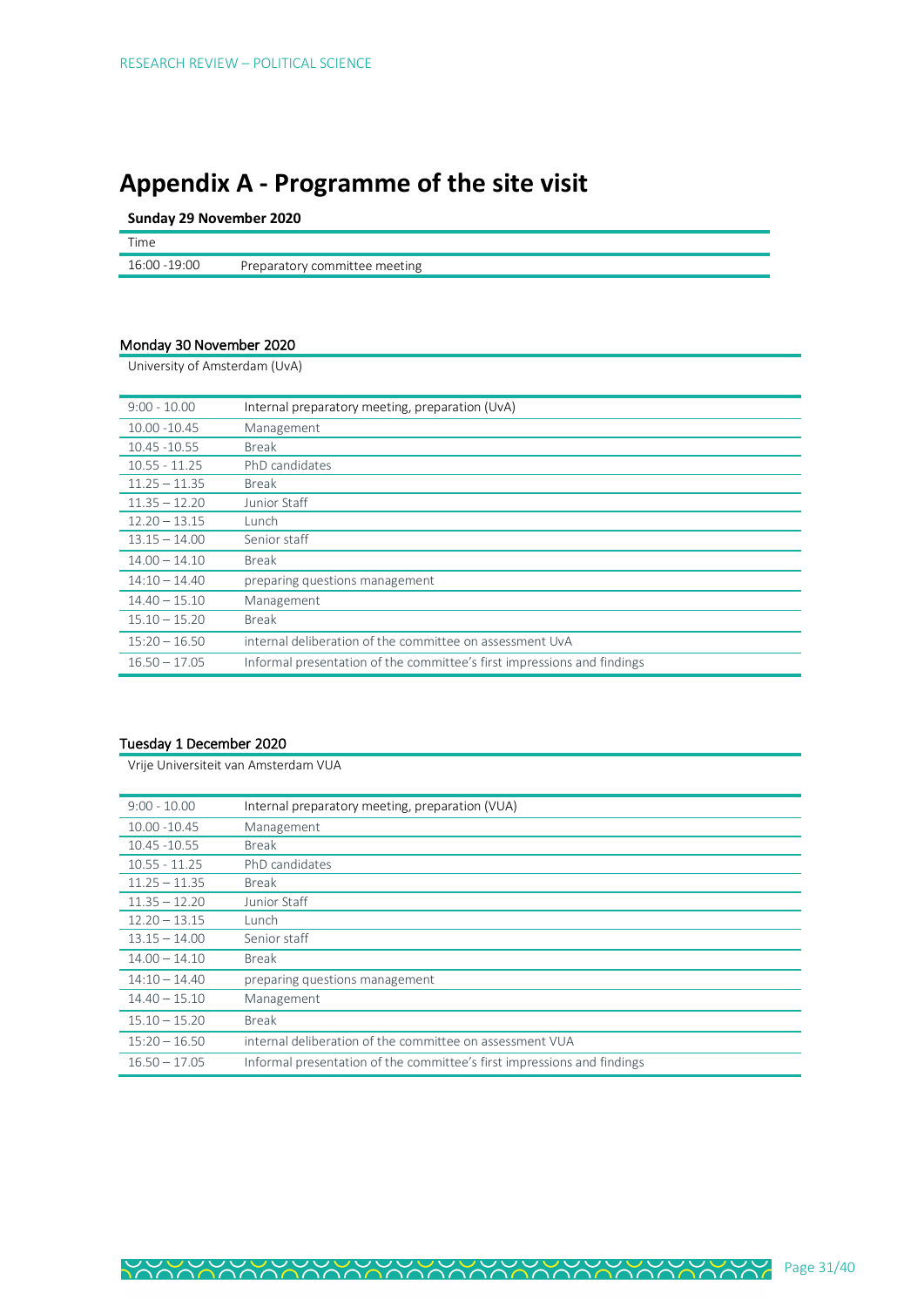# Wednesday 2 December 2020

| Leiden University |                                                                                           |
|-------------------|-------------------------------------------------------------------------------------------|
|                   |                                                                                           |
| $9:00 - 10.00$    | Internal preparatory meeting, preparation (Leiden University)                             |
| 10.00 - 10.45     | Management                                                                                |
| 10.45 - 10.55     | <b>Break</b>                                                                              |
| $10.55 - 11.25$   | PhD candidates                                                                            |
| $11.25 - 11.35$   | <b>Break</b>                                                                              |
| $11.35 - 12.20$   | Junior Staff                                                                              |
| $12.20 - 13.15$   | Lunch                                                                                     |
| $13.15 - 14.00$   | Senior staff                                                                              |
| $14.00 - 14.10$   | <b>Break</b>                                                                              |
| $14:10 - 14.40$   | preparing questions management                                                            |
| $14.40 - 15.10$   | Management                                                                                |
| 15.10-15.20       | <b>Break</b>                                                                              |
| $15.20 - 16.50$   | internal deliberation of the committee on assessment Leiden University                    |
| 16.50 - 17.00     | <b>Break</b>                                                                              |
| $17.00 - 18.00$   | Preparing state of the art report                                                         |
| 18.00 - 18.15     | Informal presentation of the committee's first impressions and findings Leiden University |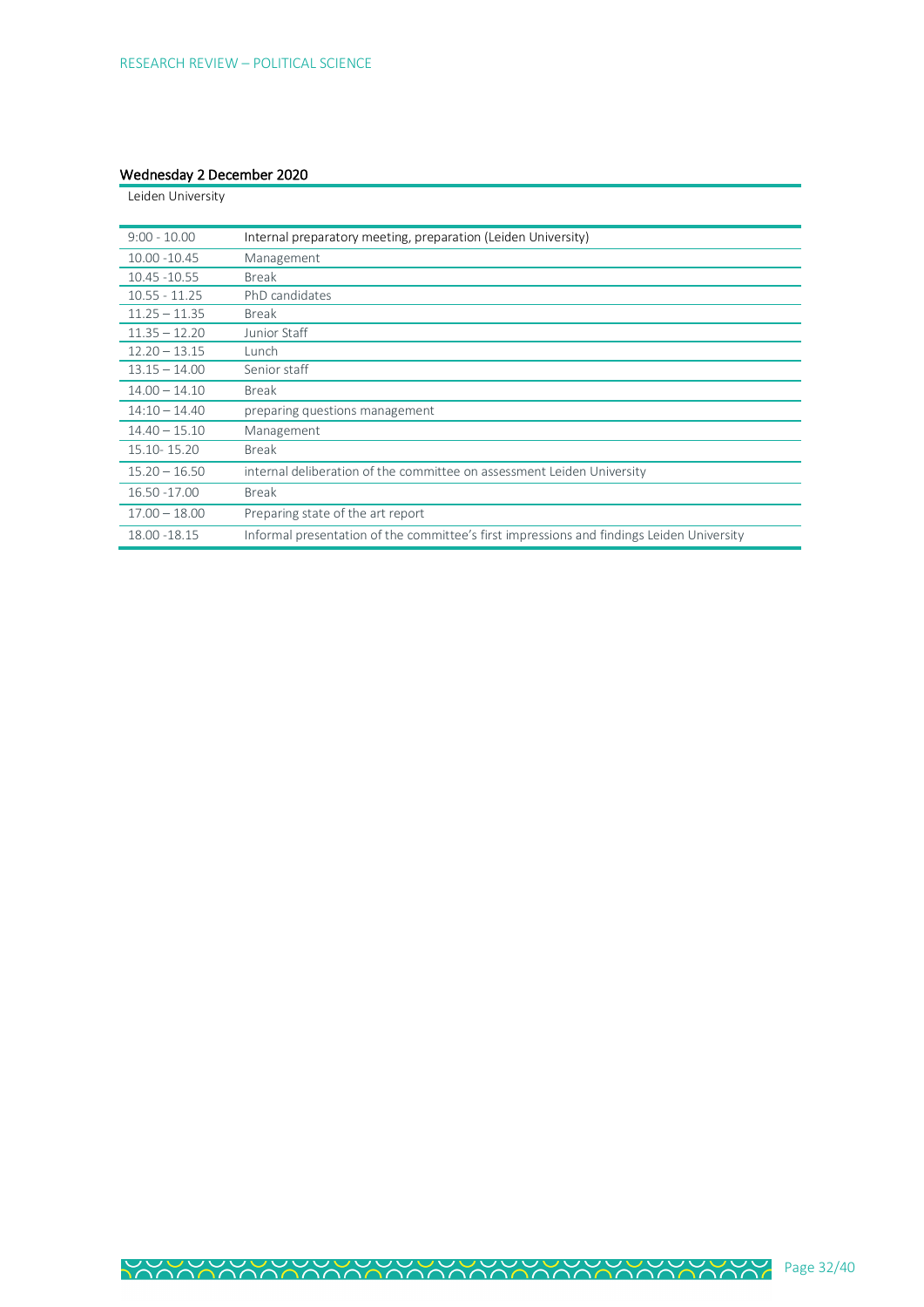# **Appendix B Tables**

# **1. Vrije Universiteit Amsterdam**

#### Table 1.1 Number of staff and research fte – Vrije Universiteit Amsterdam

|                                | 2013<br>2014 |    | 2015  |    |       | 2016 |      | 2017 |      | 2018 |      | 2019 |     |      |
|--------------------------------|--------------|----|-------|----|-------|------|------|------|------|------|------|------|-----|------|
|                                | fte          | #  | fte   | #  | fte   | #    | fte  | #    | fte  | #    | fte  | #    | fte | #    |
| Scientific Staff <sup>1</sup>  | 3.75         | 14 | 4.26  | 14 | 4.03  | 14   | 3.18 | 3    | 2.74 | 10   | 2.54 |      | 10  | 3.27 |
| Post-docs <sup>2</sup>         | 2.04         |    | 2.09  | 4  | 1.62  | 5    | 2.33 | 3    | 3.02 | 4    | 0.71 |      |     | 1.36 |
| PhD candidates <sup>3</sup>    | 9.28         | 15 | 8.79  | 13 | 5.49  | 9    | 3.88 |      | 1.70 | 3.   | 2.00 |      |     | 2.00 |
| <b>Total research</b><br>staff | 15.03        | 34 | 15.14 | 31 | 11.14 | 28   | 9.39 | -23  | 7.46 | 17   | 5.25 | 14   | 14  | 6.63 |

Note 1: Comparable with WOPI categories HGL, UHD and UD; tenured and non-tenured staff.

Note 2: Comparable with WOPI category Onderzoeker.

Note 3: Includes Standard PhD (employed) and Contract PhDs (externally or internally funded but not employed) – according to the VSNU definitions and only if they are allowed to spend at least 0.8 FTE on their research.

#### Table 1.2 Funding - Vrije Universiteit Amsterdam

|                                   | 2013  |      | 2014  |      | 2015  |      | 2016 |      | 2017 |      | 2018                     |      | 2019           |      |
|-----------------------------------|-------|------|-------|------|-------|------|------|------|------|------|--------------------------|------|----------------|------|
| Funding                           | fte   | %    | fte   | $\%$ | fte   | %    | fte  | %    | fte  | %    | fte                      | %    | fte            | %    |
| Direct                            |       |      |       |      |       |      |      |      |      |      |                          |      |                |      |
| funding                           | 4.34  | 29%  | 4.05  | 27%  | 3.34  | 30%  | 4.19 | 45%  | 3.48 | 47%  | 2.54                     | 48%  | 2.43           | 37%  |
| National<br>research              |       |      |       |      |       |      |      |      |      |      |                          |      |                |      |
| grants <sup>1</sup>               | 3.82  | 25%  | 5.03  | 33%  | 4.05  | 36%  | 2.05 | 22%  | 1.63 | 22%  | ۰                        | ٠    | 0.69           | 10%  |
| International<br>research         |       |      |       |      |       |      |      |      |      |      |                          |      |                |      |
| grants <sup>2</sup>               | 2.66  | 18%  | 1.93  | 13%  | 0.79  | 7%   | 1.00 | 11%  | 1.00 | 13%  | 0.71                     | 14%  | 1.51           | 23%  |
| Contract<br>research <sup>3</sup> | 2.21  | 15%  | 2.15  | 14%  | 1.64  | 15%  | 0.45 | 5%   | 0.15 | 2%   | $\overline{\phantom{a}}$ | ۰    |                |      |
| Other <sup>4</sup>                | 2.00  | 13%  | 2.05  | 13%  | 1.40  | 12%  | 1.70 | 18%  | 1.20 | 16%  | 2.00                     | 38%  | $\overline{2}$ | 30%  |
| Total<br>funding                  | 15.03 | 100% | 15.22 | 100% | 11.22 | 100% | 9.39 | 100% | 7.46 | 100% | 5.25                     | 100% | 6.63           | 100% |

Note 1: Research grants obtained in national scientific competition, specifically, grants obtained from the Dutch Science Foundation (NWO) and the Dutch Royal Academy (KNAW).

Note 2: International Research grants include research grants obtained in scientific competition organised by non-

Dutch bodies like the European Research Council (ERC) and the European framework programme (Horizon 2020),

as well as Non-Dutch national science foundations (like the ESRC in the UK).

Note 3: Research contracts for specific research projects obtained from external organizations, such as industry, governmental organizations and charitable organizations.

Note 4: Funds that do not fit in other categories (i.c. external sponsorship of contract PhDs).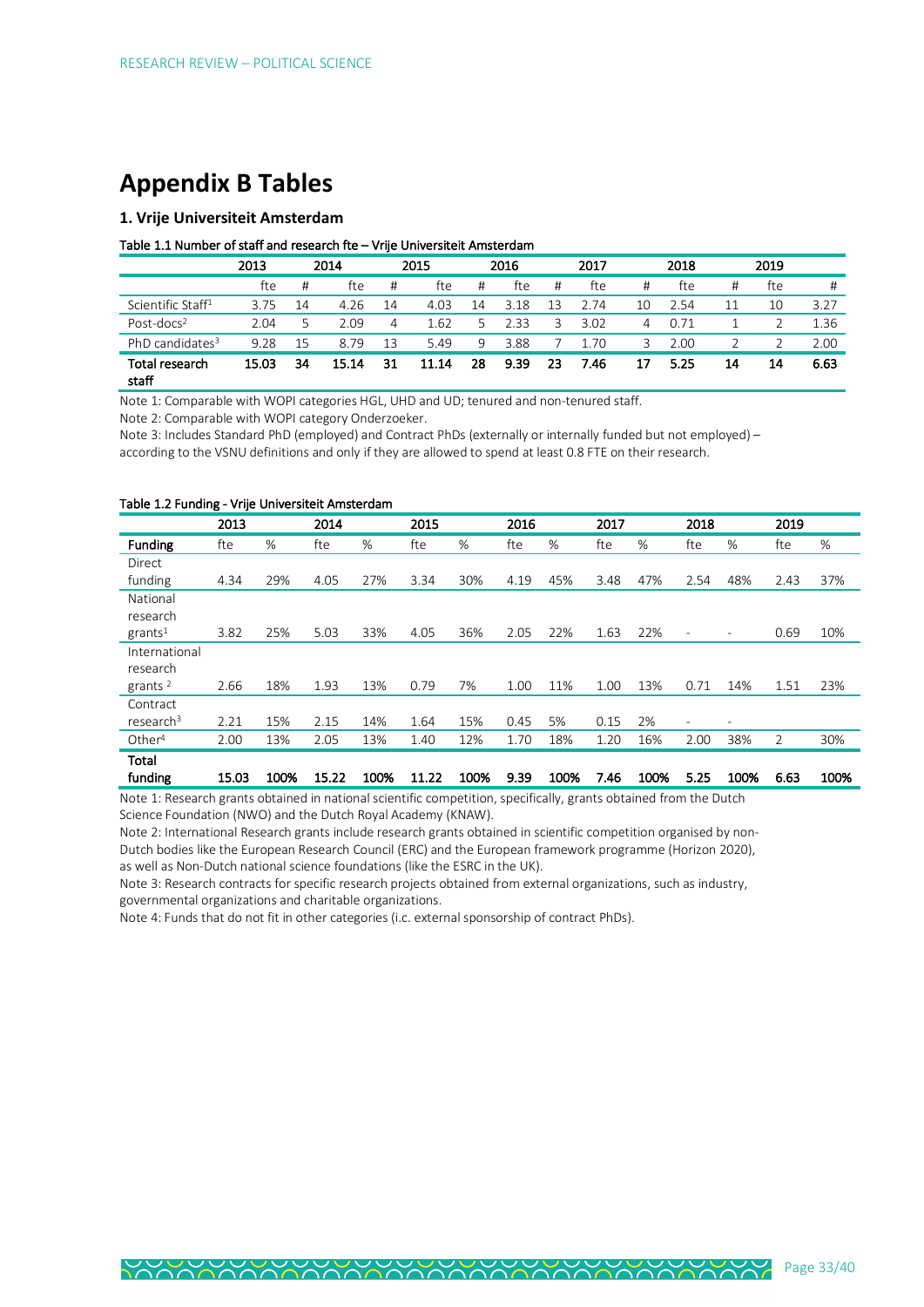|                                                       | 2013           | 2014           | 2015                     | 2016           | 2017 | 2018          | 2019           | Total |
|-------------------------------------------------------|----------------|----------------|--------------------------|----------------|------|---------------|----------------|-------|
| Refereed scientific articles <sup>1</sup>             | 20             | 17             | 12                       | 7              | 19   | 11            | 10             | 96    |
| ISI Ranked <sup>2</sup>                               | 14             | 12             | 9                        | 4              | 14   | 10            | 8              | 71    |
| Non-refereed scientific articles <sup>3</sup>         |                | 3              |                          | 1              | 1    |               |                | 6     |
| Scientific monographs                                 | 2              | 3              | $\overline{\phantom{a}}$ | 4              | 1    | 1             |                | 11    |
| Editorship of scientific volumes                      | 2              | $\overline{2}$ |                          | $\overline{2}$ |      | 1             | $\overline{2}$ | 11    |
| Scientific book chapters                              | 16             | 18             | 12                       | 15             | 15   | 8             | 8              | 92    |
| Subtotal scientific publications                      | 41             | 43             | 25                       | 29             | 37   | 21            | 20             | 216   |
|                                                       |                |                |                          |                |      |               |                |       |
| Professional publications <sup>4</sup>                | 5              | 9              | 5                        | 3              |      | 9             | $\overline{2}$ | 40    |
| Publications aimed at the general public <sup>5</sup> | 11             | 6              | 3                        | 7              | 3    | 3             | 4              | 37    |
| Other research output (esp published                  | $\overline{2}$ | $\overline{2}$ | 1                        | 1              |      |               | $\overline{2}$ | 8     |
| inaugural and farewell speeches0                      |                |                |                          |                |      |               |                |       |
| Total publications scientific staff                   | 59             | 60             | 34                       | 40             | 47   | 32            | 28             | 301   |
| PhD Thesis <sup>6</sup>                               | $\mathfrak{D}$ | 4              | $\overline{2}$           | 1              | 4    | $\mathcal{P}$ | ۰              | 15    |

#### Table 1.3 Output - Vrije Universiteit Amsterdam

Note 1: Scientific articles included for the year of their official publication. Articles that are only available as 'online first' are excluded. We do not include a separate category for the editorship of Special Issues.

Note 2: This is a subsection of the broader category 'refereed articles' (1) and is not counted towards the total number of publications.

Note 3: Articles in journals that are non-refereed yet deemed important for the field (vakpublicaties).

Note 4: Publications aimed at professionals in the public and private sector (professionele publicaties), including scientific reports.

Note 5: Also known as populariserende artikelen. Only including publications that have appeared in hard-copy (not online only) and have passed an external editorial board.

Note 6: PhD-theses defended at the institute and supervised by one of the 'staff members'.

| <b>Enrolment</b>      |                |                |                |             |                            |               |                                 |                          |                                     |          |                                     |       |           |          |                     |          |            |
|-----------------------|----------------|----------------|----------------|-------------|----------------------------|---------------|---------------------------------|--------------------------|-------------------------------------|----------|-------------------------------------|-------|-----------|----------|---------------------|----------|------------|
| Star-<br>ting<br>year |                |                |                | vears       | Graduated<br>after $(<)$ 4 | vears         | Graduated<br>after $( \leq )$ 5 |                          | Graduated<br>after $(<) 6$<br>vears |          | Graduated<br>after $(<) 7$<br>vears | Total | graduated |          | Not yet<br>finished | ed       | Discontinu |
|                       | м              | F              | M+<br>F        | #           | %                          | #             | %                               | #                        | %                                   | #        | %                                   |       |           | #        | %                   | #        | %          |
| 2010                  | 4              | 1              | 5              | $\Omega$    | 0%                         | 3             | 60%                             | 4                        | 80%                                 | $\Omega$ | $0\%$                               | 4     | 80%       | $\Omega$ | $0\%$               | 1        | 20%        |
| 2011                  |                | 1.             | $\mathbf{1}$   | $\Omega$    | 0%                         | $\Omega$      | $0\%$                           | $\Omega$                 | $0\%$                               | $\Omega$ | 0%                                  | 0     | 0%        | $\Omega$ | 0%                  | 1        | 100%       |
| 2012                  | 1              | 1.             | $\overline{2}$ | $\Omega$    | 0%                         | $\mathcal{P}$ | 100%                            | $\overline{\mathcal{L}}$ | 100%                                | 2        | 100%                                | 2     | 100%      | $\Omega$ | $0\%$               | $\Omega$ | 0%         |
| 2013                  | 1              | $\overline{2}$ | 3              | $\Omega$    | 0%                         |               | 33%                             | 3                        | 100%                                |          |                                     | 3     | 100%      | $\Omega$ | 0%                  | $\Omega$ | 0%         |
| 2014                  | $\overline{a}$ |                | ۰              |             |                            |               |                                 |                          |                                     |          |                                     |       |           |          |                     |          |            |
| 2015                  | $\overline{a}$ |                | -              |             |                            |               |                                 |                          |                                     |          |                                     |       |           |          |                     |          |            |
| Total                 | 6              | 5.             | 11             | $\mathbf 0$ | 0%                         | 6             | 55%                             |                          |                                     |          |                                     | 9     | 82%       | 0        | 0%                  | 2        | 18%        |

#### **Table 1.4a Standard PhD candidates - Vrije Universiteit Amsterdam**

Table 1.4b Contract PhD candidates - Vrije Universiteit Amsterdam

| Enrolment             |                          |                          |         |             |                            |          |                            |          |                            |       |                            |       |           |          |                     |              |                   |
|-----------------------|--------------------------|--------------------------|---------|-------------|----------------------------|----------|----------------------------|----------|----------------------------|-------|----------------------------|-------|-----------|----------|---------------------|--------------|-------------------|
| Star-<br>ting<br>year |                          |                          |         | vears       | Graduated<br>after $(<)$ 4 | vears    | Graduated<br>after $(<)$ 5 | vears    | Graduated<br>after $(<) 6$ | vears | Graduated<br>after $(<) 7$ | Total | graduated |          | Not yet<br>finished | ed           | <b>Discontinu</b> |
|                       | м                        | F                        | M+<br>F | #           | %                          | #        | %                          | #        | %                          | #     | %                          |       |           | #        | %                   | #            | %                 |
| 2010                  | 1                        |                          | 1       | $\mathbf 0$ | 0%                         | 1        | 100%                       | $\Omega$ | 0%                         | 0     | 0%                         | 1     | 100%      |          |                     | $\Omega$     | 0%                |
| 2011                  | $\overline{\phantom{a}}$ |                          |         |             |                            |          |                            |          |                            |       |                            |       |           |          |                     |              |                   |
| 2012                  |                          | $\mathbf{1}$             | 1       | $\mathbf 0$ | $0\%$                      | $\Omega$ | 0%                         | $\Omega$ | 0%                         | 0     | 0%                         | 1     | 100%      | $\Omega$ | 0%                  | $\Omega$     | 0%                |
| 2013                  |                          | 1                        | 1       | $\Omega$    | 0%                         | $\Omega$ | 0%                         | $\Omega$ | 0%                         |       |                            | 0     | $0\%$     | 0        | 0%                  | 1            | 100%              |
| 2014                  |                          |                          |         |             |                            |          |                            |          |                            |       |                            |       |           |          |                     |              |                   |
| 2015                  | $\overline{2}$           | $\overline{\phantom{a}}$ | 2       |             |                            |          |                            |          |                            |       |                            |       |           | 1        | 50%                 | $\mathbf{1}$ | 50%               |
| Total                 | 3                        | $\overline{2}$           | 5       | 0           | 0%                         | 1        | 20%                        |          |                            |       |                            | 2     | 40%       | 1        | 20%                 | 2            | 40%               |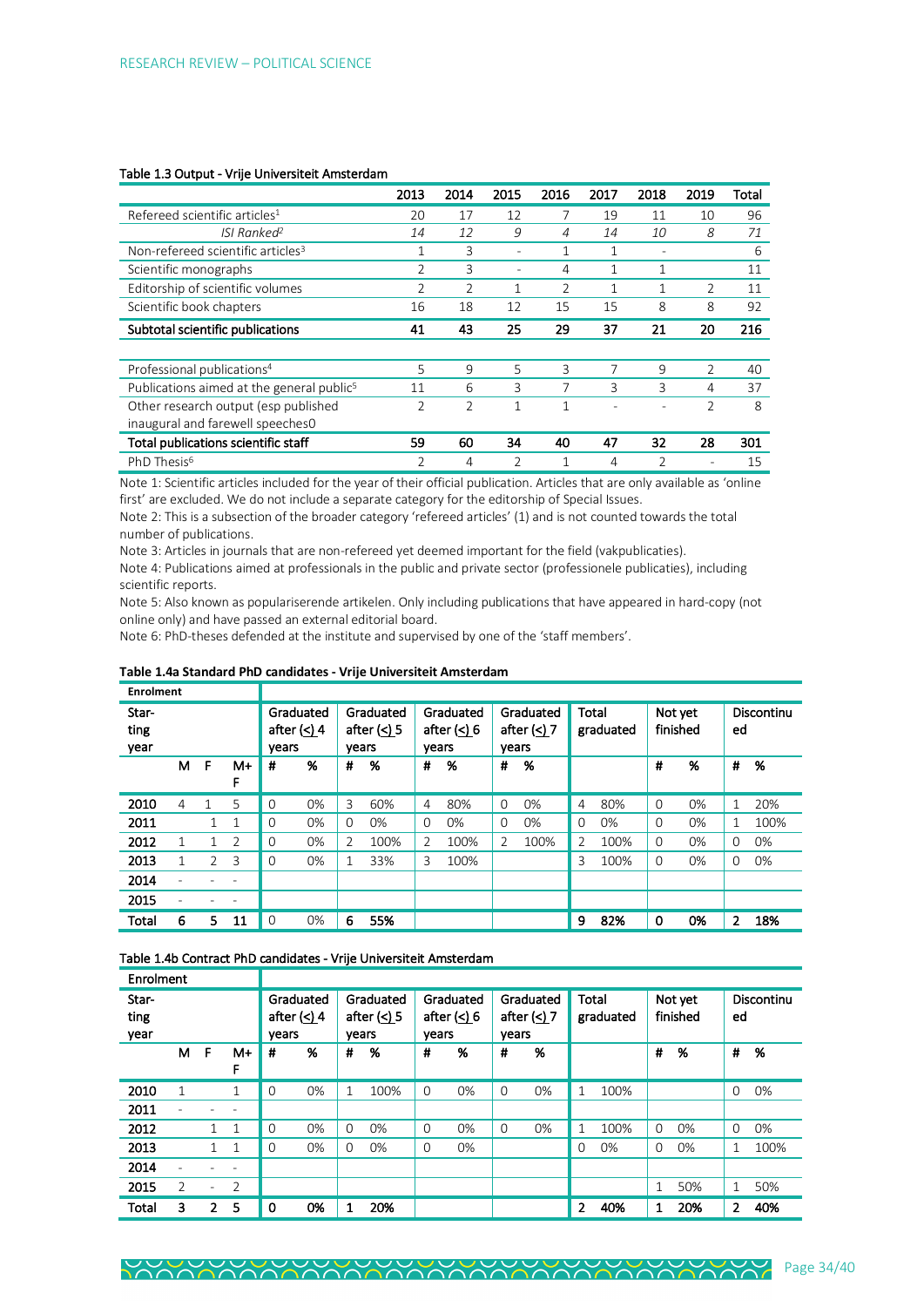### **2. Leiden University**

#### Table 2.1 Number of staff and research fte – Leiden University

|                               | 2013  |    | 2014  |    | 2015  |    | 2016  |     | 2017  |    | 2018  |    | 2019  |    |
|-------------------------------|-------|----|-------|----|-------|----|-------|-----|-------|----|-------|----|-------|----|
|                               | fte   |    | fte   | #  | fte   | #  | fte   | #   | fte   | #  | fte   | #  | fte   | #  |
| Scientific Staff <sup>1</sup> | 6.92  | 26 | 6.49  | 31 | 6.12  | 29 | 6.67  | 31  | 8.27  | 36 | 9.37  | 39 | 10.94 | 49 |
| Post-docs <sup>2</sup>        | 3.29  | 6  | 0.77  |    | .40   |    | 191   | 4   | 2.07  | 3  | 0.87  |    | 0.88  |    |
| PhD candidates <sup>3</sup>   | 5.22  | q  | 6.31  | 12 | 8.01  | 15 | 7.95  | 12  | 5.50  | 8  | 3.00  |    | 3.53  |    |
| Total research staff          | 15.44 |    | 13.57 | 46 | 15.53 | 46 | 16.54 | -47 | 15.83 | 47 | 13.26 | 47 | 15.35 | 57 |

Note 1: Comparable with WOPI categories HGL, UHD and UD; tenured and non-tenured staff; only staff members with appointment ≥ .2 fte with research time; research time allocated is 21% per fte.

Note 2: Comparable with WOPI category *Onderzoeker*; research time allocated is 100% per fte.

Note 3: Standard PhD (employed) and Contract PhDs (externally or internally funded but not employed) – according to the VSNU definitions – and only if they are allowed to spend at least 0.75 fte on their research; research time allocated is 75% per fte.

#### Table 2.2 Funding - Leiden University

|                       | 2013  |      | 2014  |      | 2015  |      | 2016  |      | 2017  |      | 2018  |      | 2019  |      |
|-----------------------|-------|------|-------|------|-------|------|-------|------|-------|------|-------|------|-------|------|
| Funding               | fte   | %    | fte   | %    | fte   | %    | fte   | %    | fte   | %    | fte   | %    | fte   | %    |
| Direct                |       |      |       |      |       |      |       |      |       |      |       |      |       |      |
| funding               | 8.69  | 57%  | 9.57  | 71%  | 10.58 | 68%  | 10.05 | 61%  | 8.41  | 53%  | 9.21  | 69%  | 11.06 | 72%  |
| National              |       |      |       |      |       |      |       |      |       |      |       |      |       |      |
| research              |       |      |       |      |       |      |       |      |       |      |       |      |       |      |
| grants <sup>1</sup>   | 4.44  | 28%  | 2.67  | 19%  | 1.50  | 10%  | 2.31  | 14%  | 4.02  | 25%  | 3.02  | 23%  | 2.56  | 17%  |
| International         |       |      |       |      |       |      |       |      |       |      |       |      |       |      |
| research              |       |      |       |      |       |      |       |      |       |      |       |      |       |      |
| grants <sup>2</sup>   | 2.31  | 15%  | 0.99  | 7%   | 1.79  | 11%  | 1.93  | 12%  | 1.13  | 7%   | 0.70  | 5%   | 0.1   | 1%   |
| Contract              |       |      |       |      |       |      |       |      |       |      |       |      |       |      |
| research <sup>3</sup> | 0     | 0%   | 0.33  | 2%   | 1.66  | 11%  | 2.25  | 14%  | 2.27  | 14%  | 0.33  | 3%   | 1.08  | 7%   |
| Other <sup>4</sup>    | 0     | 0%   | 0     | 0%   | 0     | 0%   | 0     | 0%   | 0     | 0%   | 0     | 0%   | 0.56  | 4%   |
| Total                 |       |      |       |      |       |      |       |      |       |      |       |      |       |      |
| funding               | 15.44 | 100% | 13.57 | 100% | 15.53 | 100% | 16.54 | 100% | 15.83 | 100% | 13.26 | 100% | 15.35 | 100% |

Note 1: Research grants obtained in national scientific competition, specifically, grants obtained from the Dutch Science Foundation (NWO) and the Dutch Royal Academy (KNAW).

Note 2: International Research grants include research grants obtained in scientific competition organised by non-

Dutch bodies like the European Research Council (ERC) and the European framework programme (Horizon 2020),

as well as Non-Dutch national science foundations (like the ESRC in the UK).

Note 3: Research contracts for specific research projects obtained from external organizations, such as industry, governmental organizations and charitable organizations.

Note 4: Funds that do not fit in other categories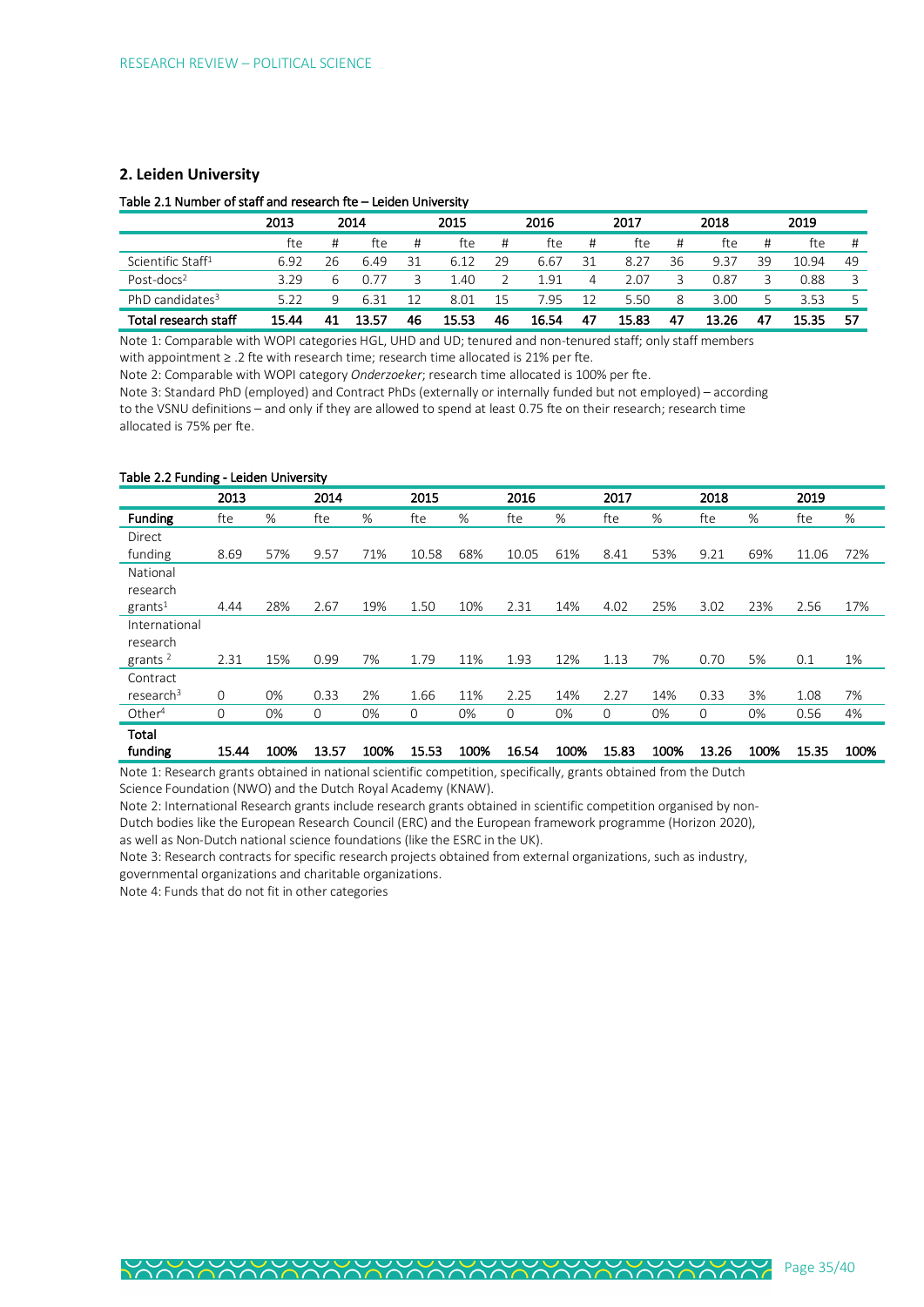#### Table 2.3 Output - Leiden University

|                                                                          | 2013                     | 2014 | 2015                     | 2016                     | 2017 | 2018 | 2019           | Total |
|--------------------------------------------------------------------------|--------------------------|------|--------------------------|--------------------------|------|------|----------------|-------|
| Refereed scientific articles <sup>1</sup>                                | 21                       | 33   | 21                       | 26                       | 33   | 29   | 50             | 210   |
| ISI Ranked <sup>2</sup>                                                  | 16                       | 29   | 15                       | 20                       | 26   | 24   | 47             | 177   |
| Non-refereed scientific articles <sup>3</sup>                            | $\overline{2}$           | 8    | 3                        | 9                        | 6    | 3    | 2              | 33    |
| Scientific books                                                         | 3                        | 5    | 3                        | 4                        | 8    | 8    | 5              | 36    |
| Scientific monographs                                                    | 2                        | 2    | $\overline{\mathcal{L}}$ | 2                        |      | 4    | 2              | 16    |
| Editorship of scientific volumes                                         |                          | 3    | 1                        | $\overline{\mathcal{L}}$ | 6    | 4    | 3              | 20    |
| Scientific book chapters                                                 | 20                       | 33   | 18                       | 23                       | 32   | 23   | 20             | 169   |
| Sub total scientific publications                                        | 43                       | 79   | 45                       | 62                       | 79   | 63   | 77             | 448   |
| Professional publications <sup>4</sup>                                   | 11                       | 15   | 18                       | 12                       | 9    | 11   | 2              | 78    |
| Publications aimed at the general public <sup>5</sup>                    | 8                        | 24   | 23                       | 19                       | 25   | 13   | 18             | 130   |
| Other research output (esp published<br>inaugural and farewell speeches0 | $\overline{\phantom{a}}$ | 1    |                          |                          | 1    | ٠    | $\overline{2}$ | 4     |
| Total publications scientific staff                                      | 62                       | 119  | 86                       | 93                       | 114  | 87   | 99             | 660   |
| PhD Thesis <sup>6</sup>                                                  | $\overline{2}$           | 5    | 3                        | 4                        | 4    | 3    | 4              | 25    |

Note 1: Scientific articles included for the year of their official publication. Articles that are only available as 'online first' are excluded. We do not include a separate category for the editorship of Special Issues.

Note 2: This is a subsection of the broader category 'refereed articles' (1) and is not counted towards the total number of publications.

Note 3: Articles in journals that are non-refereed yet deemed important for the field (vakpublicaties).

Note 4: Publications aimed at professionals in the public and private sector (professionele publicaties), including scientific reports.

Note 5: Also known as populariserende artikelen. Only including publications that have appeared in hard-copy (not online only) and have passed an external editorial board.

Note 6: PhD-theses defended at the institute and supervised by one of the 'staff members'

| Enrolment             |                |                |         |                                     |       |                |                            |       |                            |                |                                     |                |           |                        |         |              |              |
|-----------------------|----------------|----------------|---------|-------------------------------------|-------|----------------|----------------------------|-------|----------------------------|----------------|-------------------------------------|----------------|-----------|------------------------|---------|--------------|--------------|
| Star-<br>ting<br>year |                |                |         | Graduated<br>after $(<)$ 4<br>years |       | years          | Graduated<br>after $(<)$ 5 | years | Graduated<br>after $(<) 6$ |                | Graduated<br>after $(<) 7$<br>years | Total          | graduated | <b>Not</b><br>yet<br>d | finishe |              | Discontinued |
|                       | M              | F              | M+<br>F | #                                   | %     | #              | %                          | #     | %                          | #              | %                                   |                | #         | %                      | %       | #            | %            |
| 2011                  | $\overline{2}$ | 4              | 6       | $\Omega$                            | $0\%$ | $\overline{2}$ | 33%                        | 3     | 50%                        | 4              | 67%                                 | 5              | 83%       | $\Omega$               | 0%      | $\mathbf{1}$ | 17%          |
| 2012                  | 1              | $\mathbf{1}$   | 2       | $\Omega$                            | 0%    | 2              | 100%                       | 2     | 100%                       | $\overline{2}$ | 100%                                | $\overline{2}$ | 100%      | 0                      | 0%      | $\Omega$     | 0%           |
| 2013                  | 1              |                | 2       | $\Omega$                            | 0%    | 1              | 50%                        | 2     | 100%                       | 2              | 100%                                | 2              | 100%      | $\Omega$               | 0%      | $\Omega$     | 0%           |
| 2014                  | 3              | $\overline{2}$ | -5      | $\Omega$                            | 0%    | 2              | 40%                        | 4     | 80%                        | 4              | 80%                                 | 4              | 80%       | $\Omega$               | 0%      | $\mathbf{1}$ | 20%          |
| 2015                  | $\overline{2}$ |                | 3       | $\Omega$                            | 0%    | 0              | 0%                         |       |                            |                |                                     | 0              | 0%        | $\overline{2}$         | 67%     | $\mathbf{1}$ | 33%          |
| Total                 | 9              | 9              | 18      | 0                                   | 0%    | 7              | 39%                        |       |                            |                |                                     | 13             | 72%       | 2                      | 11%     | 3            | 17%          |

#### Table 2.4 Standard PhD candidates - Leiden University

Note 1: Since the number of PhD candidates is so small and in recent years the Institute has not been allowed to fund PhD candidates from its own funds (*eerste geldstroom*), Leiden University did not present separate tables for each of the relevant categories of PhDs as defined by the VSNU. Instead figures for all internally funded candidates are presented in a single overview.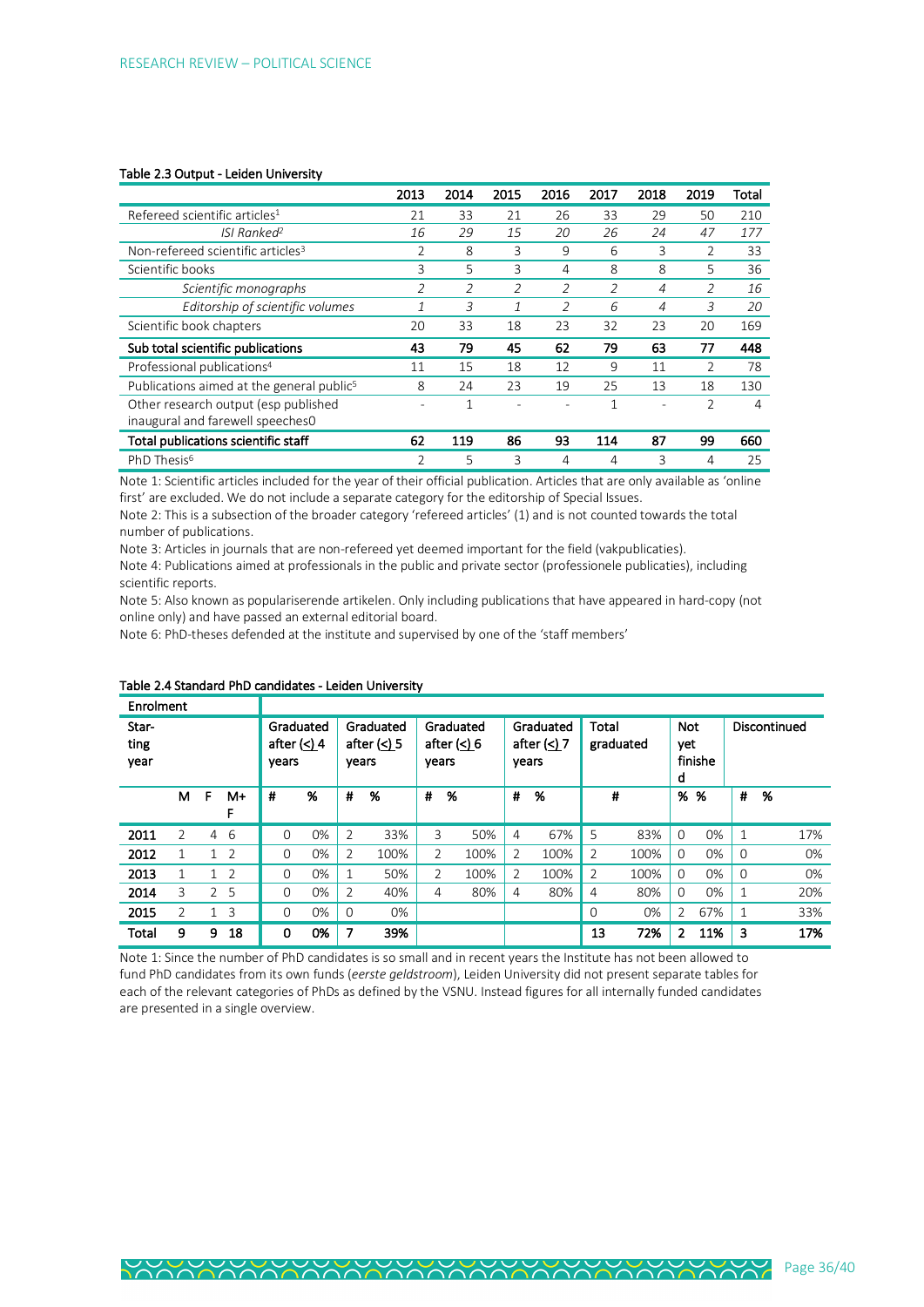### **3. University of Amsterdam**

# Table 3.1 Number of staff and research fte – University of Amsterdam

|                               | 2013  |    | 2014      |    | 2015  |    | 2016  |     | 2017  |     | 2018  |     | 2019  |     |
|-------------------------------|-------|----|-----------|----|-------|----|-------|-----|-------|-----|-------|-----|-------|-----|
|                               | fte   | #  | fte       | #  | fte   | #  | fte   | #   | fte   | #   | fte   | #   | fte   | #   |
| Scientific Staff <sup>1</sup> | 19.97 | 51 | -90<br>21 | 53 | 24.09 | 52 | 28.83 | 58  | 29.25 | 60  | 29.10 | 58  | 28.95 | 57  |
| Post-docs <sup>2</sup>        | 1.78  | 4  | 3.77      | 9  | 10.32 |    | 9.83  | 17  | 9.42  | 17  | 10.84 | 19  | 9.26  | 17  |
| PhD candidates <sup>3</sup>   | 12.51 | 18 | 14.12     | 22 | 15.51 | 23 | 18.11 | 25  | 25.51 | 36  | 26.60 | 38  | 23.94 | 33  |
| Total research<br>staff       | 34.26 | 73 | 39.78     | 84 | 49.92 | 92 | 56.77 | 100 | 64.18 | 113 | 66.54 | 115 | 62.16 | 107 |

Note 1 Comparable with WOPI categories HGL, UHD and UD; tenured and non-tenured staff (research time allocated is 40% per FTE)

Note 2 Comparable with WOPI category Onderzoeker (research time allocated is 100% per FTE) Note 3 For the purpose of this table, we only include Standard PhD (employed) and Contract PhDs (externally or internally funded but not employed) – according to the VSNU definitions – and only if they are allowed to spend at least 0.8 FTE on their research (research time allocated is 90% per FTE)

#### Table 3.2 Funding - University of Amsterdam

|                       | 2013  |      | 2014  |      | 2015  |      | 2016  |      | 2017  |      | 2018  |      | 2019  |      |
|-----------------------|-------|------|-------|------|-------|------|-------|------|-------|------|-------|------|-------|------|
| <b>Funding</b>        | fte   | %    | fte   | %    | fte   | %    | fte   | %    | fte   | %    | fte   | %    | fte   | %    |
| Direct                |       |      |       |      |       |      |       |      |       |      |       |      |       |      |
| funding               | 20.82 | 61%  | 19.86 | 50%  | 17.41 | 35%  | 21.90 | 39%  | 22.18 | 35%  | 22.32 | 34%  | 21.05 | 34%  |
| National              |       |      |       |      |       |      |       |      |       |      |       |      |       |      |
| research              |       |      |       |      |       |      |       |      |       |      |       |      |       |      |
| grants <sup>1</sup>   | 8.05  | 24%  | 9.58  | 24%  | 16.41 | 33%  | 16.89 | 30%  | 17.07 | 27%  | 17.12 | 26%  | 15.50 | 25%  |
| International         |       |      |       |      |       |      |       |      |       |      |       |      |       |      |
| research              |       |      |       |      |       |      |       |      |       |      |       |      |       |      |
| grants $2$            | 4.03  | 12%  | 8.54  | 21%  | 13.25 | 27%  | 16.63 | 29%  | 21.31 | 33%  | 23.10 | 35%  | 22.72 | 37%  |
| Contract              |       |      |       |      |       |      |       |      |       |      |       |      |       |      |
| research <sup>3</sup> | 1.35  | 4%   | 1.80  | 5%   | 2.85  | 6%   | 1.35  | 2%   | 3.63  | 6%   | 4.01  | 6%   | 2.90  | 5%   |
| Other <sup>4</sup>    | 0.00  | 0%   | 0.00  | 0%   | 0.00  | 0%   | 0.00  | 0%   | 0.00  | 0%   | 0.00  | 0%   | 0.00  | 0%   |
| Total                 |       |      |       |      |       |      |       |      |       |      |       |      |       |      |
| funding               | 34.26 | 100% | 39.78 | 100% | 49.92 | 100% | 56.77 | 100% | 64.18 | 100% | 66.54 | 100% | 62,16 | 100% |

Note 1: Research grants obtained in national scientific competition, specifically, grants obtained from the Dutch Science Foundation (NWO) and the Dutch Royal Academy (KNAW).

Note 2: International Research grants include research grants obtained in scientific competition organised by non-Dutch bodies like the European Research Council (ERC) and the European framework programme (Horizon 2020), as well as Non-Dutch national science foundations (like the ESRC in the UK).

Note 3: Research contracts for specific research projects obtained from external organizations, such as industry, governmental organizations and charitable organizations.

Note 4: Funds that do not fit in other categories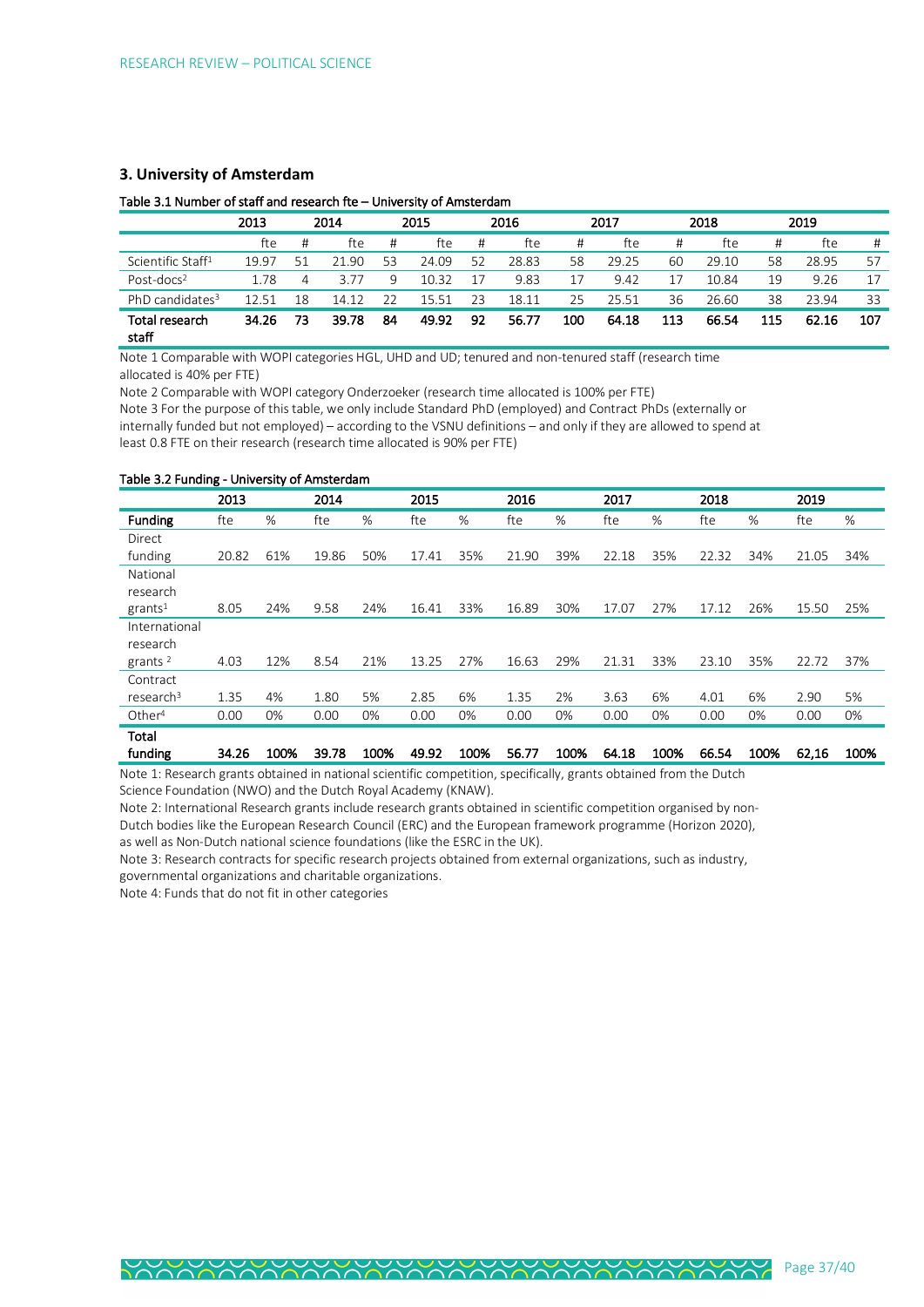|                                                       | 2013         | 2014     | 2015     | 2016     | 2017 | 2018                     | 2019     | Total |
|-------------------------------------------------------|--------------|----------|----------|----------|------|--------------------------|----------|-------|
| Refereed scientific articles <sup>1</sup>             | 72           | 62       | 72       | 85       | 75   | 91                       | 68       | 525   |
| ISI Ranked <sup>2</sup>                               | 46           | 43       | 61       | 68       | 51   | 74                       | 48       | 391   |
| Top 25% <sup>3</sup>                                  | 25           | 27       | 35       | 33       | 24   | 33                       | 33       | 210   |
| Non-refereed scientific articles <sup>4</sup>         | 9            | 4        | 4        | 1        | 3    | 4                        | 1        | 26    |
| Scientific books                                      | 3            | 7        | 9        | 5        | 12   | 6                        | 8        | 50    |
| Scientific monographs                                 | 1            | 2        | 2        | 0        | 4    | 4                        | 3        | 16    |
| Editorship of scientific volumes                      | 2            | 5        | 7        | 5        | 8    | $\overline{\mathcal{L}}$ | 5        | 34    |
| Scientific book chapters                              | 18           | 33       | 36       | 30       | 46   | 27                       | 35       | 225   |
| Sub total scientific publications                     | 102          | 106      | 121      | 121      | 136  | 128                      | 112      | 826   |
| Professional publications <sup>4</sup>                | 37           | 43       | 17       | 35       | 34   | 21                       | 24       | 211   |
| Publications aimed at the general public <sup>5</sup> | 15           | 12       | 9        | 9        | 19   | 15                       | 20       | 99    |
| Other research output (esp published                  | $\mathbf{1}$ | $\Omega$ | $\Omega$ | $\Omega$ | 4    | $\Omega$                 | $\Omega$ | 5     |
| inaugural and farewell speeches) <sup>6</sup>         |              |          |          |          |      |                          |          |       |
| Total publications scientific staff                   | 155          | 161      | 147      | 165      | 193  | 164                      | 156      | 1141  |
| PhD Thesis <sup>7</sup>                               | 5            | 7        | 5        | 10       | 8    | 8                        | 9        | 52    |

#### Table 3.3 Output - University of Amsterdam

Note 1 Scientific articles will only be included for the year of their official publication. Articles that are only available as 'online first' are excluded and will then probably be included in the subsequent review period. We include a separate category for the editorship of Special Issues.

Note 2 This is a subsection of the broader category 'refereed articles. This subcategory should not be counted towards the total number of publications.

Note 3 The top 25% is defined based on the five-year impact factor, within disciplinary categories of Web of Science.

Note 4 Articles in journals that are non-refereed, yet deemed important for the field (vakpublicaties). Note 5 Publications aimed at professionals in the public and private sector (professionele publicaties), including scientific reports.

Note 6 Also known as populariserende artikelen. Only including publications that have appeared in hard-copy (not online only) and have passed an external editorial board.

Note 7 PhD-theses defended at the institute and supervised by one of the 'staff members'.

#### Table 3.4a Standard PhD candidates - University of Amsterdam

| Enrolment             |                |                |                |                   |                     |                |                            |                     |               |                |                            |                |           |          |                     |                |                         |
|-----------------------|----------------|----------------|----------------|-------------------|---------------------|----------------|----------------------------|---------------------|---------------|----------------|----------------------------|----------------|-----------|----------|---------------------|----------------|-------------------------|
| Star-<br>ting<br>year |                |                |                | $\leq$ 4<br>vears | Graduat<br>ed after | years          | Graduated<br>after $(<)$ 5 | Graduate<br>6 years | d after $(<)$ | years          | Graduated<br>after $(<) 7$ | Total          | graduated |          | Not yet<br>finished | $\blacksquare$ | <b>Discon</b><br>tinued |
|                       | м              | F              | $M + F$        | #                 | %                   | #              | %                          | #                   | %             | #              | %                          | #              | %         | #        | %                   | #              | %                       |
| 2010                  | 0              | $\mathbf{1}$   | 1              | $\Omega$          | 0%                  | $\Omega$       | 0%                         | $\Omega$            | 0%            | $\Omega$       | 0%                         | $\Omega$       | 0%        |          | 100%                | $\Omega$       | 0%                      |
| 2011                  | $\overline{2}$ | 5              | 7              | 0                 | 0%                  |                | 14%                        | 5                   | 71%           | 6              | 86%                        | 6              | 86%       | $\Omega$ | 0%                  |                | 14%                     |
| 2012                  | 1              | 1              | 2              | 0                 | 0%                  | $\overline{2}$ | 100%                       | 2                   | 100%          | $\overline{2}$ | 100%                       | $\overline{2}$ | 100%      | $\Omega$ | 0%                  | 0              | 0%                      |
| 2013                  | 1              | 1              | $\overline{2}$ | 0                 | $0\%$               | 2              | 100%                       | $\overline{2}$      | 100%          |                |                            | 2              | 100%      | $\Omega$ | 0%                  | 0              | 0%                      |
| 2014                  | 7              | 1              | 8              |                   | 13%                 | 6              | 75%                        | 7                   | 88%           |                |                            | 7              | 88%       |          | 13%                 | $\Omega$       | 0%                      |
| 2015                  | 3              | $\overline{2}$ | 5              | 0                 | 0%                  | 4              | 80%                        | $\overline{4}$      | 80%           |                |                            | 4              | 80%       | 1        | 20%                 | 0              | 0%                      |
| Total                 | 14             | 11             | 25             | 1                 | 4%                  | 15             | 60%                        | 20                  | 80%           |                |                            | 21             | 84%       | 3        | 12%                 |                | 4%                      |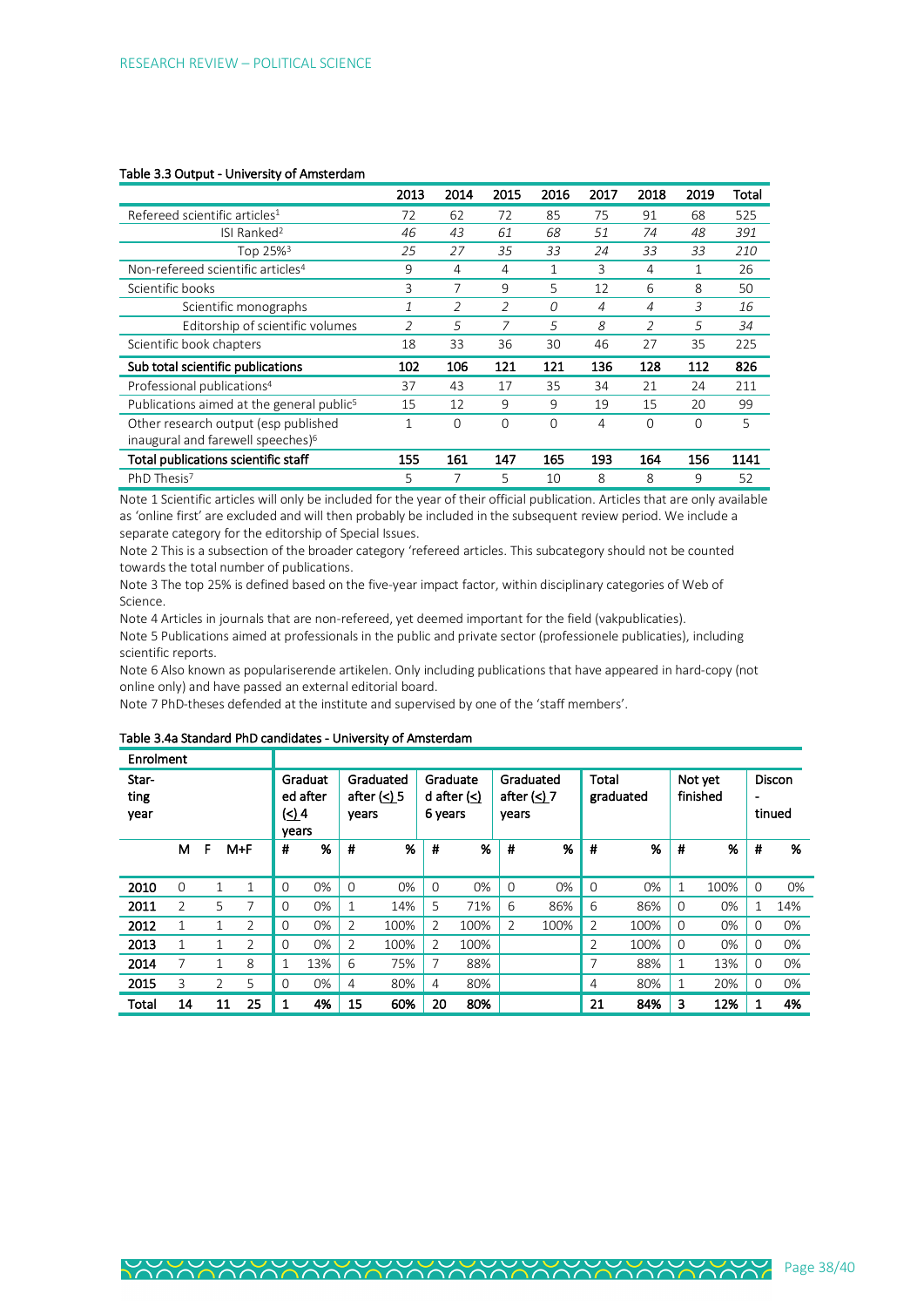| Enrolment             |              |             |              |             |                                 |          |                                       |          |                            |          |                                          |             |           |          |                     |          |                   |
|-----------------------|--------------|-------------|--------------|-------------|---------------------------------|----------|---------------------------------------|----------|----------------------------|----------|------------------------------------------|-------------|-----------|----------|---------------------|----------|-------------------|
| Star-<br>ting<br>year |              |             |              |             | Graduated<br>after $($<br>vears |          | Graduate<br>d after $\leq$<br>5 years | vears    | Graduated<br>after $(<) 6$ |          | Graduated<br>after $( \leq )$ 7<br>years | Total       | graduated |          | Not yet<br>finished |          | Discon-<br>tinued |
|                       | м            | F           | M+<br>F      | #           | %                               | #        | %                                     | #        | %                          | #        | %                                        |             |           | #        | %                   | #        | %                 |
| 2010                  | $\Omega$     | $\Omega$    | 0            |             |                                 |          |                                       |          |                            |          |                                          |             |           |          |                     |          |                   |
| 2011                  | $\Omega$     | $\Omega$    | 0            |             |                                 |          |                                       |          |                            |          |                                          |             |           |          |                     |          |                   |
| 2012                  | $\Omega$     | 1           | 1            | $\mathbf 0$ | 0%                              | $\Omega$ | 0%                                    | $\Omega$ | 0%                         | $\Omega$ | 0%                                       | $\mathbf 0$ | 0%        | $\Omega$ | 0%                  | 1        | 100%              |
| 2013                  | $\Omega$     | $\Omega$    | 0            |             |                                 |          |                                       |          |                            |          |                                          |             |           |          |                     |          |                   |
| 2014                  | $\Omega$     | 1           | $\mathbf 1$  | 1           | 100%                            |          |                                       |          |                            |          |                                          | 1           | 100%      | $\Omega$ | 100%                | $\Omega$ | 0%                |
| 2015                  | 1.           | $\mathbf 0$ | $\mathbf{1}$ | $\mathbf 0$ | 0%                              |          |                                       |          |                            |          |                                          | $\Omega$    | 0%        | 1        | 100%                | $\Omega$ | 0%                |
| Total                 | $\mathbf{1}$ | 2           | 3            | 1           | 33%                             |          |                                       |          |                            |          |                                          | 1           | 33%       | 1        | 33%                 | 1        | 33%               |

|  |  | Table 3.4b Contract PhD candidates - University of Amsterdam |
|--|--|--------------------------------------------------------------|
|--|--|--------------------------------------------------------------|

Data in tables 3.4a and 3.4b is cumulative